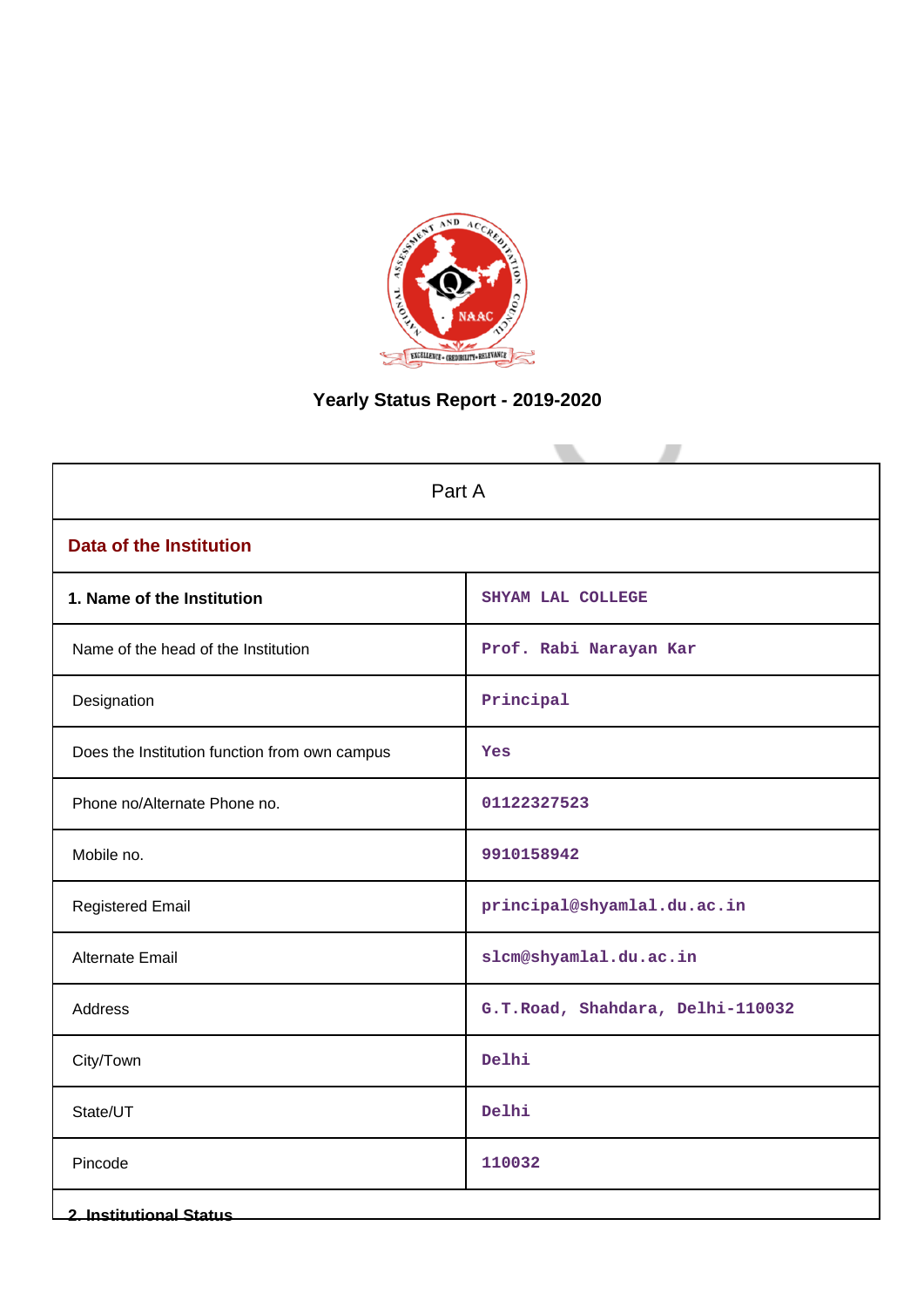| Affiliated / Constituent                       | Affiliated                                       |  |  |
|------------------------------------------------|--------------------------------------------------|--|--|
| Type of Institution                            | Co-education                                     |  |  |
| Location                                       | Urban                                            |  |  |
| <b>Financial Status</b>                        | central                                          |  |  |
| Name of the IQAC co-ordinator/Director         | Dr. Kusha Tiwari                                 |  |  |
| Phone no/Alternate Phone no.                   | 01122324086                                      |  |  |
| Mobile no.                                     | 9910158942                                       |  |  |
| <b>Registered Email</b>                        | iqac@shyamlal.du.ac.in                           |  |  |
| Alternate Email                                | slcm@shyamlal.du.ac.in                           |  |  |
| 3. Website Address                             |                                                  |  |  |
| Web-link of the AQAR: (Previous Academic Year) | http://slc.du.ac.in/pdf/NAAC/AQAR201<br>8-19.pdf |  |  |

| 4. Whether Academic Calendar prepared during<br>the year     | Yes                                     |
|--------------------------------------------------------------|-----------------------------------------|
| if yes, whether it is uploaded in the institutional website: | http://slc.du.ac.in/uploads/pdf/academi |
| Weblink:                                                     | $c$ 2019-20.pdf                         |

## **5. Accrediation Details**

| Cycle | Grade | <b>CGPA</b> | Year of      | Validity          |                   |
|-------|-------|-------------|--------------|-------------------|-------------------|
|       |       |             | Accrediation | Period From       | Period To         |
|       | $B+$  | 2.62        | 2017         | $02 - May - 2017$ | $02 - May - 2022$ |

**6. Date of Establishment of IQAC** 06-May-2016

# **7. Internal Quality Assurance System**

| Quality initiatives by IQAC during the year for promoting quality culture    |                                       |     |  |  |  |
|------------------------------------------------------------------------------|---------------------------------------|-----|--|--|--|
| Item /Title of the quality initiative by<br><b>IQAC</b>                      | Number of participants/ beneficiaries |     |  |  |  |
| National Webinar on Tax<br>Summit: How to maximize<br>savings in Covid Times | $20 - Jun - 2020$                     | 250 |  |  |  |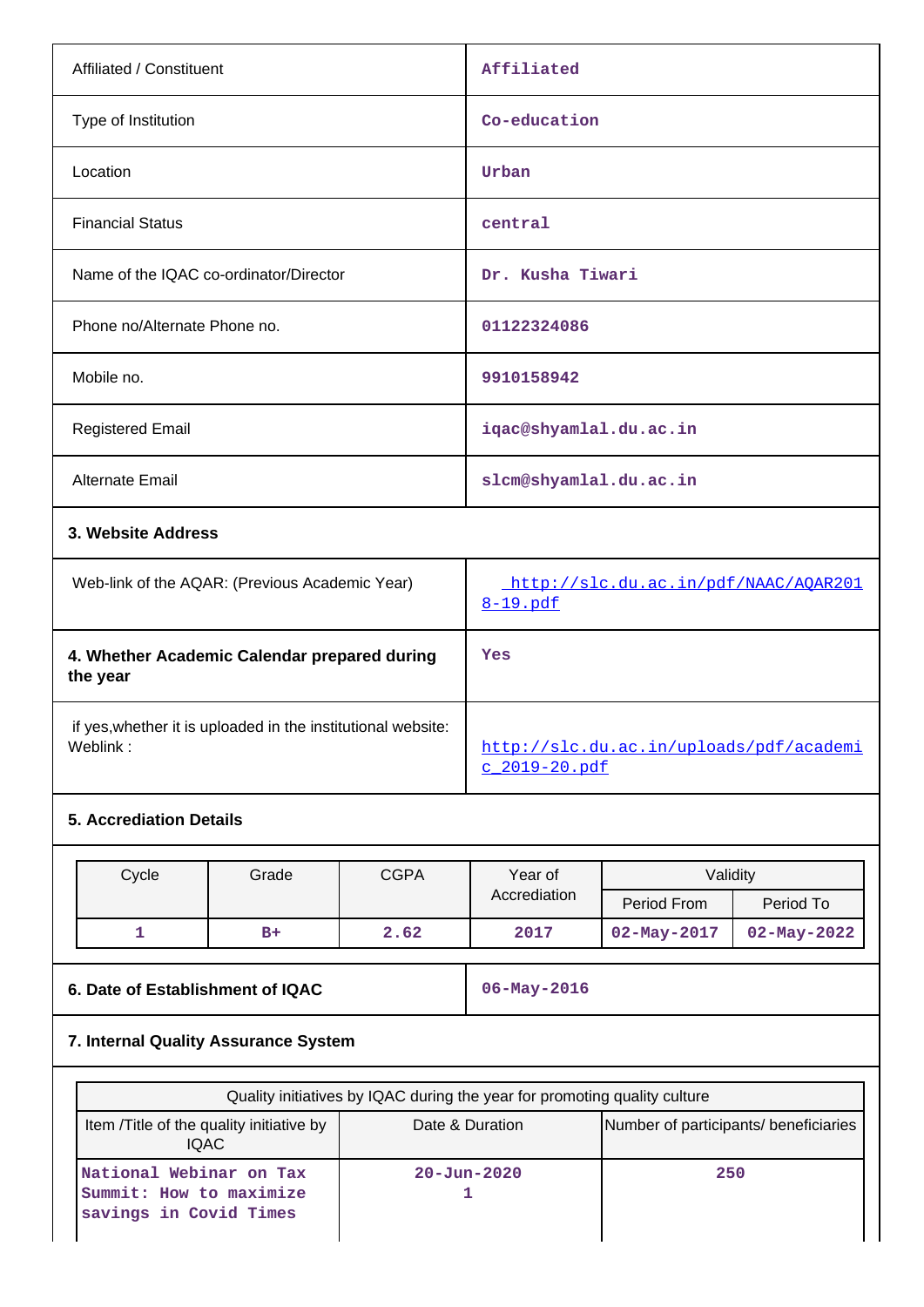| ORGANISED BY IQAC                                                                                                                                 |                                     |     |
|---------------------------------------------------------------------------------------------------------------------------------------------------|-------------------------------------|-----|
| One day National Webinar<br>on Credibility crisis in<br>media amidst Covid-19<br>organised by IQAC &WDC                                           | $16 - Jun - 2020$<br>1              | 250 |
| National Webinar on<br>Financial Literacy for<br>Women in Times of<br>CovId-19 organised by<br>UBA, SLC and IQAC                                  | $06 - Jun - 2020$<br>1              | 100 |
| Visit by Delegation of<br>Educational<br>Administrators from<br>Myanmar                                                                           | $14 - Nov - 2019$<br>1              | 25  |
| Two days symposium Nature<br>Drive: Revive- Rejuvenate<br>rivers                                                                                  | $03 - Sep - 2019$<br>2              | 300 |
| One day International<br>Conference on Proactive<br>Governance and Policy<br>Implementations in the<br>Times of Covid 19                          | $05 - Jun - 2020$<br>1              | 350 |
| International Seminar on<br>Effective Mentoring for<br>Academic Excellence                                                                        | $30 - Oct - 2019$<br>1              | 85  |
| Two days National<br>Conference on Quality<br>Advancements in Teaching<br>& Learning towards<br>Academic Excellence in<br>collaboration with NAAC | $02 - Aug - 2019$<br>2              | 400 |
| International conference<br>on Through a (New)<br>Looking Glass: Challenges<br>for women in the 21st<br>Century                                   | $09 - Jan - 2020$<br>$\overline{2}$ | 700 |
| Webinar on Cybercrime:<br>Legal Remedies against<br>Increased Incidence<br>during this lockdown<br>organised by CII & IQAC                        | $22 - May - 2020$<br>1              | 250 |
|                                                                                                                                                   | View File                           |     |

## **8. Provide the list of funds by Central/ State Government- UGC/CSIR/DST/DBT/ICMR/TEQIP/World Bank/CPE of UGC etc.**

| Institution/Departmen<br>t/Faculty | Scheme                 | <b>Funding Agency</b> | Year of award with<br>duration | Amount  |
|------------------------------------|------------------------|-----------------------|--------------------------------|---------|
| <b>IQAC</b>                        | National<br>Conference | NAAC, SBI, HP         | 2019                           | 134500  |
| Shyam Lal                          | Biotechnology          | Central Govt.         | 2020                           | 4400000 |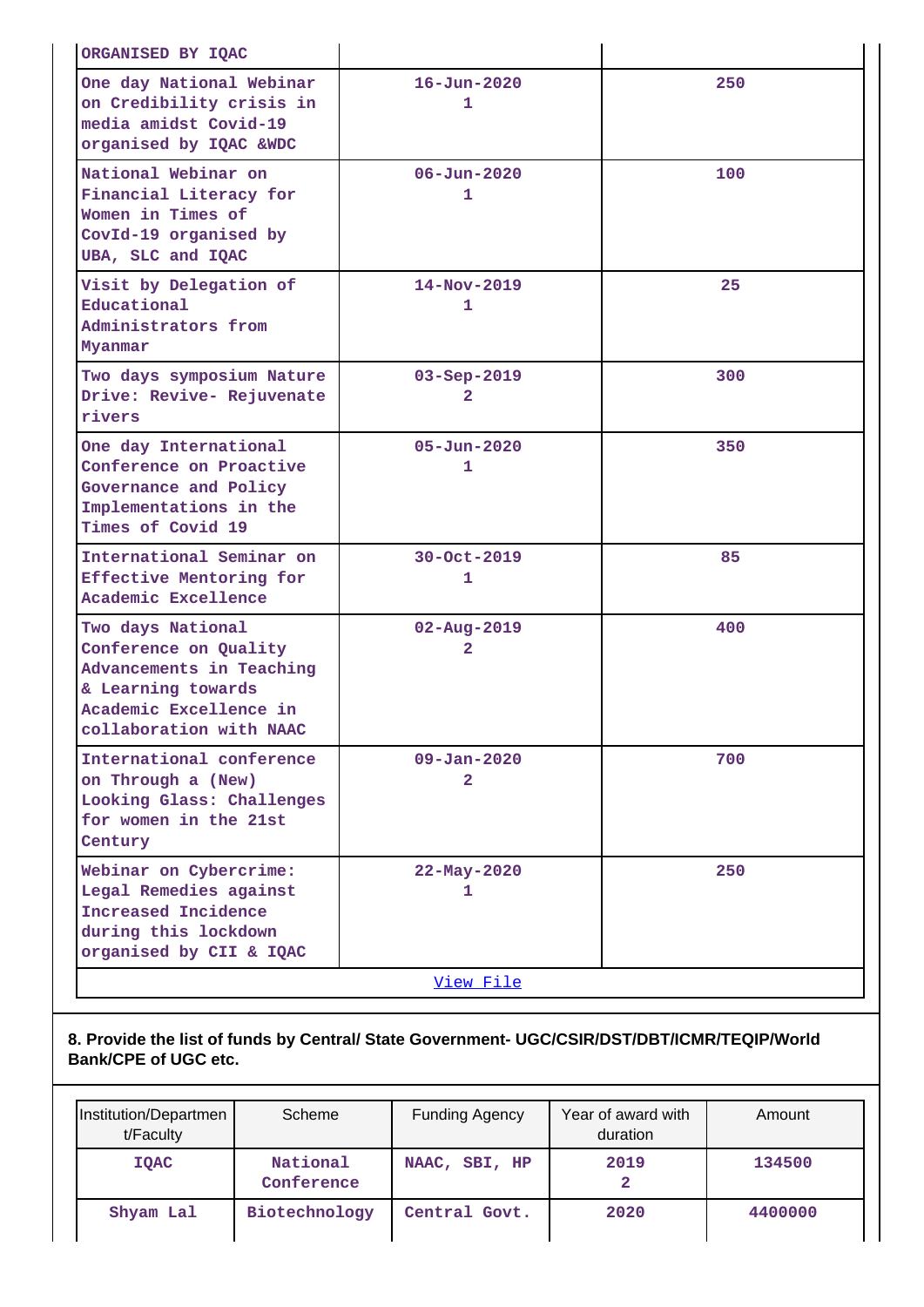|                                                                                                                   | College                                                                                                            | Research &<br>Development   |                                                                      | Ministry of<br>Science &<br>Technologies | 1095                   |        |
|-------------------------------------------------------------------------------------------------------------------|--------------------------------------------------------------------------------------------------------------------|-----------------------------|----------------------------------------------------------------------|------------------------------------------|------------------------|--------|
|                                                                                                                   | IQAC & WDC                                                                                                         | International<br>Conference | ICSSR, NDF, NCI<br>Global<br>Infratech &<br>Central Bank of<br>India |                                          | 2020<br>$\overline{2}$ | 115000 |
|                                                                                                                   | <b>IQAC</b>                                                                                                        | Unnat Bharat<br>Abhiyan     | MHRD,<br>Government of<br>India                                      |                                          | 2019<br>730            | 50000  |
|                                                                                                                   | Shyam Lal<br>College                                                                                               | International<br>Project    | International<br>atomic Energy<br>Agency, Vienna.<br>Austria         |                                          | 2019<br>1095           | 805943 |
|                                                                                                                   | Shyam Lal<br>College                                                                                               | National<br>Project         |                                                                      | ICSSR                                    | 2019<br>730            | 160000 |
|                                                                                                                   |                                                                                                                    |                             |                                                                      | No Files Uploaded !!!                    |                        |        |
|                                                                                                                   | 9. Whether composition of IQAC as per latest<br><b>NAAC</b> guidelines:                                            |                             |                                                                      | Yes                                      |                        |        |
|                                                                                                                   | Upload latest notification of formation of IQAC                                                                    |                             |                                                                      | View File                                |                        |        |
|                                                                                                                   | 10. Number of IQAC meetings held during the<br>year :                                                              |                             | 9                                                                    |                                          |                        |        |
|                                                                                                                   | The minutes of IQAC meeting and compliances to the<br>decisions have been uploaded on the institutional<br>website |                             | Yes                                                                  |                                          |                        |        |
|                                                                                                                   | Upload the minutes of meeting and action taken report                                                              |                             |                                                                      | View File                                |                        |        |
| 11. Whether IQAC received funding from any of<br>the funding agency to support its activities<br>during the year? |                                                                                                                    | Yes                         |                                                                      |                                          |                        |        |
|                                                                                                                   | If yes, mention the amount                                                                                         |                             |                                                                      | 404201                                   |                        |        |
| Year                                                                                                              |                                                                                                                    |                             | 2019                                                                 |                                          |                        |        |

### **12. Significant contributions made by IQAC during the current year(maximum five bullets)**

**International Conference: WDC & IQAC SLC (University of Delhi) in collaboration with Indian Council of Social Science Research (ICSSR) organized an International Conference on "Through a (New) Looking Glass: Challenges for Women in the 21st Century" on 9-10 January, 2020 at Indian Society for International Law (ISIL) and Seminar Hall, SLC respectively. The International Conference was inaugurated by Chief Guest Ms. Arushi Nishank, Founder- Sparsh Ganga at ISIL. The conference hosted well known academicians from across disciplines in India and abroad like Prof. Aditya P. Padhi, EC Member, NAAC, Prof. K.B. Das, Pro-Vice-Chancellor,**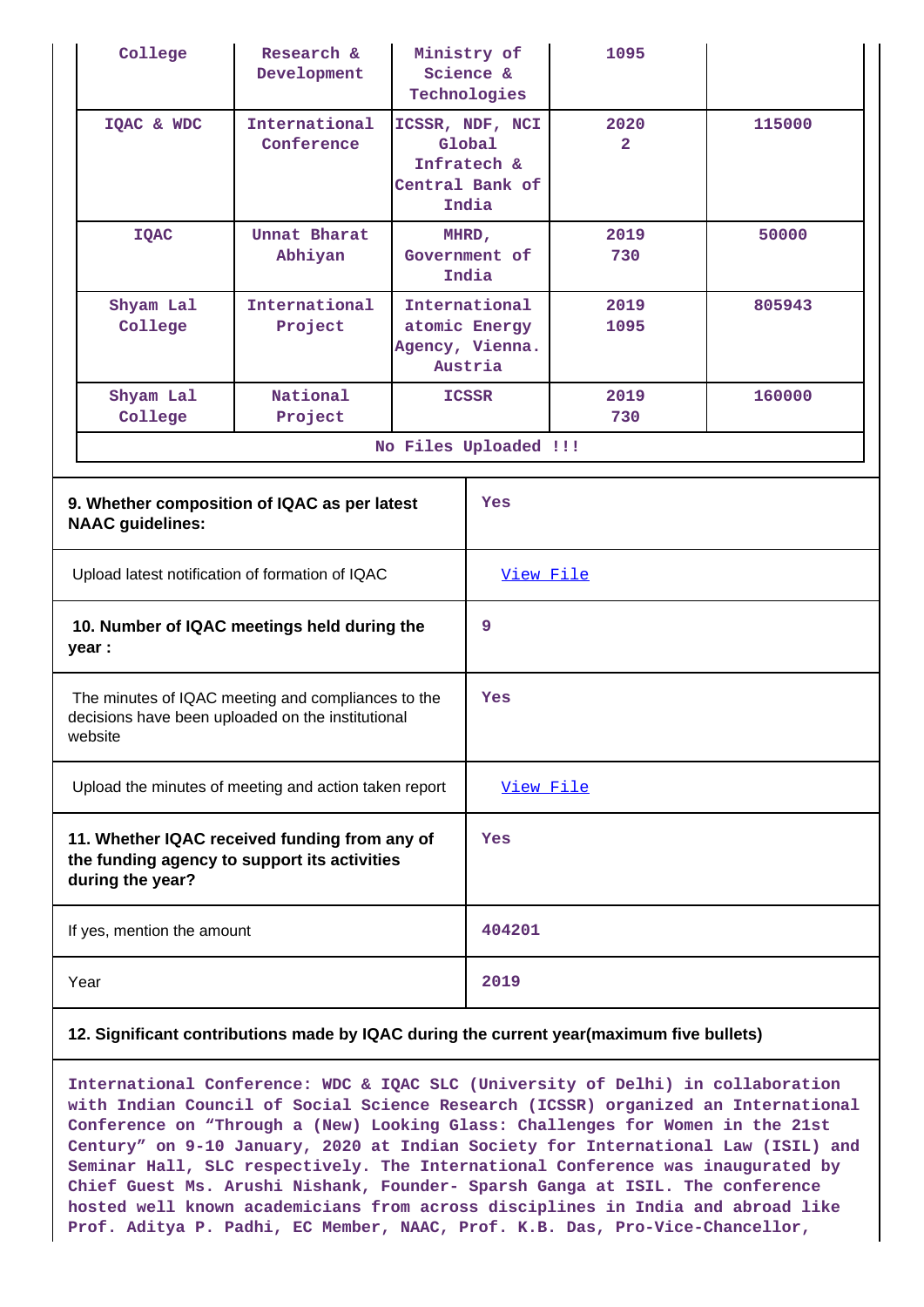**IGNOU, New Delhi , Prof. Kaisa Sorsa, University of Turku, Prof. Slagijana Stojanobska, Integrated Business Faculty, Macedonia, Prof. Ari Lindeman, XAMK, Finland, Dr. Anu Lähteenmäki-Uutela, University of Turku, Finland, Ms. Jayashree Vyas, MD, Sewa Bank, Prof. Madhu Kishwar, Chair Professor, ICSSR, Prof. Kavita Sharma, Former President, South Asian University, Ms. Monika Arora, Senior Advocate, Supreme Court, Prof. Sidharath Mishra, VIPS Delhi, Prof. Baran Farooqi, Department of English, JMI, Prof. Ritu Tripathi, IIM Bangalore, Prof. Ashwini Mohapatra, JNU , Prof. Srparna Basu, FSM, Delhi, Mr. Shreenibas Chandra Prusty, Registrar ILI. A large audience comprising academics, research scholars, experts, faculty and students from across the country actively engaged in exchange of ideas and knowledge over a period of two days. Over a period of two days of International Conference 3 Plenary Sessions, 1 Workshop and 15 Concurrent Sessions for 90 presenters were held. The conference theme explored the challenges faced by Women in 21st century.**

**International Conference : IQAC organized one day International Conference on "Proactive Governance and Policy Implementations in the Times of Covid 19" on 5th June, 2020. The eminent resource persons for the conference included Prof. Bidyut Chakrabarty, Vice Chancellor, Visva Bharati University, Santiniketan, WB who delivered the Keynote address and focused on the past and present governance system in India with specific focus on localized approach to policy making. Prof. Kaisa Sorsa, Turku University of Applied Sciences, Finland, Prof. V.K. Kaul, Dean, Faculty of Applied Sciences, DU and Prof. Munim K. Barai, APU, Japan were the eminent speakers of the Panel discussion that focused on the economic crisis during Covid-19 pandemic and the economic resurgence initiatives that need to be put in place for better future prospects. The conference was attended by around 350 delegates from India, Finland and Macedonia. It was hugely successful in the virtual mode with speakers and participants getting ample opportunity for interactions and deliberations.**

**National Conference: SLC (University of Delhi), Shyam Lal College IQAC in collaboration with National Assessment and Accreditation Council (NAAC) organized two days National Conference on "Quality Advancements in Teaching & Learning towards Academic Excellence" on 2-3August, 2019 in the Conference Hall of the college. The Conference spanning over two days comprised of the Inaugural session, 2 Plenary sessions, 1 Roundtable, 1 Students' Panel, 5 technical sessions and Valedictory. Renowned academics graced the conference and contributed as resource persons. The resource persons included Prof. Bidyut Chakrabarty, Vice Chancellor, Visva Bharati University, Santiniketan, WB, Dr. Pratibha Singh, NAAC, Delhi, Prof. K. Suresh, NIEPA, Delhi, Prof. Anisur Rehman, Director, UGCHRDC, JMI, Prof. Veera Gupta, NIEPA, Delhi, Mr. Sanjeev Singhal, Partner, EY Global, Delhi, Prof. V.K. Kaul, Dean, Faculty of Applied Sciences, DU, Prof. Aswini K. Mohapatra, JNU and many more. Many participants, paper presenters, research scholars and students participated in the conference and deliberated upon the theme of the conference. The inaugural address was given by Prof. Bidyut Chakrabarty, Vice Chancellor, Viswa Bharati University, Santiniketan, WB who emphasized that education and society are dialectically connected. The deliberations in the two days focused on diverse issues around quality advancements in the educational system, transparency and objectivity in assessments in the educational institutions, blind imitation of the western pedagogy and techniques, regulatory mechanisms, dynamic leadership in the educational institutions and many more.**

**International Seminar: SLC organized an International Seminar on "Effective Mentoring for Academic Excellence" on 30 October, 2019. The seminar hosted well known academicians and mentors from across disciplines in India and abroad such as Prof. I. M. Pandey, DG, VIPS and Former Director, IIMA, Prof. Jamie P.**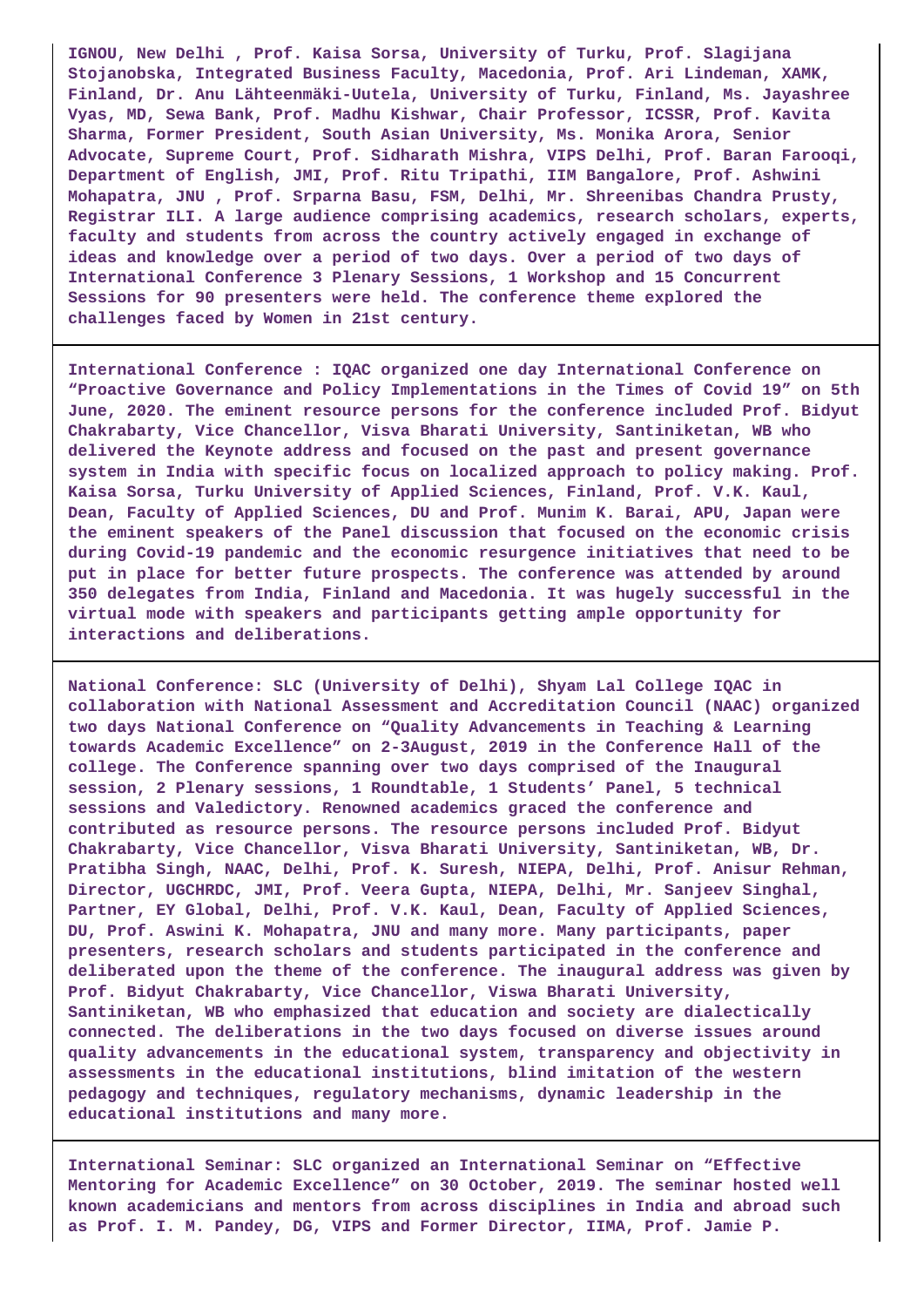**Halsall, University of Huddersfield, UK, Prof. Michael Snowden, University of Huddersfield, UK and Prof. Sriparna Basu, Fore School of Management. Participants from various institutes in Delhi and NCR actively registered their presence in various sessions of the seminar and also positively contributed to the deliberations made. The Seminar theme emphasized on the importance of mentoring at academic institutions, the importance of collaborative and empathetic ways of mentoring rather that hierarchical ones, impact of the idea of mentorship etc.**

**Myanmar Delegation visit: IQAC, SLC (University of Delhi) Shyam Lal College facilitated a field visit by the Administrative Trainees attending International Programme in Educational Management for Educational Administrators from Myanmar in collaboration with NIEPA on 14.11.2019. 25 Senior Educational Administrators and faculty from Ministry of Education & Institutions of Higher Education from Myanmar visited the college and exchanged ideas on effective administration that facilitate the progress of the institutions. Ideas about incorporation of innovative teaching methods were exchanged and the participants were given exposure on the best practices adapted by the College namely 1) Academic & Administrative Innovations 2) Going Digital & 3) Inclusive Education and Development as per the training methodology and structure of the programme. The visit of delegation was fruitful for delegation from Myanmar and staff members of SLC. Prof. Veera Gupta facilitated the same from NIEPA side.**

[View File](https://assessmentonline.naac.gov.in/public/Postacc/Contribution/10001_Contribution.xlsx)

**13. Plan of action chalked out by the IQAC in the beginning of the academic year towards Quality Enhancement and outcome achieved by the end of the academic year**

| Plan of Action        | Achivements/Outcomes                                                                                                                                                                                                                                                                                                                                                                                                                                                                            |
|-----------------------|-------------------------------------------------------------------------------------------------------------------------------------------------------------------------------------------------------------------------------------------------------------------------------------------------------------------------------------------------------------------------------------------------------------------------------------------------------------------------------------------------|
| Mentoring of students | Traction in Mentoring program which was<br>started in 2016. Under active guidance<br>of IQAC, college follows<br>multidisciplinary approach while<br>alloting students to teachers for the<br>academic, overall guidance and<br>counselling. The teachers periodically<br>submit the report of mentoring and<br>periodic meetings are held with<br>departments to review and intervene<br>whereever needed. This has brought in<br>qualitative change i overall academic<br>life of the college |
| Remedial Classes      | Through effective intervention, desired<br>acceleration is achieved in remedial<br>classes in its regularity, coverage and<br>scope. Coursewise list of difficult<br>topics are prepared and schedule is<br>uploaded I the college website every<br>semester.                                                                                                                                                                                                                                   |
| Result Analysis       | Result analysis has been made an<br>integral part of IQAC deliberations for<br>quality enhancement. It has been done<br>for all the courses and shared with<br>respective departments with brain<br>storming sessions which has helped in                                                                                                                                                                                                                                                       |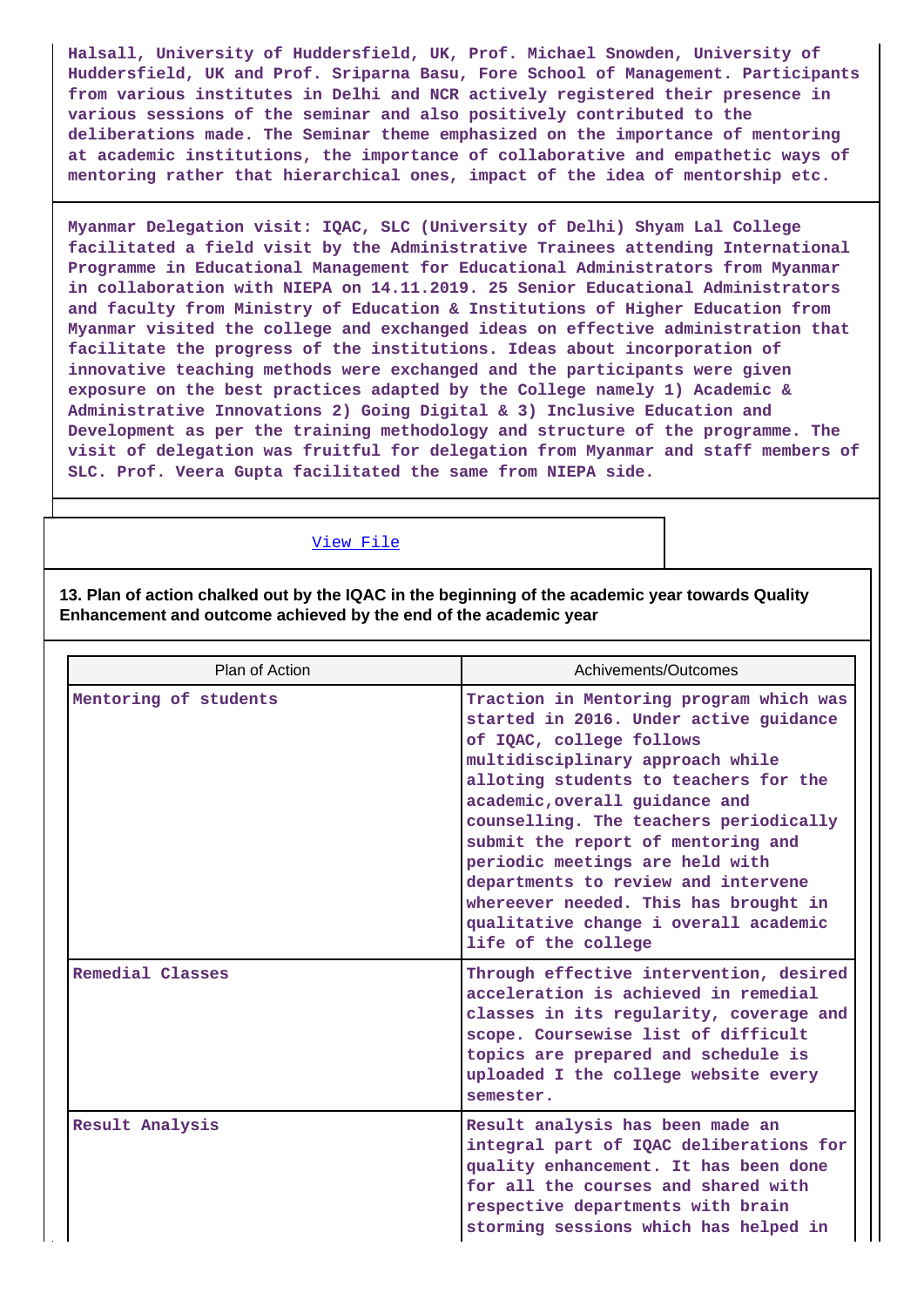|                                                                                                                      | improving the performance of students<br>over the years. By doing so, wherever<br>problems are found, immediate remedial<br>measures are set in place.                                                                                                                                                                                                                                                                                                                                                                                                                                                                                                                                  |  |  |  |
|----------------------------------------------------------------------------------------------------------------------|-----------------------------------------------------------------------------------------------------------------------------------------------------------------------------------------------------------------------------------------------------------------------------------------------------------------------------------------------------------------------------------------------------------------------------------------------------------------------------------------------------------------------------------------------------------------------------------------------------------------------------------------------------------------------------------------|--|--|--|
| Feedback system                                                                                                      | Feedback System for Students, Alumni,<br>Parents, Employer and Faculty was<br>introduced to understand the strength<br>and weaknesses of the college as<br>perceived by them. Data is properly<br>analysed and on the basis of the<br>feedback, suitable corrective measures<br>were undertaken by the institution for<br>overall improvement which is visible.                                                                                                                                                                                                                                                                                                                         |  |  |  |
|                                                                                                                      | View File                                                                                                                                                                                                                                                                                                                                                                                                                                                                                                                                                                                                                                                                               |  |  |  |
| 14. Whether AQAR was placed before statutory<br>body?                                                                | Yes                                                                                                                                                                                                                                                                                                                                                                                                                                                                                                                                                                                                                                                                                     |  |  |  |
| Name of Statutory Body                                                                                               | <b>Meeting Date</b>                                                                                                                                                                                                                                                                                                                                                                                                                                                                                                                                                                                                                                                                     |  |  |  |
| Governing Body                                                                                                       | $01 - \text{Mar} - 2021$                                                                                                                                                                                                                                                                                                                                                                                                                                                                                                                                                                                                                                                                |  |  |  |
| 15. Whether NAAC/or any other accredited<br>body(s) visited IQAC or interacted with it to<br>assess the functioning? | <b>No</b>                                                                                                                                                                                                                                                                                                                                                                                                                                                                                                                                                                                                                                                                               |  |  |  |
| 16. Whether institutional data submitted to<br>AISHE:                                                                | Yes                                                                                                                                                                                                                                                                                                                                                                                                                                                                                                                                                                                                                                                                                     |  |  |  |
| Year of Submission                                                                                                   | 2020                                                                                                                                                                                                                                                                                                                                                                                                                                                                                                                                                                                                                                                                                    |  |  |  |
| Date of Submission                                                                                                   | $29 - Jun - 2020$                                                                                                                                                                                                                                                                                                                                                                                                                                                                                                                                                                                                                                                                       |  |  |  |
| 17. Does the Institution have Management<br><b>Information System?</b>                                               | Yes                                                                                                                                                                                                                                                                                                                                                                                                                                                                                                                                                                                                                                                                                     |  |  |  |
| If yes, give a brief descripiton and a list of modules<br>currently operational (maximum 500 words)                  | At SLC right from the student entry to<br>exit, to the financial records, to<br>administration to governance, every<br>piece of data and information is<br>processed and integrated to the system<br>for over all development of the<br>institution. Our MIS is very robust<br>with multiple layers of filters, checks<br>and balances and integrated with the<br>University of Delhi and other<br>regulating bodies like UGC, MHRD and<br>others. With the following focused<br>areas, our MIS is looking for an<br>optimum distribution of resources and<br>services to yield maximum benefits to<br>students, teachers, and the management<br>alike. Students SLC MIS stores crucial |  |  |  |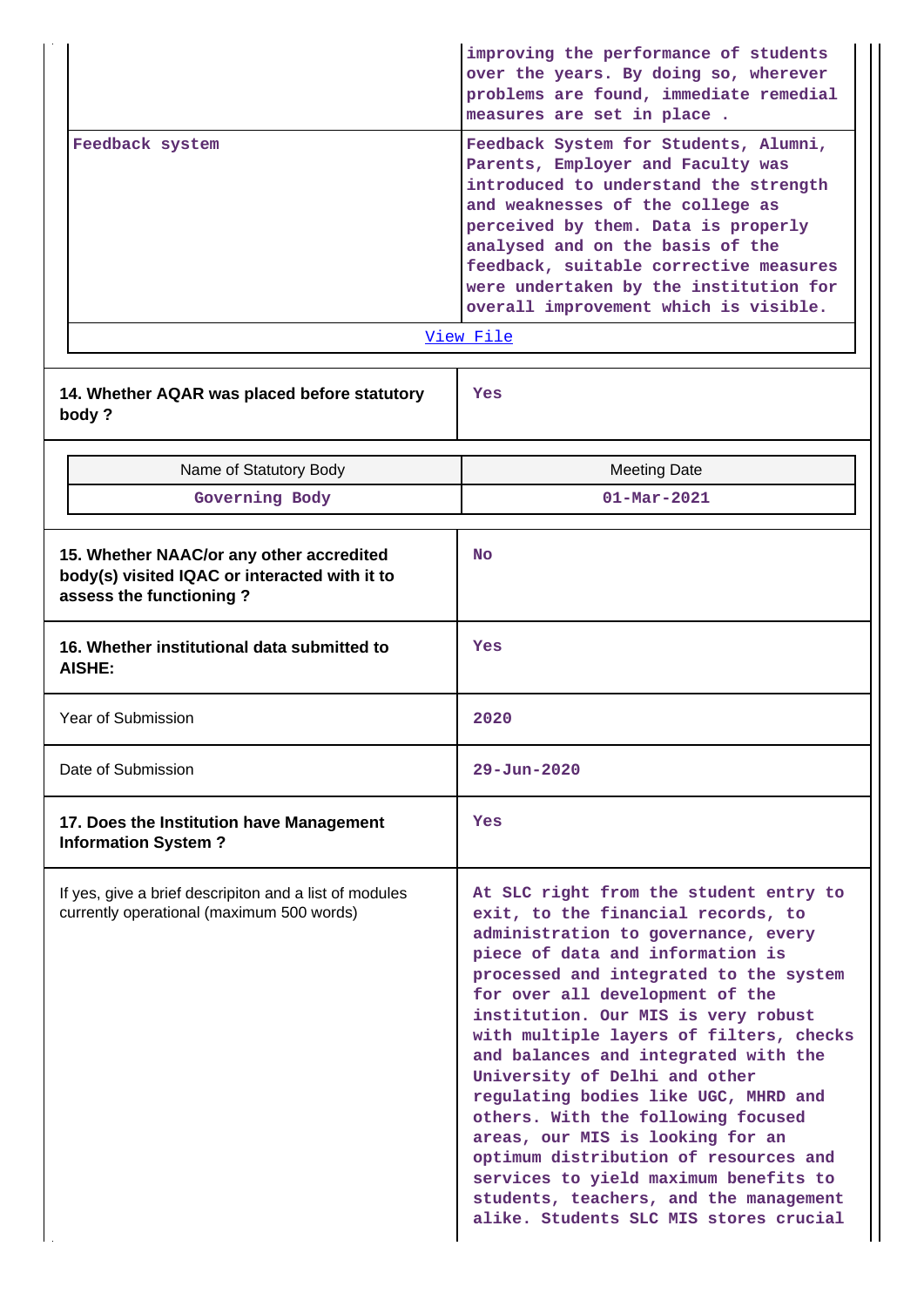**student data such as personal data, exam records, library details and all other sundry data as required by agencies. SLC MIS is integrated through University of Delhi MIS so that all admissions and exam related works including internal assessments are done online. Further, our system keeps track of the daytoday progress of students with mentoring support which is eventually used to analyze and monitor the improvements or retrogression in students overtime. SLC has gone a step ahead by transfiguring the students Icards into Single Signon (SSO) card. This card bearing barcode is an inhouse product developed by the technical team of the college and ensures better access to the oncampus facilities like: Issuing books in library, Security etc. For Teachers Real time online time table helps both students and teachers for better class engagements. SLC MIS helps faculty access student's attendance and performance. It helps teachers track their mentees. The faculties are also benefitted from online access of ebooks, Online access of ejournals, OPAC assistance for library services. But, more importantly, an MIS reduces the workload on teachers by providing quick access to data on any student or a group of students which can be drilleddown, filtered, and arranged accordingly within a few clicks. For Administration Management Ease of tracking and analysing resource distribution and expenditures is one of the biggest reasons for any toplevel management of an educational institution to look forward to implementing an MIS system. SLC MIS is integrated with PFMS portal of Ministry of Finance for managing financial aspects including disbursements. The primary task is done through Tally 9.3 accounting entries,, MCS for salary management, and Webtell for Tax Deducted at source (TDS) by our Accounts and finance department. The office administration supervises and monitors students progression with integrated computerized student management system. Classes are monitored through real time online time table with displays at important places. Security is also monitored**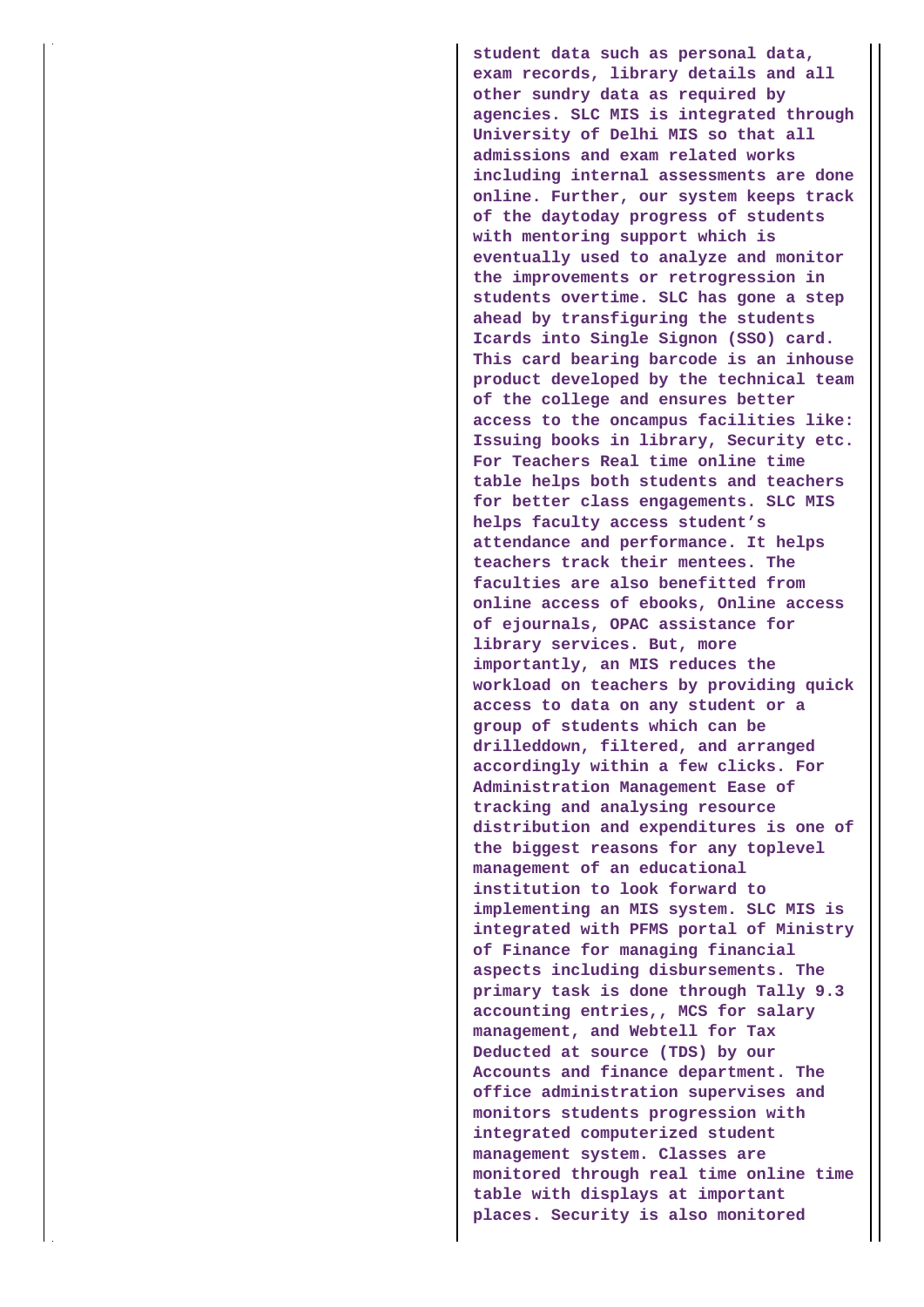**through integrated full campus online CCTV surveillance system. The in house innovation of a single card for multi utility by students has also saved lot of resources and added extra security coverage edge when needed. The IQAC of the college has been organizing smart office training programs regularly to upgrade the skills and domain knowledge of the nonteaching staff for bringing better efficiency. The college management is continuously innovating to bring desired changes in the MIS system to increase transparency.**

**Part B** 

## **CRITERION I – CURRICULAR ASPECTS**

#### **1.1 – Curriculum Planning and Implementation**

 1.1.1 – Institution has the mechanism for well planned curriculum delivery and documentation. Explain in 500 words

 **The College has an effective mechanism for well-planned curriculum delivery and documentation which is ensured through various administrative initiatives. The College administers an effective delivery of the curriculum by setting its learning objectives as priority. • As the College follows the Academic Calendar of the University, it organizes its teaching schedule in the manner so as to fulfill the objective of effective curriculum delivery. Timetable schedules, assessment schedules and pedagogical interventions ensure smooth delivery/completion of the designated curriculum in all the courses. • The College administration with time-table software oversees the appropriate allocation of classes that ensures the smooth functioning of the college teaching. • The Workload Committee calculates the workload of different Departments for the upcoming academic session/semester on the basis of the specific syllabi as prescribed by the University of Delhi. • The Time-Table Committees for Arts, Commerce and Science ensure parity in allocating lectures/tutorials so as to make sure that there are no clashes, and rooms are adequately allotted to all the departments. • All teachers prepare their teaching plans for every semester which is uploaded on the website at the beginning of every semester. • The teachers follow a structured plan for internal assessment (IA), including assignments, projects, tests, presentations etc., of their respective classes and the administration ensures timely submission of IA on the University online portal. • In order to ensure qualitative and hassle-free teaching-learning experience the administration ensures that the students are able to access all the academic and infrastructural facilities such as the Wi-Fi, the updated library e-resources and latest journals besides the course related books, Computer Lab, Website among others. • The College also ensures that the syllabus for different courses is uploaded on the College website for the reference of the students. • The library staff annually organizes an orientation session for the first year students so as to familiarize them with the use of OPAC, e-resources and subject related books/material. • Teachers from different departments conduct orientation classes with the first year students at the beginning of the academic session and also invite subject experts from different areas for 'Talks' during the session so as to expose the students to different perspectives and generate research interests among them. • The IQAC of the college monitors and resolves issues related to academic, curriculum and**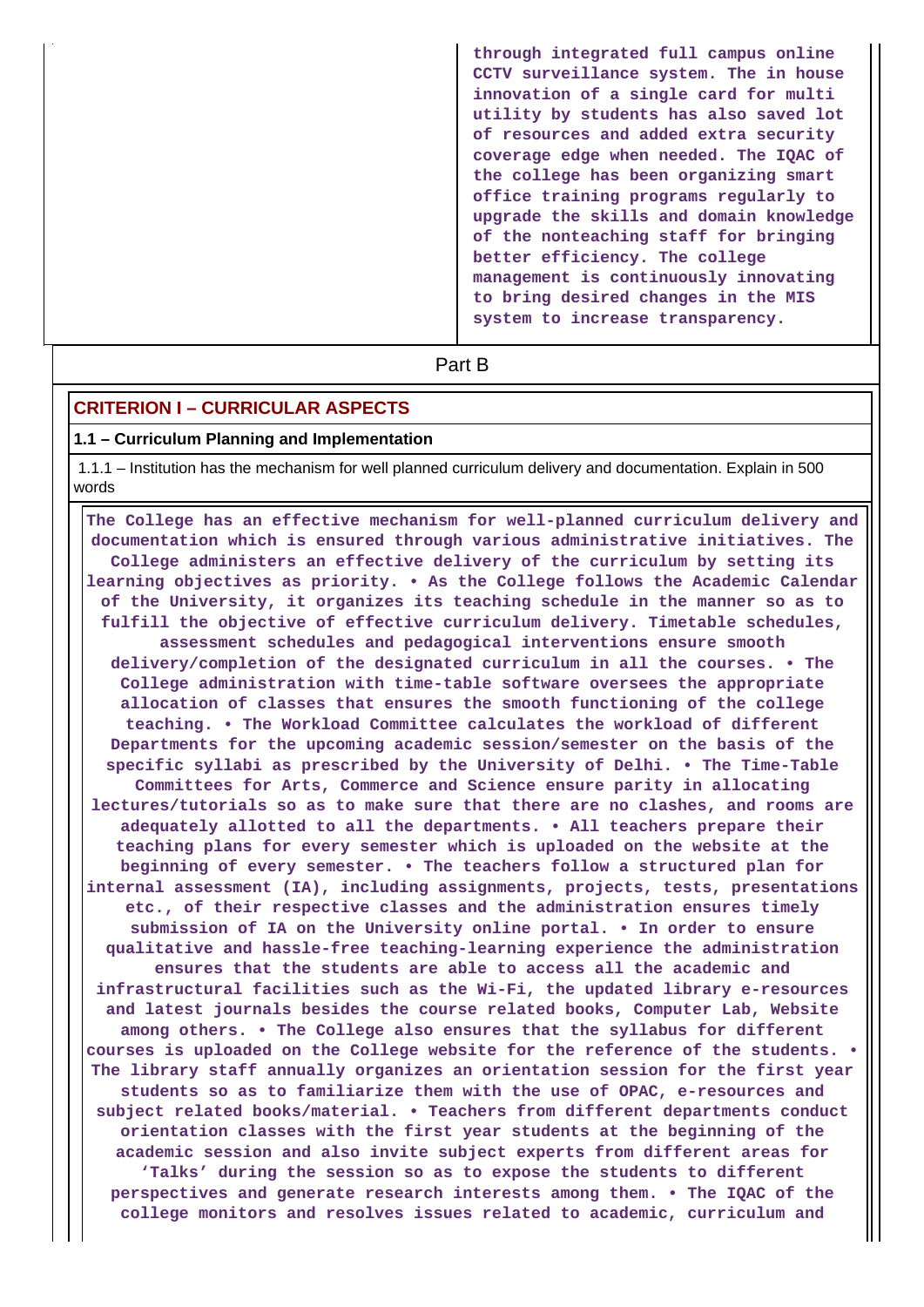**infrastructural quality, and works towards improving upon these aspects. • The teachers participate in the University's curriculum related activities like workshops, seminars, talks and lectures to remain updated with the requirements of any newly introduced course/mode. • The Apex Committee consisting of the TICs and IQAC monitors the academic growth with timely meetings every semester to take stock of the course progress and completion. In these meetings, teachers identify the challenges encountered in teaching and completing the curriculum and accordingly devise strategies to meet these challenges. • The College invites experts from different institutions for talks and lectures to supplement the curriculum. SLC organizes conferences both National and International in an attempt to expose the students.**

|                                    | 1.1.2 - Certificate/ Diploma Courses introduced during the academic year |                          |          |                                                                                                                                                   |                                                                                                                                                                                                                                                                                                |
|------------------------------------|--------------------------------------------------------------------------|--------------------------|----------|---------------------------------------------------------------------------------------------------------------------------------------------------|------------------------------------------------------------------------------------------------------------------------------------------------------------------------------------------------------------------------------------------------------------------------------------------------|
| Certificate                        | Diploma Courses                                                          | Dates of<br>Introduction | Duration | Focus on employ<br>ability/entreprene<br>urship                                                                                                   | Skill<br>Development                                                                                                                                                                                                                                                                           |
| Mastering<br>the Stock<br>Market   | <b>Nil</b>                                                               | 19/09/2019               | 30       | It focuses<br>on both empl<br>oyability<br>and entrepre<br>neurship Col<br>laboration<br>with Bombay<br>Stock<br><b>Exchange</b><br>Ltd.          | Investment<br>Skills,<br>Trade<br>Skills,<br>Financial<br>Expertise.<br>All these<br>will help<br>them get<br>better job o<br>pportunities<br>in the<br>Financial<br>sector and<br>give them<br>better<br>investment o<br>pportunities                                                         |
| Certificate<br>course in<br>French | Nil                                                                      | 16/09/2019               | 180      | <b>These</b><br>students may<br>work in<br>positions<br>like French<br>Translator,<br>French<br>Writer etc.<br>depending on<br>their<br>knowledge | Candidates<br>may get oppo<br>rtunities in<br>fields are<br>Education<br>institutes,<br>French<br>Embassy,<br>Translation<br>Department.<br><b>These</b><br>graduates<br>may work in<br>positions<br>like French<br>Translator,<br>French<br>Writer etc.<br>depending on<br>their<br>knowledge |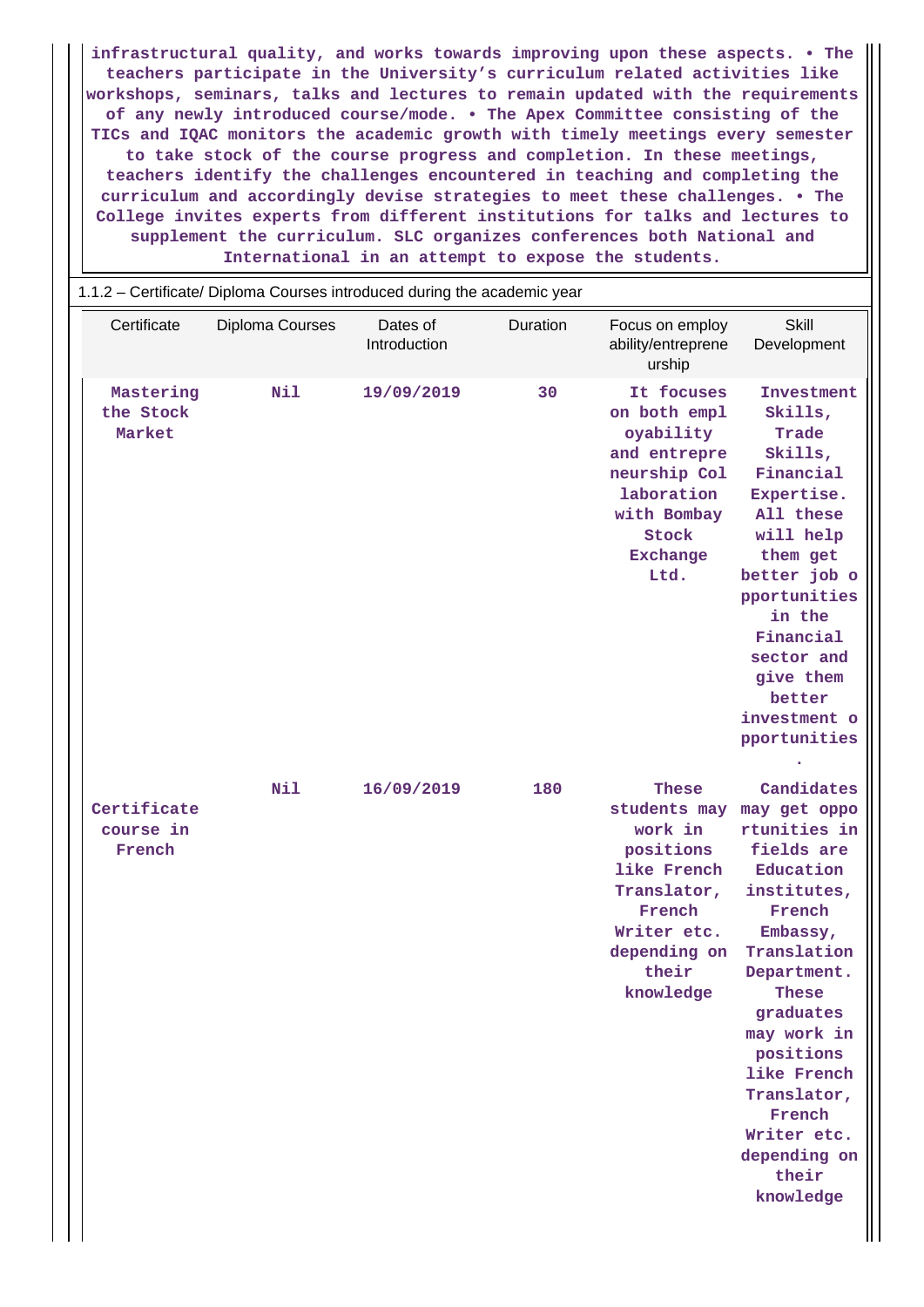| equals<br>to access<br>German<br>business opp the works of<br>ortunities.<br>German<br>Multinationa<br>people in<br>1 business o<br>their<br>pportunities<br>original<br>exist<br>language and<br>throughout<br>to fully<br>understand<br>the European<br>Union and in<br>the culture<br>the Eastern<br>whence they<br>derived.<br>European<br>countries,<br>Anyone<br>where German<br>interested<br>is the<br>in these<br>second most<br>fields autom<br>spoken<br>atically<br>language.<br>expands her<br>knowledge<br>and skill by<br>knowing<br>German.<br>Nil<br>After<br>This<br>16/09/2019<br>180<br>Certificate<br>completing<br>course<br>course in<br>this certifi<br>introduces<br>cation<br>basic commun<br>Spanish<br>ication<br>course,<br>candidates<br>skills,<br>may work in<br>including<br>fields like<br>reading,<br>Colleges and writing, and<br>Universities<br>speaking.<br>Students<br>, Embassies,<br>also learn<br>Language<br>department,<br>grammar in<br>Tourism<br>Spanish<br>department,<br>language,<br>Translation<br>dialect,<br>department,<br>vocabulary.<br>etc.<br>This course<br>helps<br>students to<br>communicate<br>at a basic<br>level with<br>Spanish<br>speakers.<br>Nil<br>180<br>After<br>16/09/2019<br>The<br>Certificate<br>completing<br>Japanese<br>course in<br>this certifi will set you<br>cation<br>apart from<br>Japanese<br>the crowd.<br>course,<br>candidates<br>Career-wise,<br>Japanese is<br>may work in |  | Certificate | Nil | 16/09/2019 | 180 | Germanys<br>economic | Knowing<br>German |
|-------------------------------------------------------------------------------------------------------------------------------------------------------------------------------------------------------------------------------------------------------------------------------------------------------------------------------------------------------------------------------------------------------------------------------------------------------------------------------------------------------------------------------------------------------------------------------------------------------------------------------------------------------------------------------------------------------------------------------------------------------------------------------------------------------------------------------------------------------------------------------------------------------------------------------------------------------------------------------------------------------------------------------------------------------------------------------------------------------------------------------------------------------------------------------------------------------------------------------------------------------------------------------------------------------------------------------------------------------------------------------------------------------------------------------------------------------------------------|--|-------------|-----|------------|-----|----------------------|-------------------|
|                                                                                                                                                                                                                                                                                                                                                                                                                                                                                                                                                                                                                                                                                                                                                                                                                                                                                                                                                                                                                                                                                                                                                                                                                                                                                                                                                                                                                                                                         |  | course in   |     |            |     | strength             | allows you        |
|                                                                                                                                                                                                                                                                                                                                                                                                                                                                                                                                                                                                                                                                                                                                                                                                                                                                                                                                                                                                                                                                                                                                                                                                                                                                                                                                                                                                                                                                         |  |             |     |            |     |                      |                   |
|                                                                                                                                                                                                                                                                                                                                                                                                                                                                                                                                                                                                                                                                                                                                                                                                                                                                                                                                                                                                                                                                                                                                                                                                                                                                                                                                                                                                                                                                         |  |             |     |            |     |                      |                   |
|                                                                                                                                                                                                                                                                                                                                                                                                                                                                                                                                                                                                                                                                                                                                                                                                                                                                                                                                                                                                                                                                                                                                                                                                                                                                                                                                                                                                                                                                         |  |             |     |            |     |                      |                   |
|                                                                                                                                                                                                                                                                                                                                                                                                                                                                                                                                                                                                                                                                                                                                                                                                                                                                                                                                                                                                                                                                                                                                                                                                                                                                                                                                                                                                                                                                         |  |             |     |            |     |                      |                   |
|                                                                                                                                                                                                                                                                                                                                                                                                                                                                                                                                                                                                                                                                                                                                                                                                                                                                                                                                                                                                                                                                                                                                                                                                                                                                                                                                                                                                                                                                         |  |             |     |            |     |                      |                   |
|                                                                                                                                                                                                                                                                                                                                                                                                                                                                                                                                                                                                                                                                                                                                                                                                                                                                                                                                                                                                                                                                                                                                                                                                                                                                                                                                                                                                                                                                         |  |             |     |            |     |                      |                   |
|                                                                                                                                                                                                                                                                                                                                                                                                                                                                                                                                                                                                                                                                                                                                                                                                                                                                                                                                                                                                                                                                                                                                                                                                                                                                                                                                                                                                                                                                         |  |             |     |            |     |                      |                   |
|                                                                                                                                                                                                                                                                                                                                                                                                                                                                                                                                                                                                                                                                                                                                                                                                                                                                                                                                                                                                                                                                                                                                                                                                                                                                                                                                                                                                                                                                         |  |             |     |            |     |                      |                   |
|                                                                                                                                                                                                                                                                                                                                                                                                                                                                                                                                                                                                                                                                                                                                                                                                                                                                                                                                                                                                                                                                                                                                                                                                                                                                                                                                                                                                                                                                         |  |             |     |            |     |                      |                   |
|                                                                                                                                                                                                                                                                                                                                                                                                                                                                                                                                                                                                                                                                                                                                                                                                                                                                                                                                                                                                                                                                                                                                                                                                                                                                                                                                                                                                                                                                         |  |             |     |            |     |                      |                   |
|                                                                                                                                                                                                                                                                                                                                                                                                                                                                                                                                                                                                                                                                                                                                                                                                                                                                                                                                                                                                                                                                                                                                                                                                                                                                                                                                                                                                                                                                         |  |             |     |            |     |                      |                   |
|                                                                                                                                                                                                                                                                                                                                                                                                                                                                                                                                                                                                                                                                                                                                                                                                                                                                                                                                                                                                                                                                                                                                                                                                                                                                                                                                                                                                                                                                         |  |             |     |            |     |                      |                   |
|                                                                                                                                                                                                                                                                                                                                                                                                                                                                                                                                                                                                                                                                                                                                                                                                                                                                                                                                                                                                                                                                                                                                                                                                                                                                                                                                                                                                                                                                         |  |             |     |            |     |                      |                   |
|                                                                                                                                                                                                                                                                                                                                                                                                                                                                                                                                                                                                                                                                                                                                                                                                                                                                                                                                                                                                                                                                                                                                                                                                                                                                                                                                                                                                                                                                         |  |             |     |            |     |                      |                   |
|                                                                                                                                                                                                                                                                                                                                                                                                                                                                                                                                                                                                                                                                                                                                                                                                                                                                                                                                                                                                                                                                                                                                                                                                                                                                                                                                                                                                                                                                         |  |             |     |            |     |                      |                   |
|                                                                                                                                                                                                                                                                                                                                                                                                                                                                                                                                                                                                                                                                                                                                                                                                                                                                                                                                                                                                                                                                                                                                                                                                                                                                                                                                                                                                                                                                         |  |             |     |            |     |                      |                   |
|                                                                                                                                                                                                                                                                                                                                                                                                                                                                                                                                                                                                                                                                                                                                                                                                                                                                                                                                                                                                                                                                                                                                                                                                                                                                                                                                                                                                                                                                         |  |             |     |            |     |                      |                   |
|                                                                                                                                                                                                                                                                                                                                                                                                                                                                                                                                                                                                                                                                                                                                                                                                                                                                                                                                                                                                                                                                                                                                                                                                                                                                                                                                                                                                                                                                         |  |             |     |            |     |                      |                   |
|                                                                                                                                                                                                                                                                                                                                                                                                                                                                                                                                                                                                                                                                                                                                                                                                                                                                                                                                                                                                                                                                                                                                                                                                                                                                                                                                                                                                                                                                         |  |             |     |            |     |                      |                   |
|                                                                                                                                                                                                                                                                                                                                                                                                                                                                                                                                                                                                                                                                                                                                                                                                                                                                                                                                                                                                                                                                                                                                                                                                                                                                                                                                                                                                                                                                         |  |             |     |            |     |                      |                   |
|                                                                                                                                                                                                                                                                                                                                                                                                                                                                                                                                                                                                                                                                                                                                                                                                                                                                                                                                                                                                                                                                                                                                                                                                                                                                                                                                                                                                                                                                         |  |             |     |            |     |                      |                   |
|                                                                                                                                                                                                                                                                                                                                                                                                                                                                                                                                                                                                                                                                                                                                                                                                                                                                                                                                                                                                                                                                                                                                                                                                                                                                                                                                                                                                                                                                         |  |             |     |            |     |                      |                   |
|                                                                                                                                                                                                                                                                                                                                                                                                                                                                                                                                                                                                                                                                                                                                                                                                                                                                                                                                                                                                                                                                                                                                                                                                                                                                                                                                                                                                                                                                         |  |             |     |            |     |                      |                   |
|                                                                                                                                                                                                                                                                                                                                                                                                                                                                                                                                                                                                                                                                                                                                                                                                                                                                                                                                                                                                                                                                                                                                                                                                                                                                                                                                                                                                                                                                         |  |             |     |            |     |                      |                   |
|                                                                                                                                                                                                                                                                                                                                                                                                                                                                                                                                                                                                                                                                                                                                                                                                                                                                                                                                                                                                                                                                                                                                                                                                                                                                                                                                                                                                                                                                         |  |             |     |            |     |                      |                   |
|                                                                                                                                                                                                                                                                                                                                                                                                                                                                                                                                                                                                                                                                                                                                                                                                                                                                                                                                                                                                                                                                                                                                                                                                                                                                                                                                                                                                                                                                         |  |             |     |            |     |                      |                   |
|                                                                                                                                                                                                                                                                                                                                                                                                                                                                                                                                                                                                                                                                                                                                                                                                                                                                                                                                                                                                                                                                                                                                                                                                                                                                                                                                                                                                                                                                         |  |             |     |            |     |                      |                   |
|                                                                                                                                                                                                                                                                                                                                                                                                                                                                                                                                                                                                                                                                                                                                                                                                                                                                                                                                                                                                                                                                                                                                                                                                                                                                                                                                                                                                                                                                         |  |             |     |            |     |                      |                   |
|                                                                                                                                                                                                                                                                                                                                                                                                                                                                                                                                                                                                                                                                                                                                                                                                                                                                                                                                                                                                                                                                                                                                                                                                                                                                                                                                                                                                                                                                         |  |             |     |            |     |                      |                   |
|                                                                                                                                                                                                                                                                                                                                                                                                                                                                                                                                                                                                                                                                                                                                                                                                                                                                                                                                                                                                                                                                                                                                                                                                                                                                                                                                                                                                                                                                         |  |             |     |            |     |                      |                   |
|                                                                                                                                                                                                                                                                                                                                                                                                                                                                                                                                                                                                                                                                                                                                                                                                                                                                                                                                                                                                                                                                                                                                                                                                                                                                                                                                                                                                                                                                         |  |             |     |            |     |                      |                   |
|                                                                                                                                                                                                                                                                                                                                                                                                                                                                                                                                                                                                                                                                                                                                                                                                                                                                                                                                                                                                                                                                                                                                                                                                                                                                                                                                                                                                                                                                         |  |             |     |            |     |                      |                   |
|                                                                                                                                                                                                                                                                                                                                                                                                                                                                                                                                                                                                                                                                                                                                                                                                                                                                                                                                                                                                                                                                                                                                                                                                                                                                                                                                                                                                                                                                         |  |             |     |            |     |                      |                   |
|                                                                                                                                                                                                                                                                                                                                                                                                                                                                                                                                                                                                                                                                                                                                                                                                                                                                                                                                                                                                                                                                                                                                                                                                                                                                                                                                                                                                                                                                         |  |             |     |            |     |                      |                   |
|                                                                                                                                                                                                                                                                                                                                                                                                                                                                                                                                                                                                                                                                                                                                                                                                                                                                                                                                                                                                                                                                                                                                                                                                                                                                                                                                                                                                                                                                         |  |             |     |            |     |                      |                   |
|                                                                                                                                                                                                                                                                                                                                                                                                                                                                                                                                                                                                                                                                                                                                                                                                                                                                                                                                                                                                                                                                                                                                                                                                                                                                                                                                                                                                                                                                         |  |             |     |            |     |                      |                   |
|                                                                                                                                                                                                                                                                                                                                                                                                                                                                                                                                                                                                                                                                                                                                                                                                                                                                                                                                                                                                                                                                                                                                                                                                                                                                                                                                                                                                                                                                         |  |             |     |            |     |                      |                   |
|                                                                                                                                                                                                                                                                                                                                                                                                                                                                                                                                                                                                                                                                                                                                                                                                                                                                                                                                                                                                                                                                                                                                                                                                                                                                                                                                                                                                                                                                         |  |             |     |            |     |                      |                   |
|                                                                                                                                                                                                                                                                                                                                                                                                                                                                                                                                                                                                                                                                                                                                                                                                                                                                                                                                                                                                                                                                                                                                                                                                                                                                                                                                                                                                                                                                         |  |             |     |            |     |                      |                   |
|                                                                                                                                                                                                                                                                                                                                                                                                                                                                                                                                                                                                                                                                                                                                                                                                                                                                                                                                                                                                                                                                                                                                                                                                                                                                                                                                                                                                                                                                         |  |             |     |            |     |                      |                   |
|                                                                                                                                                                                                                                                                                                                                                                                                                                                                                                                                                                                                                                                                                                                                                                                                                                                                                                                                                                                                                                                                                                                                                                                                                                                                                                                                                                                                                                                                         |  |             |     |            |     |                      |                   |
|                                                                                                                                                                                                                                                                                                                                                                                                                                                                                                                                                                                                                                                                                                                                                                                                                                                                                                                                                                                                                                                                                                                                                                                                                                                                                                                                                                                                                                                                         |  |             |     |            |     |                      |                   |
|                                                                                                                                                                                                                                                                                                                                                                                                                                                                                                                                                                                                                                                                                                                                                                                                                                                                                                                                                                                                                                                                                                                                                                                                                                                                                                                                                                                                                                                                         |  |             |     |            |     |                      |                   |
|                                                                                                                                                                                                                                                                                                                                                                                                                                                                                                                                                                                                                                                                                                                                                                                                                                                                                                                                                                                                                                                                                                                                                                                                                                                                                                                                                                                                                                                                         |  |             |     |            |     |                      |                   |
|                                                                                                                                                                                                                                                                                                                                                                                                                                                                                                                                                                                                                                                                                                                                                                                                                                                                                                                                                                                                                                                                                                                                                                                                                                                                                                                                                                                                                                                                         |  |             |     |            |     |                      |                   |
|                                                                                                                                                                                                                                                                                                                                                                                                                                                                                                                                                                                                                                                                                                                                                                                                                                                                                                                                                                                                                                                                                                                                                                                                                                                                                                                                                                                                                                                                         |  |             |     |            |     |                      |                   |
|                                                                                                                                                                                                                                                                                                                                                                                                                                                                                                                                                                                                                                                                                                                                                                                                                                                                                                                                                                                                                                                                                                                                                                                                                                                                                                                                                                                                                                                                         |  |             |     |            |     |                      |                   |
|                                                                                                                                                                                                                                                                                                                                                                                                                                                                                                                                                                                                                                                                                                                                                                                                                                                                                                                                                                                                                                                                                                                                                                                                                                                                                                                                                                                                                                                                         |  |             |     |            |     |                      |                   |
|                                                                                                                                                                                                                                                                                                                                                                                                                                                                                                                                                                                                                                                                                                                                                                                                                                                                                                                                                                                                                                                                                                                                                                                                                                                                                                                                                                                                                                                                         |  |             |     |            |     |                      |                   |
|                                                                                                                                                                                                                                                                                                                                                                                                                                                                                                                                                                                                                                                                                                                                                                                                                                                                                                                                                                                                                                                                                                                                                                                                                                                                                                                                                                                                                                                                         |  |             |     |            |     |                      |                   |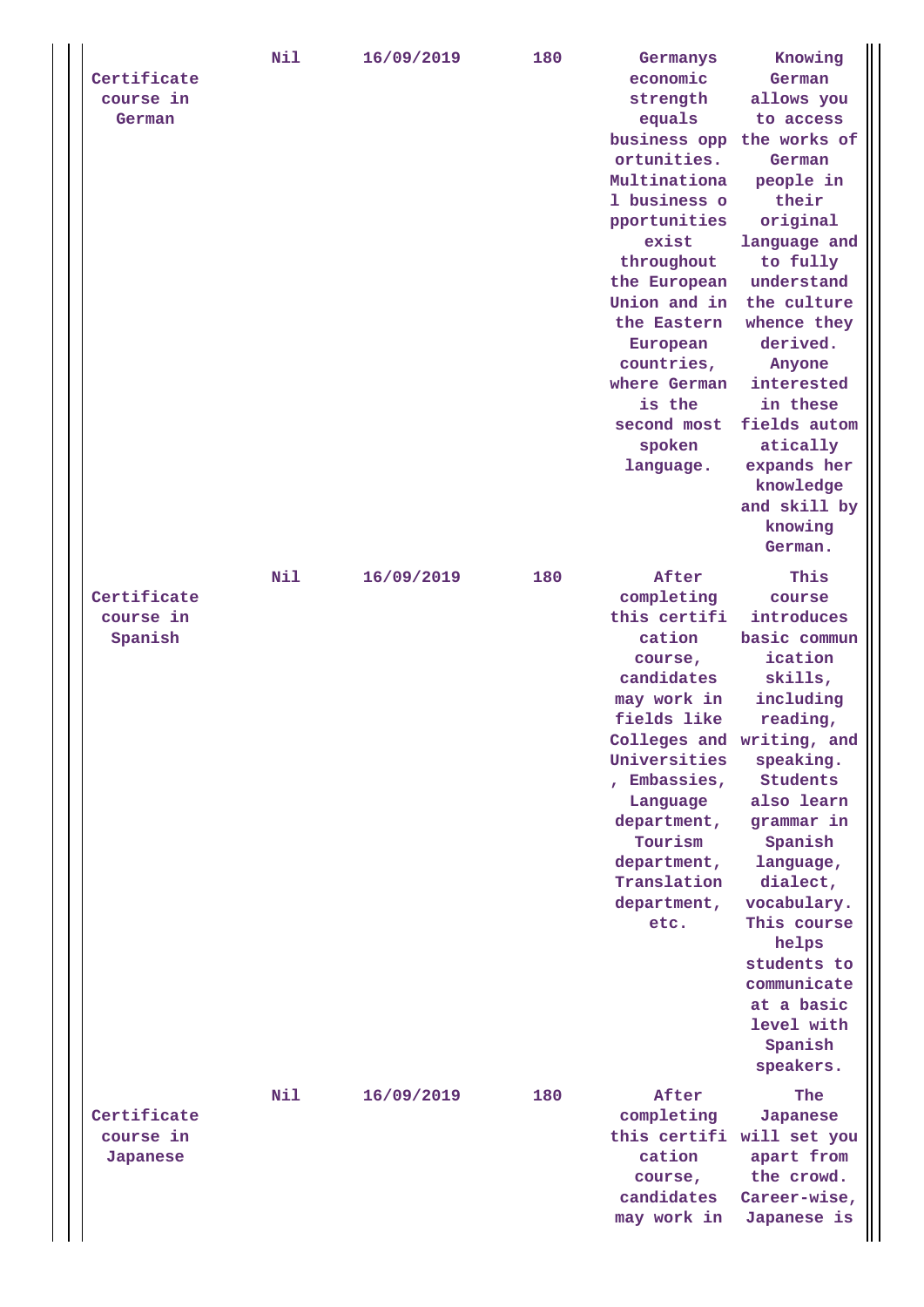| Nil<br>Diploma<br>Course in<br>French                                                                                                                                    | 16/09/2019<br>180                 | fields like<br>one of the<br>Colleges and<br>top 5 most<br>Universities<br>useful<br>Embassies,<br>languages to<br>study. This<br>Language<br>department,<br>provides you<br>Tourism<br>the<br>opportunity<br>department,<br>to learn the<br>Translation<br>colorful and<br>department,<br>etc.<br>vigorous<br>cultural<br>aspect of<br>Japan.<br>The<br>This<br>diploma<br>course<br>qualifies<br>introduces c<br>the students<br>ommunication<br>to be a<br>skills,<br>French<br>including<br>speaker. The<br>reading,<br>student will writing, and<br>find it<br>speaking.<br>easier to<br><b>Students</b><br>apply for<br>also learn<br>jobs in<br>grammar in<br>France and<br>French<br>Canada. They<br>language,<br>can also<br>dialect,<br>take up a<br>vocabulary.<br>job as a<br>This course<br>translator<br>helps<br>students to<br>for Govt<br>officials.<br>communicate<br>with French<br>speakers. |  |  |  |
|--------------------------------------------------------------------------------------------------------------------------------------------------------------------------|-----------------------------------|------------------------------------------------------------------------------------------------------------------------------------------------------------------------------------------------------------------------------------------------------------------------------------------------------------------------------------------------------------------------------------------------------------------------------------------------------------------------------------------------------------------------------------------------------------------------------------------------------------------------------------------------------------------------------------------------------------------------------------------------------------------------------------------------------------------------------------------------------------------------------------------------------------------|--|--|--|
|                                                                                                                                                                          |                                   |                                                                                                                                                                                                                                                                                                                                                                                                                                                                                                                                                                                                                                                                                                                                                                                                                                                                                                                  |  |  |  |
| 1.2 - Academic Flexibility                                                                                                                                               |                                   |                                                                                                                                                                                                                                                                                                                                                                                                                                                                                                                                                                                                                                                                                                                                                                                                                                                                                                                  |  |  |  |
| 1.2.1 – New programmes/courses introduced during the academic year                                                                                                       |                                   |                                                                                                                                                                                                                                                                                                                                                                                                                                                                                                                                                                                                                                                                                                                                                                                                                                                                                                                  |  |  |  |
| Programme/Course                                                                                                                                                         | Programme Specialization          | Dates of Introduction                                                                                                                                                                                                                                                                                                                                                                                                                                                                                                                                                                                                                                                                                                                                                                                                                                                                                            |  |  |  |
| <b>BA</b>                                                                                                                                                                | Certificate Course in<br>Japanese | 16/09/2019                                                                                                                                                                                                                                                                                                                                                                                                                                                                                                                                                                                                                                                                                                                                                                                                                                                                                                       |  |  |  |
| <b>BA</b>                                                                                                                                                                | Diploma Course in<br>French       | 16/09/2019                                                                                                                                                                                                                                                                                                                                                                                                                                                                                                                                                                                                                                                                                                                                                                                                                                                                                                       |  |  |  |
| <b>BSC</b>                                                                                                                                                               | Mathematics Honours               | 20/07/2019                                                                                                                                                                                                                                                                                                                                                                                                                                                                                                                                                                                                                                                                                                                                                                                                                                                                                                       |  |  |  |
| <b>BSC</b>                                                                                                                                                               | Chemistry Honours<br>20/07/2020   |                                                                                                                                                                                                                                                                                                                                                                                                                                                                                                                                                                                                                                                                                                                                                                                                                                                                                                                  |  |  |  |
|                                                                                                                                                                          | No file uploaded.                 |                                                                                                                                                                                                                                                                                                                                                                                                                                                                                                                                                                                                                                                                                                                                                                                                                                                                                                                  |  |  |  |
| 1.2.2 - Programmes in which Choice Based Credit System (CBCS)/Elective course system implemented at the<br>affiliated Colleges (if applicable) during the academic year. |                                   |                                                                                                                                                                                                                                                                                                                                                                                                                                                                                                                                                                                                                                                                                                                                                                                                                                                                                                                  |  |  |  |
| Name of programmes adopting<br><b>CBCS</b>                                                                                                                               | Programme Specialization          | Date of implementation of<br><b>CBCS/Elective Course System</b>                                                                                                                                                                                                                                                                                                                                                                                                                                                                                                                                                                                                                                                                                                                                                                                                                                                  |  |  |  |
| <b>BA</b>                                                                                                                                                                | Program                           | 20/07/2019                                                                                                                                                                                                                                                                                                                                                                                                                                                                                                                                                                                                                                                                                                                                                                                                                                                                                                       |  |  |  |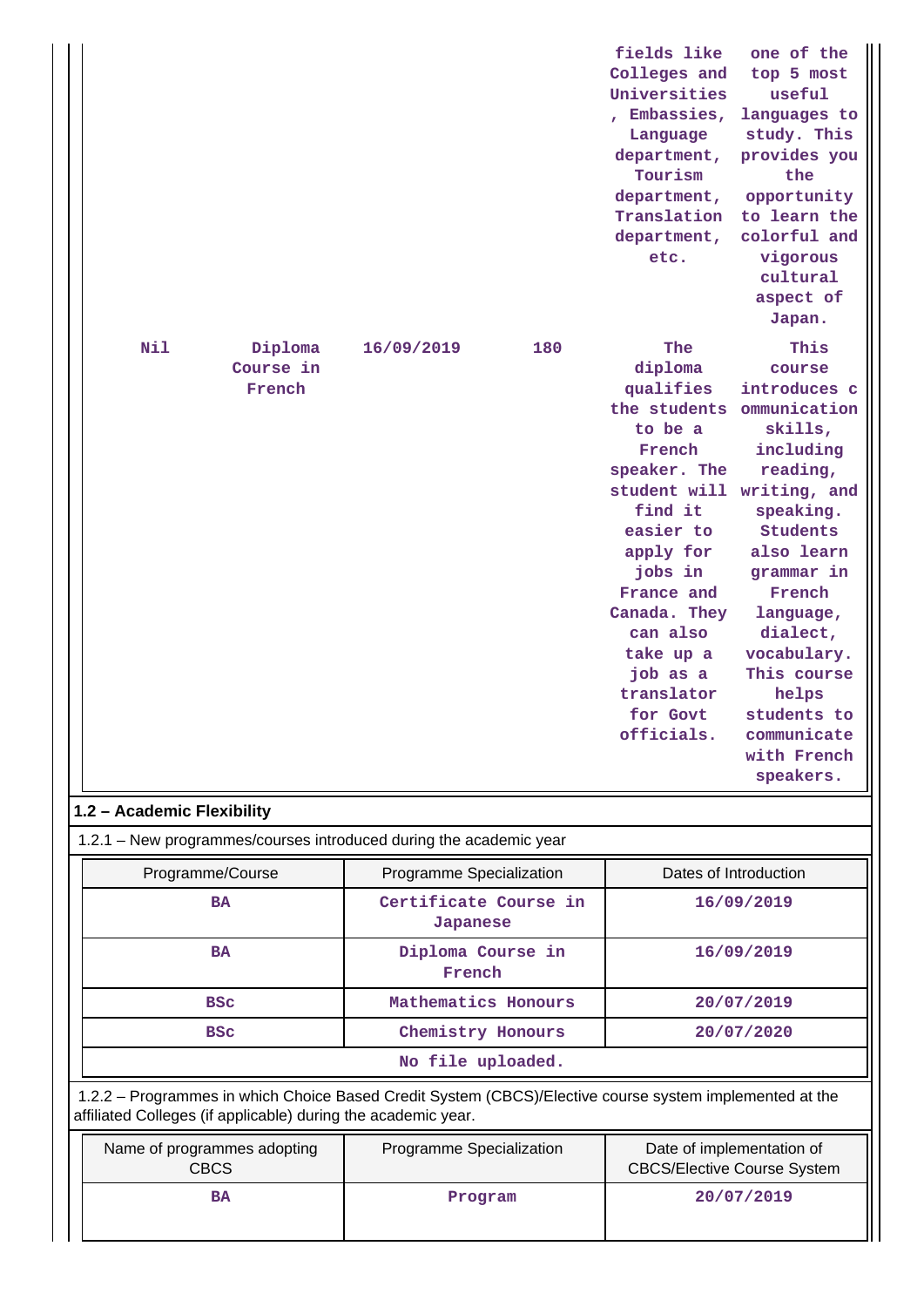| <b>BA</b>                                                                                  | Economics                                                         | 20/07/2019                                                   |  |  |
|--------------------------------------------------------------------------------------------|-------------------------------------------------------------------|--------------------------------------------------------------|--|--|
| <b>BA</b>                                                                                  | English                                                           | 20/07/2019                                                   |  |  |
| <b>BA</b>                                                                                  | Hindi                                                             | 20/07/2019                                                   |  |  |
| <b>BA</b>                                                                                  | History                                                           | 20/07/2019                                                   |  |  |
| <b>BA</b>                                                                                  | Political Science                                                 | 20/07/2019                                                   |  |  |
| <b>BCom</b>                                                                                | Program                                                           | 20/07/2019                                                   |  |  |
| <b>BCom</b>                                                                                | Honours                                                           | 20/07/2019                                                   |  |  |
| <b>BSC</b>                                                                                 | Mathematics Honours                                               | 20/07/2019                                                   |  |  |
| <b>BSC</b>                                                                                 | Chemistry Honours                                                 | 20/07/2019                                                   |  |  |
| <b>BSC</b>                                                                                 | Physical Sciences-<br>Electronics, Chemistry,<br>Computer Science | 20/07/2019                                                   |  |  |
| <b>MA</b>                                                                                  | Hindi                                                             | 20/07/2019                                                   |  |  |
| 1.2.3 - Students enrolled in Certificate/ Diploma Courses introduced during the year       |                                                                   |                                                              |  |  |
|                                                                                            | Certificate                                                       | Diploma Course                                               |  |  |
| <b>Number of Students</b>                                                                  | 199                                                               | 9                                                            |  |  |
| 1.3 - Curriculum Enrichment                                                                |                                                                   |                                                              |  |  |
| 1.3.1 - Value-added courses imparting transferable and life skills offered during the year |                                                                   |                                                              |  |  |
| <b>Value Added Courses</b>                                                                 | Date of Introduction                                              | Number of Students Enrolled                                  |  |  |
| Stock Market and Expert<br>Trader                                                          | 19/09/2019                                                        | 50                                                           |  |  |
| Certificate Course in<br>French                                                            | 16/09/2019                                                        | 44                                                           |  |  |
| Certificate Course in<br>German                                                            | 16/09/2019                                                        | 54                                                           |  |  |
| Certificate Course in<br>Spanish                                                           | 16/09/2019                                                        | 33                                                           |  |  |
| Certificate Course in<br>Japanese                                                          | 16/09/2019                                                        | 18                                                           |  |  |
| Diploma Course in<br>French                                                                | 16/09/2019                                                        | 9                                                            |  |  |
|                                                                                            | No file uploaded.                                                 |                                                              |  |  |
| 1.3.2 - Field Projects / Internships under taken during the year                           |                                                                   |                                                              |  |  |
| Project/Programme Title                                                                    | Programme Specialization                                          | No. of students enrolled for Field<br>Projects / Internships |  |  |
| <b>BA</b>                                                                                  | Political Science                                                 | 23                                                           |  |  |
| <b>BA</b>                                                                                  | English                                                           | 10 <sup>°</sup>                                              |  |  |
| <b>BCom</b>                                                                                | Program                                                           | 139                                                          |  |  |
| <b>BCom</b>                                                                                | Honours                                                           | 171                                                          |  |  |
| <b>BSC</b>                                                                                 | Physical Sciences                                                 | 74                                                           |  |  |
| <b>BA</b>                                                                                  | History                                                           | 15                                                           |  |  |
| <b>BA</b>                                                                                  | Program                                                           | 54                                                           |  |  |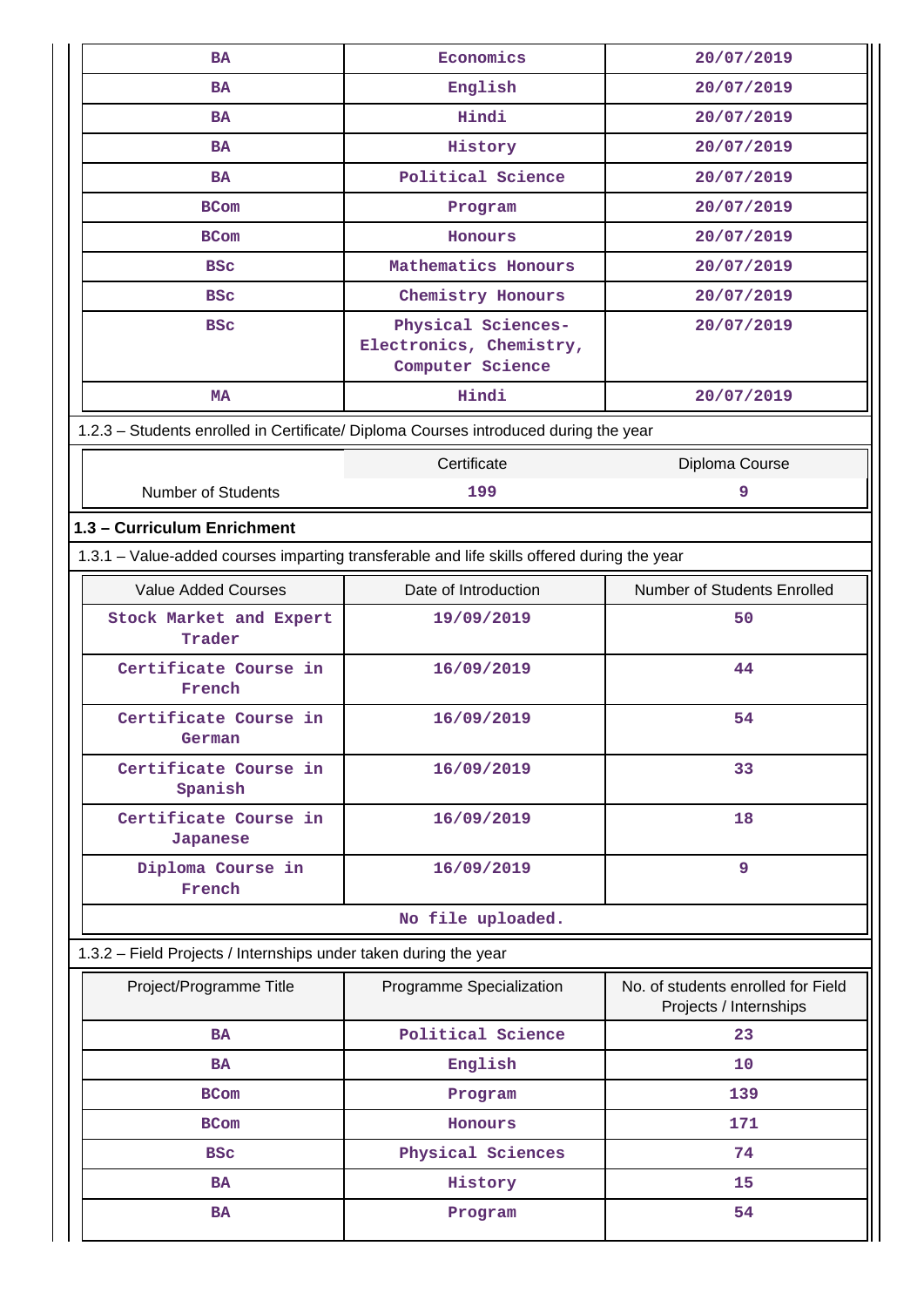| <b>BA</b>                                                                                                    | Hindi |     | 32 |  |  |
|--------------------------------------------------------------------------------------------------------------|-------|-----|----|--|--|
| No file uploaded.                                                                                            |       |     |    |  |  |
| 1.4 - Feedback System                                                                                        |       |     |    |  |  |
| 1.4.1 – Whether structured feedback received from all the stakeholders.                                      |       |     |    |  |  |
| <b>Students</b>                                                                                              |       | Yes |    |  |  |
| Teachers                                                                                                     |       | Yes |    |  |  |
| <b>Employers</b>                                                                                             | Yes   |     |    |  |  |
| Alumni                                                                                                       |       | Yes |    |  |  |
| Yes<br>Parents                                                                                               |       |     |    |  |  |
| 1.4.2 – How the feedback obtained is being analyzed and utilized for overall development of the institution? |       |     |    |  |  |

(maximum 500 words)

Feedback Obtained

**The success of any institution is determined by its stakeholders and their fervent participation. Every contribution of stakeholders is very valuable for further improvements. The feedback has been used as a source of improvement for the academic institution. The stakeholders here include the enrolled students, their parents, teaching staff, alumni and alumni's employers. The College continuously innovates and transformation in the infrastructure, academic and other aspects. The feedback obtained is being analysed : Methodology: The five entities (stakeholders) have been facing distinct issues and also carry different notions about the institution. So, the five separate questionnaires have been designed and these questionnaires have been circulated among the respective group of respondents- students, their parents, teaching staff, alumni and alumni's employers. The data collection has found that the responses have been gathered from students and teachers of various socio-cultural backgrounds and various academic disciplines. The alumni's data has been collected from different batches of the students. The convenience sampling has been followed. Then, the parameters of the questionnaire have been compared on Likert Scale, bipolar responses and subjective (open-ended) responses. The responses have been categorized into majorly three groups: favorable responses, unfavorable responses and neither favorable nor unfavorable responses. The given parameters have been analyzed on these groups with an objective to test whether the proportion of favorable responses are more than the unfavorable responses or vice-versa. The data has been analyzed and interpreted in terms of these responses. Proportionately higher favorable responses than unfavorable responses have been interpreted as a higher utility to these stakeholders. Whereas, if the unfavorable responses have been dominant, then the criticism is taken constructively and further coarse of action is planned. The feedback obtained is being utilized : Overall development The central idea of gathering and compiling these feedbacks from the affiliated entities is to further enhance the academic model and make the learning process friction-free. This can be detailed as the following key aspects: • Primarily, to attain better learning outcomes for the students. • Secondly, to make new infrastructural developments (reading room, seminar hall, amphitheater, solar panel, cafeteria etc.) accessible to students. • Thirdly, to focus on the students' overall development which extend the academic learning to the value-based learning. • Fourthly, to augment the students' participation towards society by undertaking social responsibility and extension activities. • Lastly, to incline students towards nation-building process. All these targets achieved/in process offer an opportunity for the overall development of the institution. As a source of improvement and upliftment of the College, all the associated stakeholders are an integral part of this process. http://slc.du.ac.in/pdf/IQAC/ALUMNI-2019-20.pdf**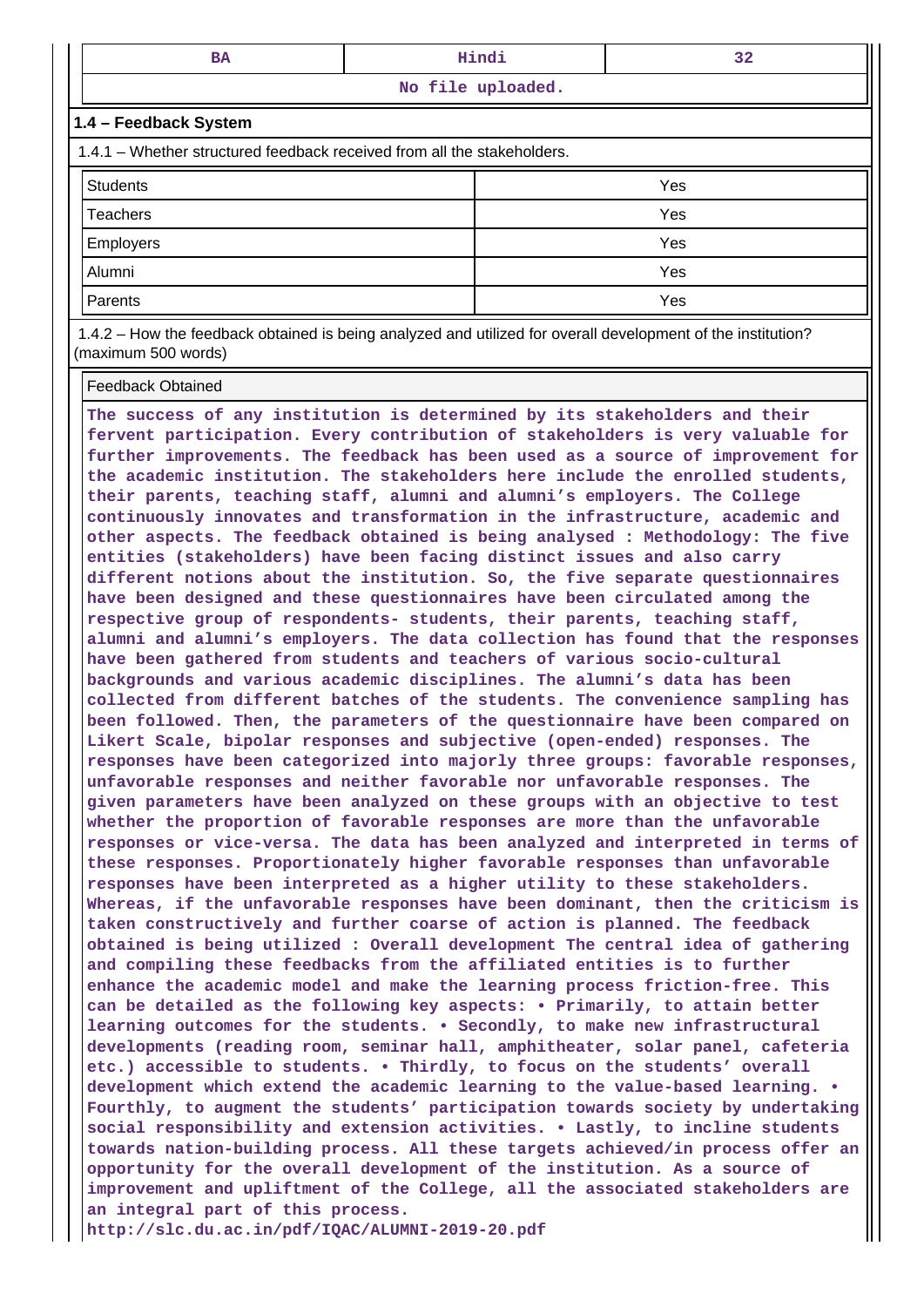**http://slc.du.ac.in/pdf/IQAC/EMPLOYER-2019-20.pdf http://slc.du.ac.in/pdf/IQAC/STUDENTS-2019-20.pdf http://slc.du.ac.in/pdf/IQAC/TEACHERS-2019-20.pdf http://slc.du.ac.in/pdf/IQAC/PARENTS-2019-20.pdf**

## **CRITERION II – TEACHING- LEARNING AND EVALUATION**

## **2.1 – Student Enrolment and Profile**

### 2.1.1 – Demand Ratio during the year

| Name of the<br>Programme | Programme<br>Specialization | Number of seats<br>available | Number of<br>Application received | <b>Students Enrolled</b> |
|--------------------------|-----------------------------|------------------------------|-----------------------------------|--------------------------|
| <b>BSC</b>               | Physical<br>Science         | 256                          | 2300                              | 180                      |
| <b>BSC</b>               | Mathematics                 | 46                           | 1350                              | 45                       |
| <b>BA</b>                | Economics                   | 51                           | 1580                              | 37                       |
| <b>BA</b>                | Program                     | 170                          | 3025                              | 190                      |
| <b>BA</b>                | English                     | 51                           | 2155                              | 46                       |
| <b>BA</b>                | Hindi                       | 51                           | 920                               | 53                       |
| <b>BA</b>                | History                     | 51                           | 1610                              | 61                       |
| BA                       | Political<br>Science        | 51                           | 2340                              | 60                       |
| <b>BCom</b>              | Honours                     | 204                          | 2820                              | 182                      |
| <b>BSC</b>               | Chemistry                   | 32                           | 1200                              | 24                       |
|                          |                             | View File                    |                                   |                          |

## **2.2 – Catering to Student Diversity**

2.2.1 – Student - Full time teacher ratio (current year data)

| Year | Number of          | Number of          | Number of                         | Number of         | Number of        |
|------|--------------------|--------------------|-----------------------------------|-------------------|------------------|
|      | students enrolled  | students enrolled  | fulltime teachers                 | fulltime teachers | teachers         |
|      | in the institution | in the institution | available in the                  | available in the  | teaching both UG |
|      | (UG)               | (PG)               | institution                       | institution       | and PG courses   |
|      |                    |                    | teaching only UG teaching only PG |                   |                  |
|      |                    |                    | courses                           | courses           |                  |
| 2019 | 2972               | 18                 | 146                               | 15                | 146              |

## **2.3 – Teaching - Learning Process**

 2.3.1 – Percentage of teachers using ICT for effective teaching with Learning Management Systems (LMS), Elearning resources etc. (current year data)

| Number of<br>Teachers on Roll        | Number of<br>teachers using<br>ICT (LMS, e-<br>Resources) | <b>ICT Tools and</b><br>resources<br>available | Number of ICT<br>enabled<br>Classrooms | Numberof smart<br>classrooms | E-resources and<br>techniques used |  |
|--------------------------------------|-----------------------------------------------------------|------------------------------------------------|----------------------------------------|------------------------------|------------------------------------|--|
| 146                                  | 146                                                       | 1719                                           | 30                                     | 30                           | 167102                             |  |
| View File of ICT Tools and resources |                                                           |                                                |                                        |                              |                                    |  |
|                                      | View File of E-resources and techniques used              |                                                |                                        |                              |                                    |  |

2.3.2 – Students mentoring system available in the institution? Give details. (maximum 500 words)

 Yes. The College has a structured mentoring system since 2017. The practise initially started off with an aim to give knowledge, guidance and support to students beyond teaching hours. It was first aimed at helping slow learners only but then a genuine concern regarding advanced learners was also felt as their energy and vigour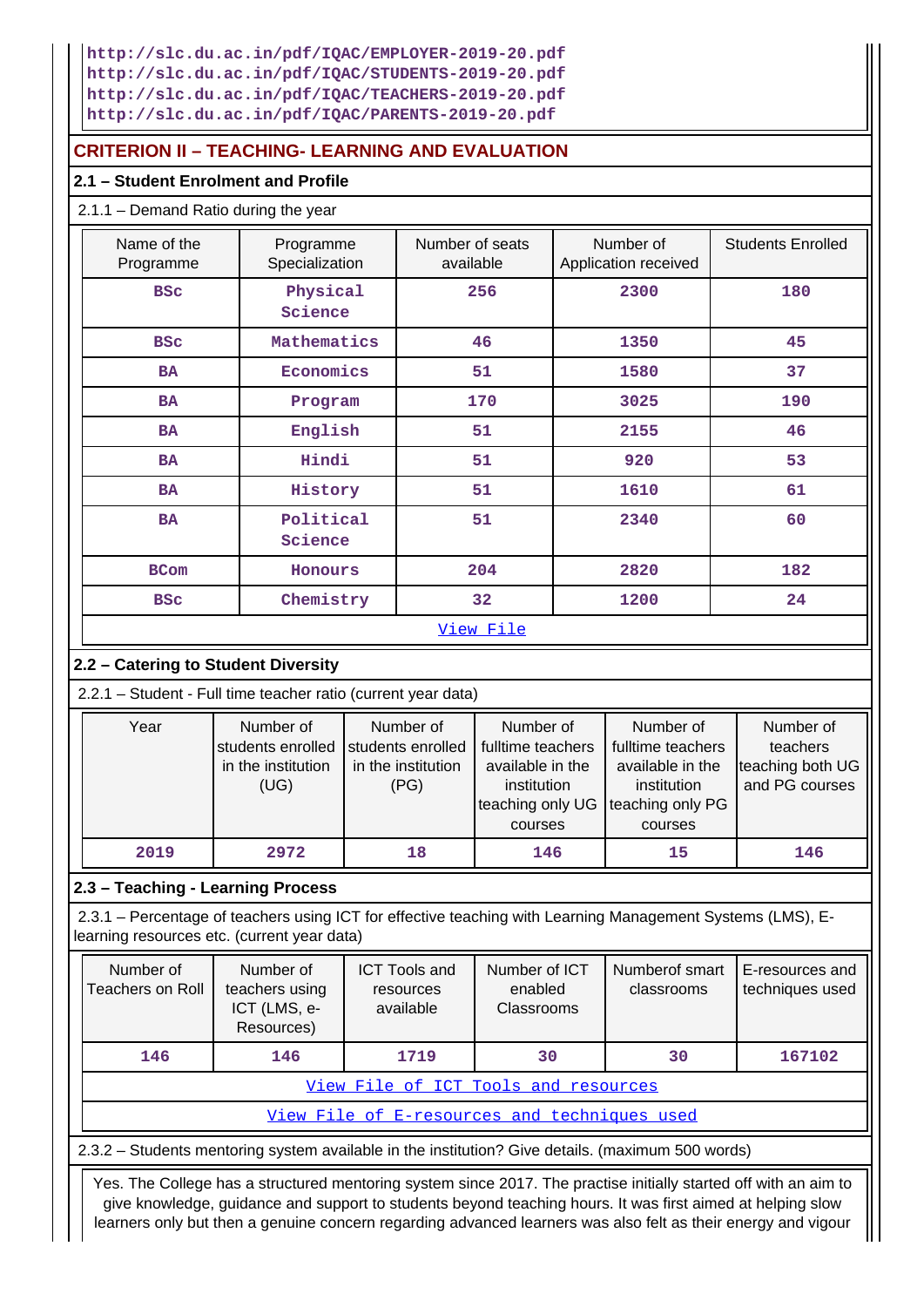has to be channelized in the right direction. For mentoring slow as well as advanced learners, the IQAC along with administration in discussion with Teacher-in-Charges have outlined the framework and monitoring of the mentoring activities. The Office assigns students to teacher mentors at the beginning of an academic year. Following are the details of the mentoring system: • Firstly, keeping in mind the total number of students enrolled, teachers are assigned a fixed number of students as mentees for an entire academic year through the active involvement of the administrative branch of the office. The process is repeated at the beginning of academic session. • The mentor meets and interacts with his/her assigned mentees on a fortnightly basis so as to establish a continuous and trustworthy relationship between the two. • The mentor then monitors the overall growth of the mentees in the semester, guides them to right choices in co-curricular and curricular activities. He/she shares and responds to the concerns of his/her mentees. • These interactions are documented and further discussed in semester end meetings of IQAC, TICs and the Principal where further course of action, improvements in the existing mentoring system are decided. • In the mentor-mentee meetings, students approach their mentors about issues related to professional choices after college, guidance towards choosing the right career path or any other interpersonal issues faced by them. • These meetings are also healthy platforms for students to learn better through peer interactions especially the outstation students who are helped and counselled about problems faced by them in the new city environment. Some of the actions taken are as follows: 1) Enhance the role and reach of all the six centres of the College towards academic excellence. 2) Inclusive programmes at the department levels like academic trips and industrial visits. 3) Remedial classes 4) Subject centred talks, seminars, conferences and workshops.

| Number of students enrolled in the<br>institution | Number of fulltime teachers | Mentor: Mentee Ratio |
|---------------------------------------------------|-----------------------------|----------------------|
| 2972                                              | 146                         | 1:20                 |

### **2.4 – Teacher Profile and Quality**

2.4.1 – Number of full time teachers appointed during the year

| No. of sanctioned<br>positions | No. of filled positions | Vacant positions | Positions filled during<br>the current year | No. of faculty with<br>Ph.D |
|--------------------------------|-------------------------|------------------|---------------------------------------------|-----------------------------|
| 146                            | 146                     | Nill             | 85                                          | 65                          |

 2.4.2 – Honours and recognition received by teachers (received awards, recognition, fellowships at State, National, International level from Government, recognised bodies during the year )

| Year of Award | Name of full time teachers<br>receiving awards from<br>state level, national level,<br>international level | Designation | Name of the award,<br>fellowship, received from<br>Government or recognized<br>bodies                              |
|---------------|------------------------------------------------------------------------------------------------------------|-------------|--------------------------------------------------------------------------------------------------------------------|
| 2019          | Prof.Rabi Narayan<br>Kar                                                                                   | Principal   | Visitor's<br>Nominee, Visva-<br>Bharati,<br>Santiniketan, West<br>Bengal                                           |
| 2019          | Prof.Rabi Narayan<br>Kar                                                                                   | Principal   | Member of PG<br>Board of Studies -<br>Pondicherry<br>University                                                    |
| 2019          | Prof.Rabi Narayan<br>Kar                                                                                   | Principal   | Member of Board<br>of studies,<br>Department of<br>Commerce Financial<br>studies - Jharkhand<br>Central University |
| 2019          | Prof.Rabi Narayan<br>Kar                                                                                   | Principal   | Member,<br>Scientific Advisory<br>Board in Revenue<br>Internationale de<br>Psychosociologie et                     |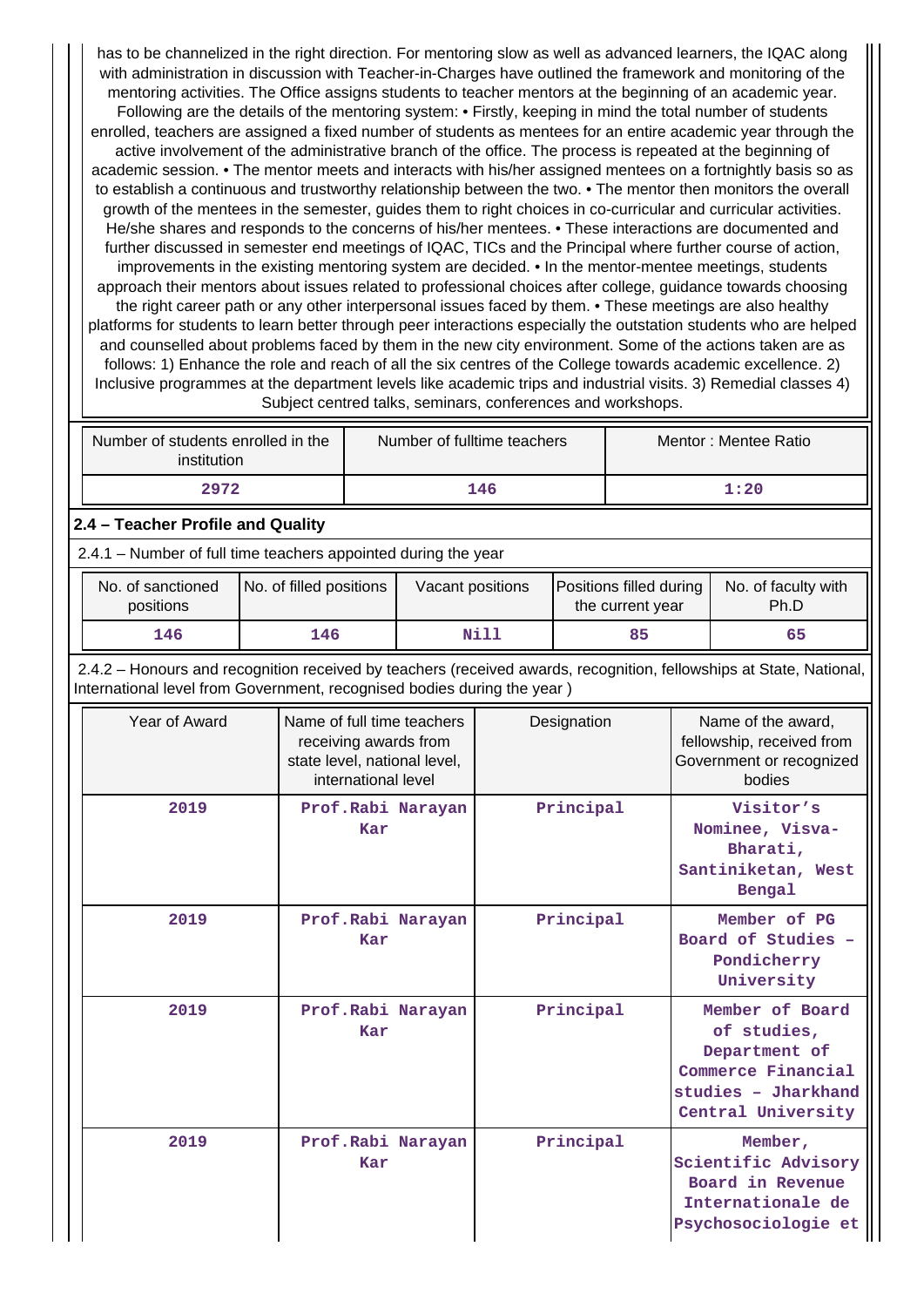|                                                                                                                                |                          |                        | de Gestion des<br>Comportments<br>Organisationale<br>(RIPCO) Journal,<br>France.                                                                                                                     |  |  |  |
|--------------------------------------------------------------------------------------------------------------------------------|--------------------------|------------------------|------------------------------------------------------------------------------------------------------------------------------------------------------------------------------------------------------|--|--|--|
| 2019                                                                                                                           | Prof.Rabi Narayan<br>Kar | Principal              | Member, Editorial<br>Advisory Board, in<br>Cambridge Scholars,<br>Publishing, London.                                                                                                                |  |  |  |
| 2019                                                                                                                           | Dr.Kusha Tiwari          | Associate<br>Professor | Project<br>Coordinator of<br>Unnat Bharat<br>Abhiyaan, sponsored<br>by MHRD, Government<br>of India.                                                                                                 |  |  |  |
| 2019                                                                                                                           | Dr.Kusha Tiwari          | Associate<br>Professor | Editorial<br>Advisory Board<br>Member in Cambridge<br>Scholars<br>Publishing, London.                                                                                                                |  |  |  |
| 2019                                                                                                                           | Dr. Ashu Gupta           | Associate<br>Professor | Chief<br>coordinator, DBT<br><b>STAR College scheme</b>                                                                                                                                              |  |  |  |
| 2019                                                                                                                           | Ms. Manila Kohli         | Assistant<br>Professor | Participated in<br>UGC student<br>exchange programme<br>between Department<br>of English and<br>German at the<br>University of Delhi<br>Potsdam University<br>, Germany from<br>1st-30th June, 2019. |  |  |  |
| 2019                                                                                                                           | Prof.Rabi Narayan<br>Kar | Principal              | Award by Gandhi<br><b>Bhawan</b>                                                                                                                                                                     |  |  |  |
|                                                                                                                                | No file uploaded.        |                        |                                                                                                                                                                                                      |  |  |  |
| 2.5 - Evaluation Process and Reforms                                                                                           |                          |                        |                                                                                                                                                                                                      |  |  |  |
| 2.5.1 – Number of days from the date of semester-end/ year- end examination till the declaration of results during<br>the year |                          |                        |                                                                                                                                                                                                      |  |  |  |

| Programme Name | Programme Code | Semester/year | Last date of the last<br>semester-end/year-<br>end examination | Date of declaration of<br>results of semester-<br>end/year-end<br>examination |
|----------------|----------------|---------------|----------------------------------------------------------------|-------------------------------------------------------------------------------|
| <b>BA</b>      | 527            | 6             | 31/08/2020                                                     | 21/11/2020                                                                    |
| <b>BA</b>      | 518            | 6             | 31/08/2020                                                     | 20/11/2020                                                                    |
| <b>BA</b>      | 516            | 6             | 31/08/2020                                                     | 20/11/2020                                                                    |
| <b>BA</b>      | 511            | 6             | 31/08/2020                                                     | 20/11/2020                                                                    |
| <b>BA</b>      | 510            | 6             | 31/08/2020                                                     | 20/11/2020                                                                    |
| <b>BA</b>      | 501            | 6             | 31/08/2020                                                     | 28/11/2020                                                                    |
| <b>BCom</b>    | 503            | 6             | 31/08/2020                                                     | 20/11/2020                                                                    |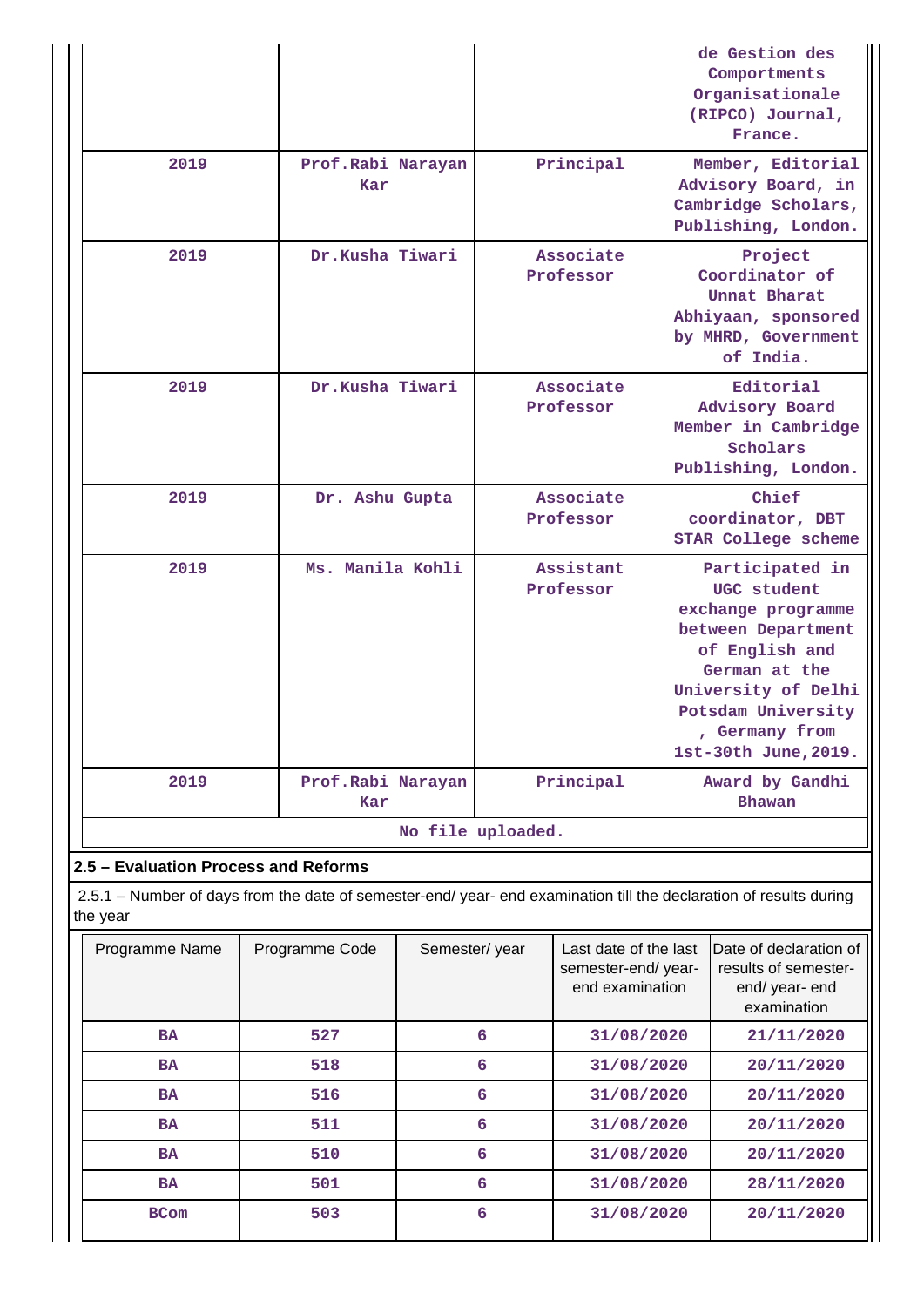| <b>BCom</b>       | 504 |  | 31/08/2020 | 27/10/2020 |  |  |
|-------------------|-----|--|------------|------------|--|--|
| <b>BSC</b>        | 582 |  | 31/08/2020 | 20/11/2020 |  |  |
| MA                | 713 |  | 31/08/2020 | 30/11/2020 |  |  |
| No file uploaded. |     |  |            |            |  |  |

2.5.2 – Reforms initiated on Continuous Internal Evaluation(CIE) system at the institutional level (250 words)

 **The College has the Continuous Internal Evaluation system in accordance with University of Delhi and under active support of IQAC's quality enhancement practices which are further aided by Student Feedback, Alumni Feedback, Feedback from Parents of enrolled students, result analysis and moderation committee meetings etc. The continuous evaluation is done through internal assessment and semester end examination. Students are engaged and assessed throughout the semester through projects, assignments, presentations, tests etc. In science courses, the continuous assessment and evaluation involves regularity in lab experiments, practical examinations, viva-voce at the end of each semester etc. The Covid-19 pandemic situation evolved new evaluation methods like the "Open book exam (OBE)" which has been successfully running in the university since early 2020. The analysis of all reforms is initiated towards improving teaching-learning process, remedial measures, sports facilities, library facilities and infrastructural facilities. The recent reforms initiated in college are: • The internal assessment system has further been strengthened by incorporating student projects for which due credit is given. • Slow learners are given extra classes and remedial measures are also adopted to enhance their performance in the semester end exams. • Students who are involved in extension activities, co-curricular and extra-curricular activities are given academic credits for projects and welfare initiatives that they are involved in. • The teaching-learning process has improved with the introduction of mentoring system and remedial measures. • The academic calendar and Teaching plans uploaded on the website also helps in transparent teaching mechanism. • IQAC actively encourages teachers to impart skills and knowledge to students keeping in mind the requirements of industry and other sectors and has been earmarked in the learning outcomes. • The college infrastructure has been modernized with installation of lifts, better library facilities and PwD facilitation centre for the benefits of learners.**

 2.5.3 – Academic calendar prepared and adhered for conduct of Examination and other related matters (250 words)

 **The academic calendar of the College is in sync with the University Calendar and strictly adheres to it for internal assessment schedule, university examinations schedule, commencement of new session and so on. The College accordingly plans its own calendar with details of college events like conferences, seminars, workshops, annual day etc. In order to have optimum utilization of teaching days, the Administration has decided an activity week during which most of the activities like welcome party, department fest and other non-academic/co-curricular events are organised. The department heads are given the calendar in advance to facilitate teaching in an organized manner without any clash or significant loss of teaching hours. At the same time, teachers of all the departments submit their teaching plans, at the beginning of each semester, which are in sync with the Academic Calendar of the University and College. With Covid-19 pandemic, DU has rolled out different academic calendars for 1st, 2nd semesters and 3rd, 4th, 5th and 6th semesters. The College administration and faculty are diligently following and implementing these changes in the academic calendar.**

#### **2.6 – Student Performance and Learning Outcomes**

2.6.1 – Program outcomes, program specific outcomes and course outcomes for all programs offered by the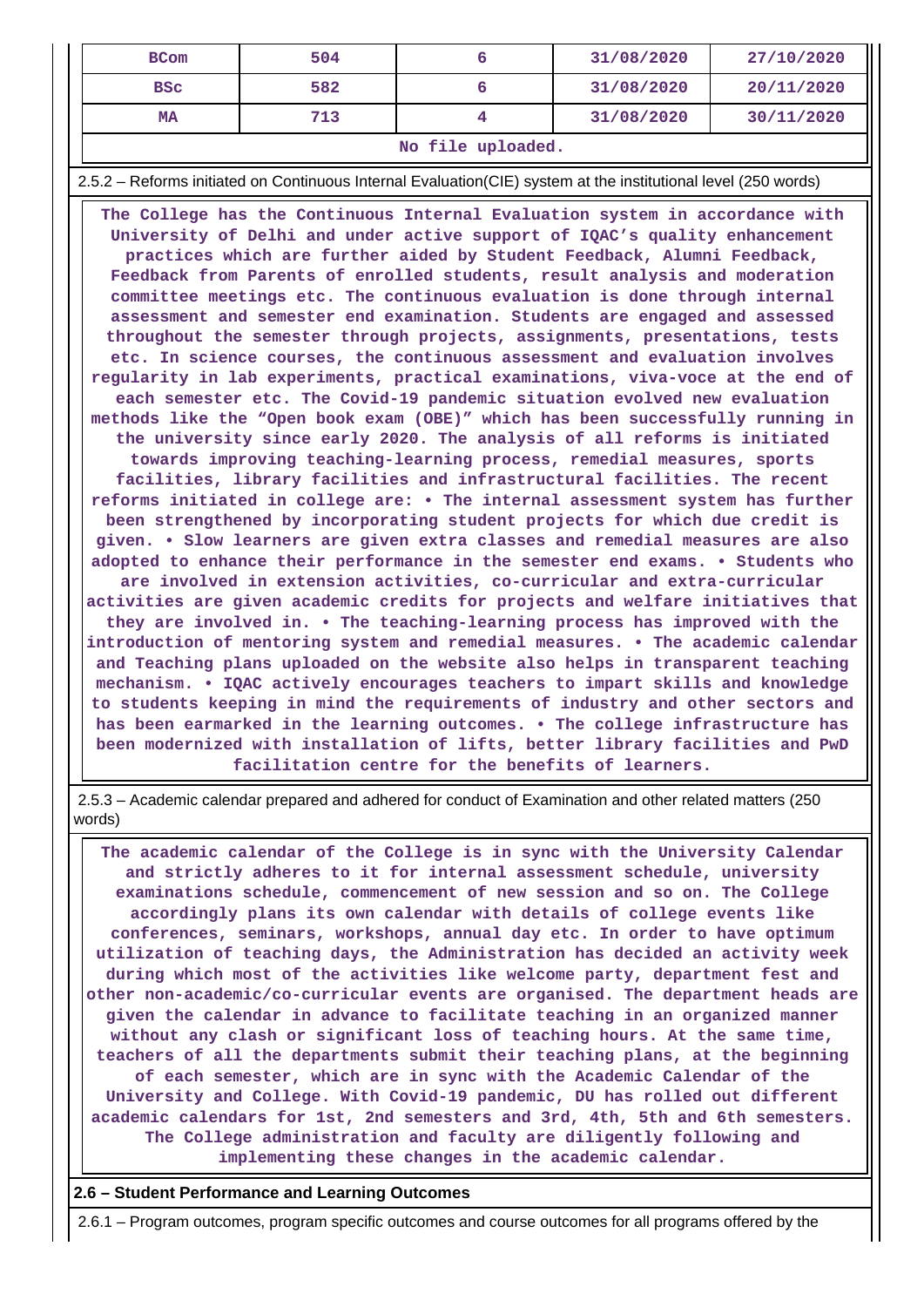| institution are stated and displayed in website of the institution (to provide the weblink)                                                                               |                   |      |                             |                                                                       |     |                                                              |                                    |  |
|---------------------------------------------------------------------------------------------------------------------------------------------------------------------------|-------------------|------|-----------------------------|-----------------------------------------------------------------------|-----|--------------------------------------------------------------|------------------------------------|--|
|                                                                                                                                                                           |                   |      |                             | http://slc.du.ac.in/courses.php                                       |     |                                                              |                                    |  |
| 2.6.2 - Pass percentage of students                                                                                                                                       |                   |      |                             |                                                                       |     |                                                              |                                    |  |
| Programme<br>Code                                                                                                                                                         | Programme<br>Name |      | Programme<br>Specialization | Number of<br>students<br>appeared in the<br>final year<br>examination |     | Number of<br>students passed<br>in final year<br>examination | Pass Percentage                    |  |
| 501                                                                                                                                                                       | <b>BA</b>         |      | Program                     | 165                                                                   |     | 140                                                          | 90.91                              |  |
| 511                                                                                                                                                                       | BA                |      | English                     | 42                                                                    |     | 38                                                           | 90.48                              |  |
| 516                                                                                                                                                                       | BA                |      | Hindi                       | 45                                                                    |     | 44                                                           | 97.78                              |  |
| 510                                                                                                                                                                       | <b>BA</b>         |      | Economics                   | 37                                                                    |     | 35                                                           | 94.59                              |  |
| 518                                                                                                                                                                       | BA                |      | History                     | 38                                                                    |     | 34                                                           | 89.47                              |  |
| 527                                                                                                                                                                       | <b>BA</b>         |      | Political<br>Science        | 41                                                                    |     | 40                                                           | 97.56                              |  |
| 503                                                                                                                                                                       | <b>BCom</b>       |      | Program                     |                                                                       | 168 |                                                              | 93.45                              |  |
| 504                                                                                                                                                                       | <b>BCom</b>       |      | Honours                     | 155                                                                   |     | 151                                                          | 97.42                              |  |
| 582                                                                                                                                                                       | <b>BSC</b>        |      | Physical<br>Sciences        | 235                                                                   |     | 191                                                          | 81.28                              |  |
| 713                                                                                                                                                                       | <b>MA</b>         |      | Hindi                       | 10                                                                    |     | 9                                                            | 90                                 |  |
|                                                                                                                                                                           |                   |      |                             | No file uploaded.                                                     |     |                                                              |                                    |  |
| 2.7 - Student Satisfaction Survey                                                                                                                                         |                   |      |                             |                                                                       |     |                                                              |                                    |  |
| 2.7.1 - Student Satisfaction Survey (SSS) on overall institutional performance (Institution may design the<br>questionnaire) (results and details be provided as weblink) |                   |      |                             |                                                                       |     |                                                              |                                    |  |
|                                                                                                                                                                           |                   |      |                             |                                                                       |     | http://slc.du.ac.in/pdf/IQAC/SATISFACTION SURVEY 2019-20.pdf |                                    |  |
| <b>CRITERION III - RESEARCH, INNOVATIONS AND EXTENSION</b>                                                                                                                |                   |      |                             |                                                                       |     |                                                              |                                    |  |
| 3.1 - Resource Mobilization for Research                                                                                                                                  |                   |      |                             |                                                                       |     |                                                              |                                    |  |
| 3.1.1 - Research funds sanctioned and received from various agencies, industry and other organisations                                                                    |                   |      |                             |                                                                       |     |                                                              |                                    |  |
| Nature of the Project                                                                                                                                                     | Duration          |      | Name of the funding         |                                                                       |     | Total grant<br>sanctioned                                    | Amount received<br>during the year |  |
| Major<br>Projects                                                                                                                                                         |                   | 730  |                             | agency<br>Unnat Bharat<br>Abhiyan, MHRD,<br>Government of<br>India    |     | 50000                                                        | 50000                              |  |
| Minor<br>Projects                                                                                                                                                         |                   | 730  |                             | <b>ICSSR</b>                                                          |     | 400000                                                       | 160000                             |  |
| International<br>Projects                                                                                                                                                 |                   | 1095 | agency, Vienna.             | International<br>atomic energy<br>Austria                             |     | 1200000                                                      | 805943                             |  |

**No file uploaded.**

 **1095 DBT 2800000 2800000**

**3.2 – Innovation Ecosystem**

 **Major Projects**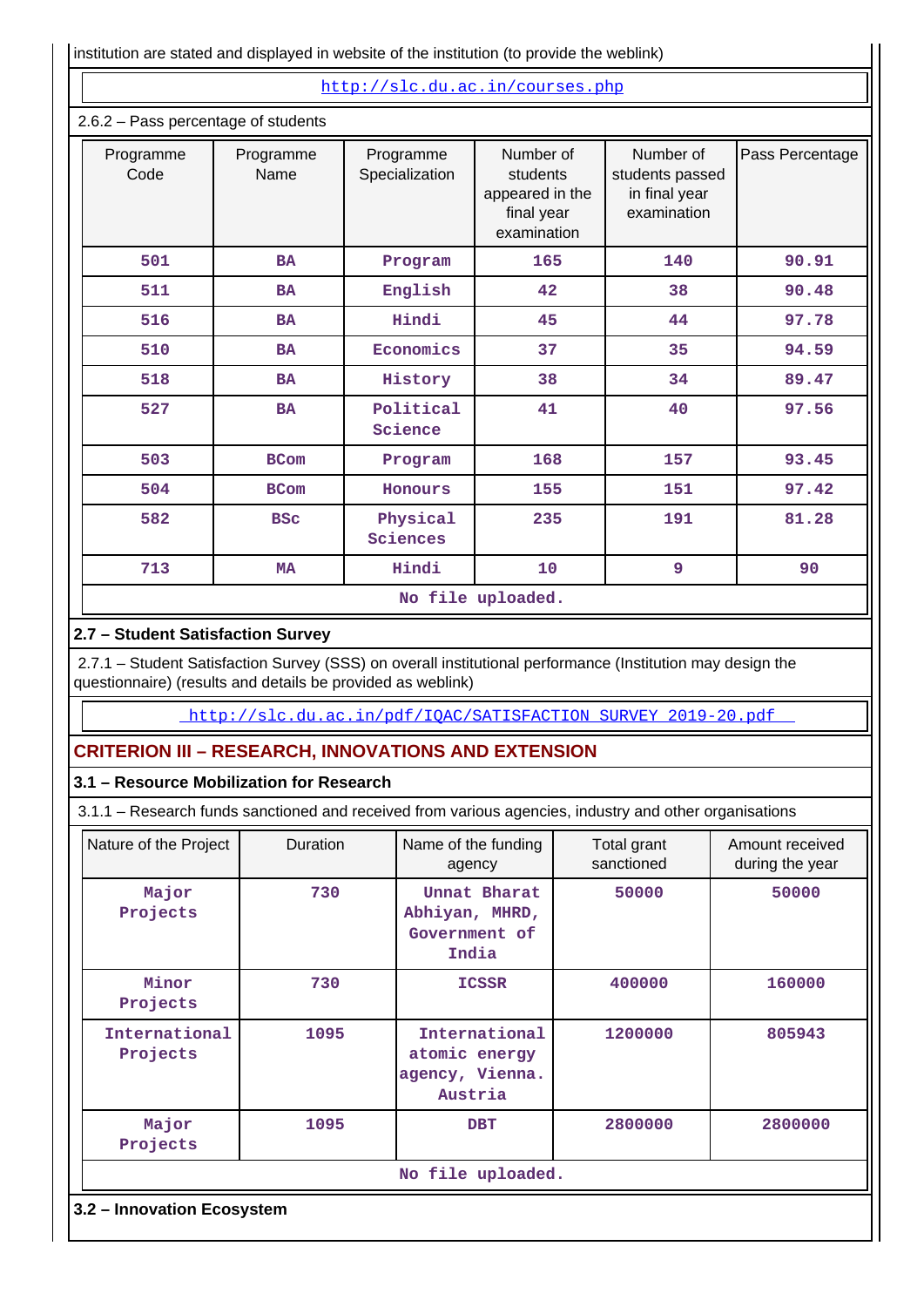3.2.1 – Workshops/Seminars Conducted on Intellectual Property Rights (IPR) and Industry-Academia Innovative practices during the year

| praotiooo aaring tho your                                                                                   |                                                                  |            |
|-------------------------------------------------------------------------------------------------------------|------------------------------------------------------------------|------------|
| Title of workshop/seminar                                                                                   | Name of the Dept.                                                | Date       |
| National Webinar on<br>Commodity Trading                                                                    | IQAC and SDC                                                     | 06/06/2020 |
| National Webinar on<br>Introduction to Psychic<br>Energy Centre and its<br>Mediation Practice               | IQAC and Dept. of<br>Physical Education and<br><b>CHD</b>        | 13/06/2020 |
| National Webinar on<br>Credibility Crisis in<br>Media amidst Covid-19                                       | IQAC and WDC                                                     | 16/06/2020 |
| National Webinar on Tax<br>Summit: How to Maximize<br>Savings in COVID Times                                | <b>IQAC</b>                                                      | 20/06/2020 |
| National Webinar on Yoga:<br>A Holistic Approach to<br>Life                                                 | IQAC and CHD, NSS, Dept.<br>of Physical Education,<br><b>SLC</b> | 21/06/2020 |
| National Webinar on<br>Financial Literacy for<br>Women in Times of<br>$Covid-19$                            | IQAC and UBA                                                     | 06/06/2020 |
| Navigation Through<br>Entrepreneurship                                                                      | Innovation Council                                               | 09/05/2020 |
| Big Data Analytics                                                                                          | <b>CSD</b>                                                       | 11/02/2020 |
| Legal Framework of<br>Fundamental Duties Rights<br>in India                                                 | CSD and NSS                                                      | 19/02/2020 |
| Graphic design workshop                                                                                     | E cell                                                           | 15/01/2020 |
| WORKSHOP on Lessons for<br>Skill Development:<br>European Perspective                                       | CSD and Innovation<br>Council                                    | 07/01/2020 |
| Calmness in chaos                                                                                           | <b>CHD</b>                                                       | 23/01/2020 |
| Concept of Justice:<br>Ambedkar and Rawls                                                                   | <b>ASC</b>                                                       | 11/11/2019 |
| For the launch of the Fit<br>India Movement by our<br>Hon'ble Prime Minister of<br>India Shri Narendra Modi | NSS                                                              | 29/08/2019 |
| Seminar on Time<br>Management                                                                               | Fine Arts and Culture<br>Committee-Falcon Films                  | 21/01/2020 |
| Seminar on Financial<br><b>Awareness</b>                                                                    | Commerce                                                         | 07/08/2019 |
| Seminar on<br>Enterpreneurial<br>Leadership                                                                 | Commerce                                                         | 11/01/2020 |
| Webinar on Digital<br>Humanities                                                                            | IQAC and English                                                 | 19/05/2020 |
| National Webinar                                                                                            | IQAC and History                                                 | 20/05/2020 |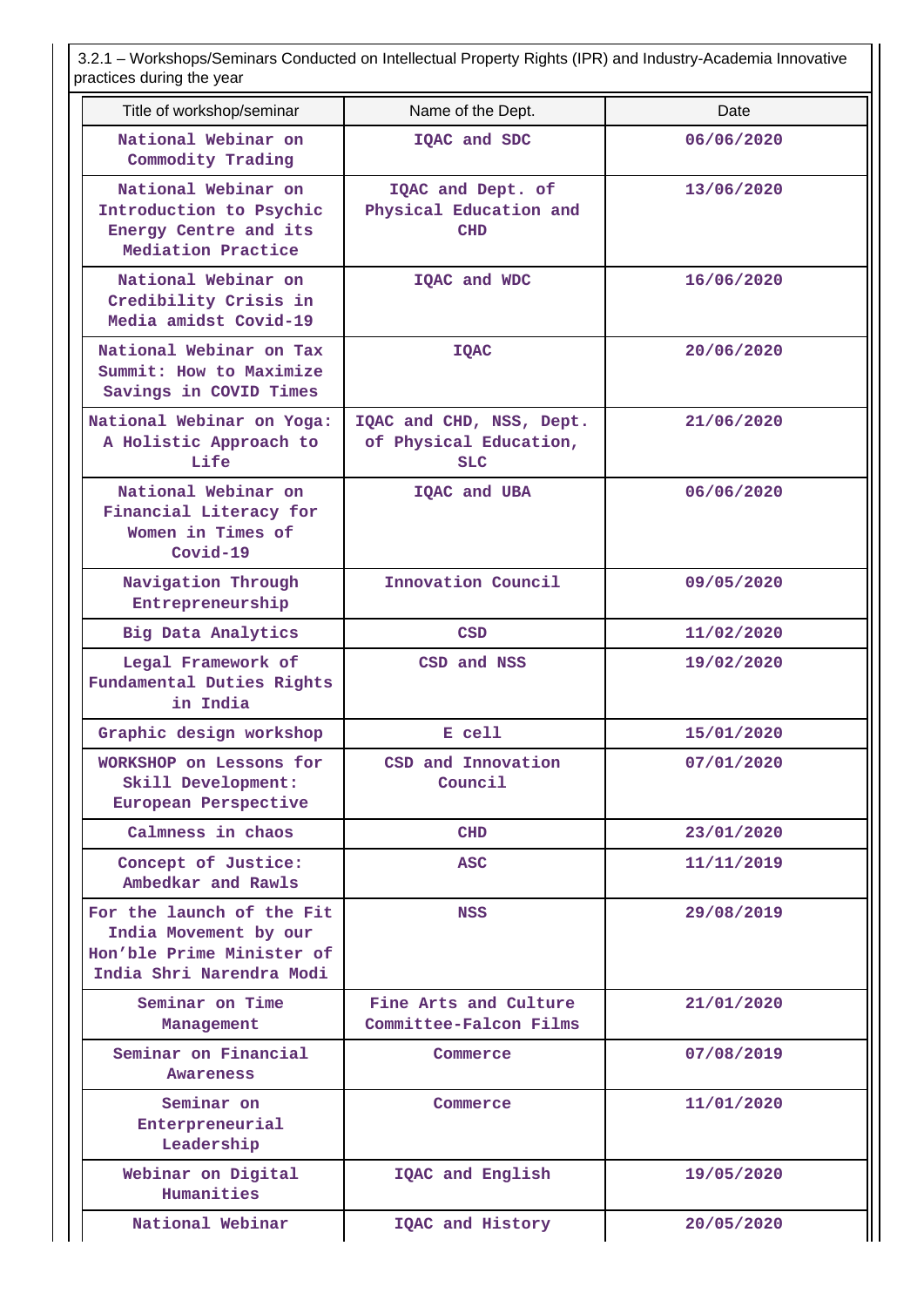| Diseases, Epidemics and<br>Pandemics in Indian<br>History: Lessons for<br>Present                                        |                                                                                                                                                                                     |            |
|--------------------------------------------------------------------------------------------------------------------------|-------------------------------------------------------------------------------------------------------------------------------------------------------------------------------------|------------|
| Seminar on<br>TRANSFORMATIONS IN THE<br>WORLD OF WORK                                                                    | Economics                                                                                                                                                                           | 05/03/2020 |
| Two Day National Seminar<br>on Gandhi and<br>Environment: Visualizing<br>a Sustainable Future                            | Gandhi Study circle and<br>Department of political<br>science                                                                                                                       | 01/10/2019 |
| Seminar on Say No to<br>Tobacco                                                                                          | Chemistry                                                                                                                                                                           | 31/07/2019 |
| Some Glimpses of Physical<br>Chemistry                                                                                   | Chemistry                                                                                                                                                                           | 22/10/2019 |
| Some Glimpses of Physical<br>Chemistry                                                                                   | Chemistry                                                                                                                                                                           | 15/11/2019 |
| Two days National Seminar<br>in Science with Lens of<br>Scientific and Technical<br>2020                                 | Commission for Scientific<br>and Technical<br>Terminology, Ministry of<br>Human Resource<br>Development, Govt of<br>Indiaand Department of<br>Chemistry, Physics and<br>Mathematics | 29/01/2020 |
| Aalochna lekhan ki<br>samayik samasyaien                                                                                 | Hindi                                                                                                                                                                               | 31/10/2019 |
| A Workshop on Art of<br>Breathing for a Healthy<br>Life                                                                  | BA programme Society<br>Udgam                                                                                                                                                       | 28/01/2020 |
| National webinar on<br>Coping with Covid-19:<br>Psychological and<br>Immunological Aspects                               | IQAC and B.A. Programme<br>Society Udgam                                                                                                                                            | 29/05/2020 |
| International Seminar on<br>Effective Mentoring for<br>Academic Excellence                                               | <b>IQAC</b>                                                                                                                                                                         | 30/10/2019 |
| International Conference<br>on Through a (New)<br>Looking Glass: Challenges<br>for Women in the 21st<br>Century          | Indian Council of Social<br>Science Research (ICSSR),<br>WDC and IQAC (SLC)                                                                                                         | 09/01/2020 |
| One day International<br>Conference on Proactive<br>Governance and Policy<br>Implementations in the<br>Times of Covid 19 | <b>IQAC</b>                                                                                                                                                                         | 05/06/2020 |
| One week National E-<br>Learning Workshop on<br>Research Methodology                                                     | IQAC and Centre for Skill<br>Development                                                                                                                                            | 08/05/2020 |
| National Webinar on<br>Ground Realities of an                                                                            | IQAC and CII                                                                                                                                                                        | 15/05/2020 |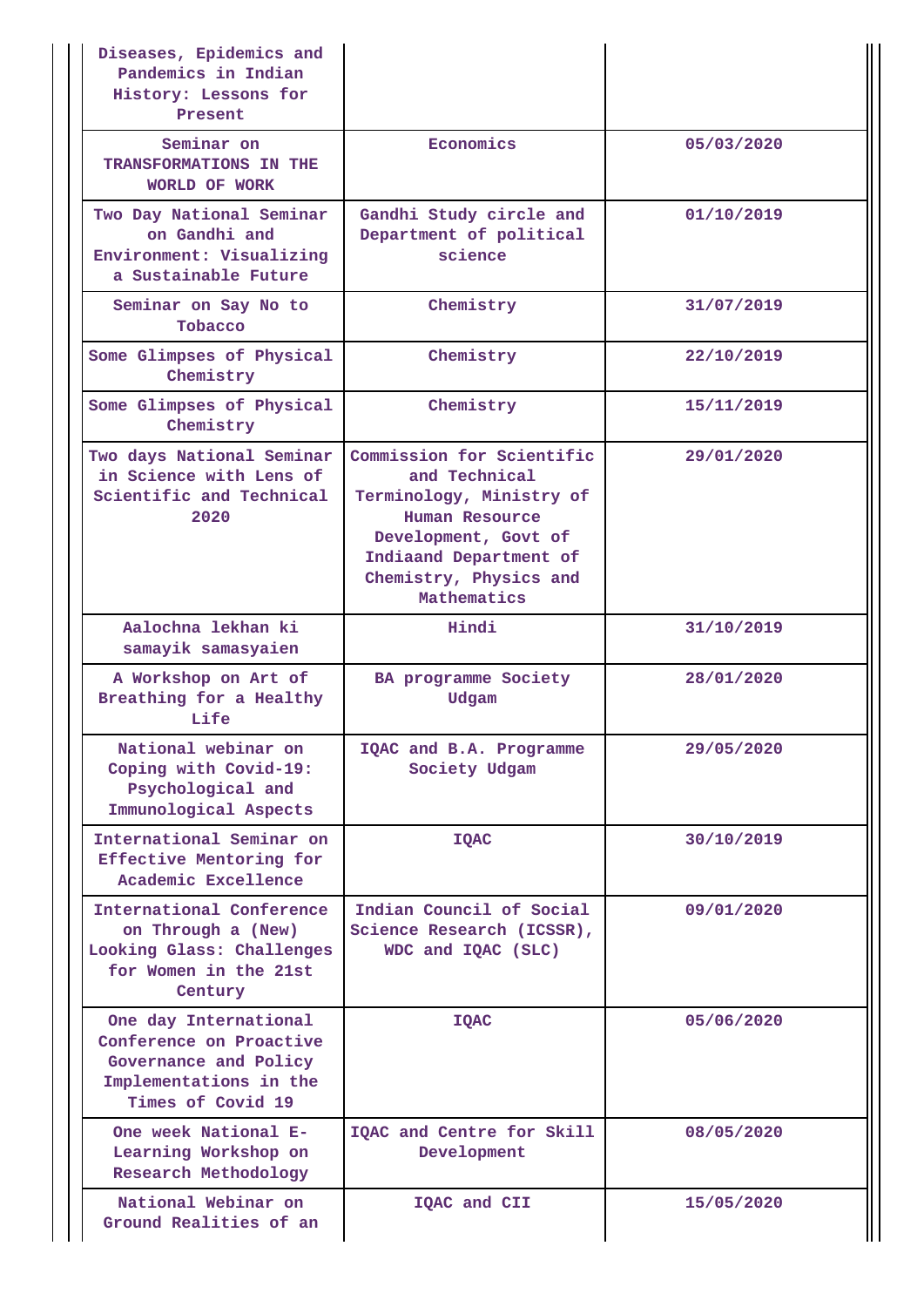| <b>ECommerce Firm during</b><br>Covid Times                                                          |                                                                                |                        |                                  |                                        |                         |            |                           |                                           |                         |  |
|------------------------------------------------------------------------------------------------------|--------------------------------------------------------------------------------|------------------------|----------------------------------|----------------------------------------|-------------------------|------------|---------------------------|-------------------------------------------|-------------------------|--|
|                                                                                                      | National Webinar on<br>Covid-19: Managing<br>Chronic Disease                   |                        |                                  | IQAC and NSS                           |                         |            |                           | 16/05/2020                                |                         |  |
|                                                                                                      | National Webinar on<br>Digital Humanties                                       |                        |                                  | IQAC and Department of<br>English, SLC |                         |            |                           | 19/05/2020                                |                         |  |
| National Webinar on                                                                                  |                                                                                |                        |                                  | IQAC and Centre for                    |                         |            |                           |                                           | 22/05/2020              |  |
| Cybercrime: Legal<br>Remedies Against<br>Increased Incidence<br>during this Lockdown                 |                                                                                |                        | Industry Interaction<br>(CII)    |                                        |                         |            |                           |                                           |                         |  |
| National Chemistry<br>Webinar Series                                                                 |                                                                                |                        |                                  | IQAC and Department of<br>Chemistry    |                         |            |                           |                                           | 26/05/2020              |  |
|                                                                                                      | National Webinar on<br>Financial Literacy for<br>Women in Times of<br>Covid-19 |                        |                                  | IQAC and Unnat Bharat<br>Abhiyan       |                         |            |                           | 06/06/2020                                |                         |  |
| 3.2.2 - Awards for Innovation won by Institution/Teachers/Research scholars/Students during the year |                                                                                |                        |                                  |                                        |                         |            |                           |                                           |                         |  |
| Title of the innovation                                                                              |                                                                                | Name of Awardee        |                                  | Awarding Agency                        |                         |            | Date of award             |                                           | Category                |  |
| Project<br>Prayojya                                                                                  |                                                                                | Hema Kiroula           | Career Point<br>University, Kota |                                        |                         | 15/06/2020 |                           | Second<br>position(B plan<br>Competition) |                         |  |
|                                                                                                      |                                                                                |                        |                                  |                                        | No file uploaded.       |            |                           |                                           |                         |  |
| 3.2.3 – No. of Incubation centre created, start-ups incubated on campus during the year              |                                                                                |                        |                                  |                                        |                         |            |                           |                                           |                         |  |
| Incubation<br>Center                                                                                 | Name                                                                           |                        | Sponsered By                     |                                        | Name of the<br>Start-up |            | Nature of Start-<br>up    |                                           | Date of<br>Commencement |  |
| Institutions<br>Innovation<br>Council                                                                | Incubation<br>Center                                                           | <b>IIC</b>             |                                  | <b>SLC</b>                             | Prayojya                |            | Handicraft                |                                           | 15/06/2019              |  |
| Institutions<br>Innovation<br>Council                                                                | Incubation<br>Center                                                           | <b>IIC</b>             |                                  | <b>SLC</b>                             | Best out<br>of waste    |            | Handicraft                |                                           | 22/02/2019              |  |
|                                                                                                      |                                                                                |                        |                                  |                                        | No file uploaded.       |            |                           |                                           |                         |  |
| 3.3 – Research Publications and Awards                                                               |                                                                                |                        |                                  |                                        |                         |            |                           |                                           |                         |  |
| 3.3.1 – Incentive to the teachers who receive recognition/awards                                     |                                                                                |                        |                                  |                                        |                         |            |                           |                                           |                         |  |
| <b>State</b><br>0                                                                                    |                                                                                |                        |                                  | National<br>0                          |                         |            |                           |                                           | International<br>0      |  |
| 3.3.2 - Ph. Ds awarded during the year (applicable for PG College, Research Center)                  |                                                                                |                        |                                  |                                        |                         |            |                           |                                           |                         |  |
|                                                                                                      |                                                                                | Name of the Department |                                  |                                        |                         |            | Number of PhD's Awarded   |                                           |                         |  |
|                                                                                                      |                                                                                | Commerce               |                                  |                                        |                         |            |                           | 3                                         |                         |  |
|                                                                                                      |                                                                                | Computer Science       |                                  |                                        |                         |            |                           | 1                                         |                         |  |
| 3.3.3 - Research Publications in the Journals notified on UGC website during the year                |                                                                                |                        |                                  |                                        |                         |            |                           |                                           |                         |  |
| <b>Type</b>                                                                                          |                                                                                |                        | Department                       |                                        | Number of Publication   |            | Average Impact Factor (if |                                           |                         |  |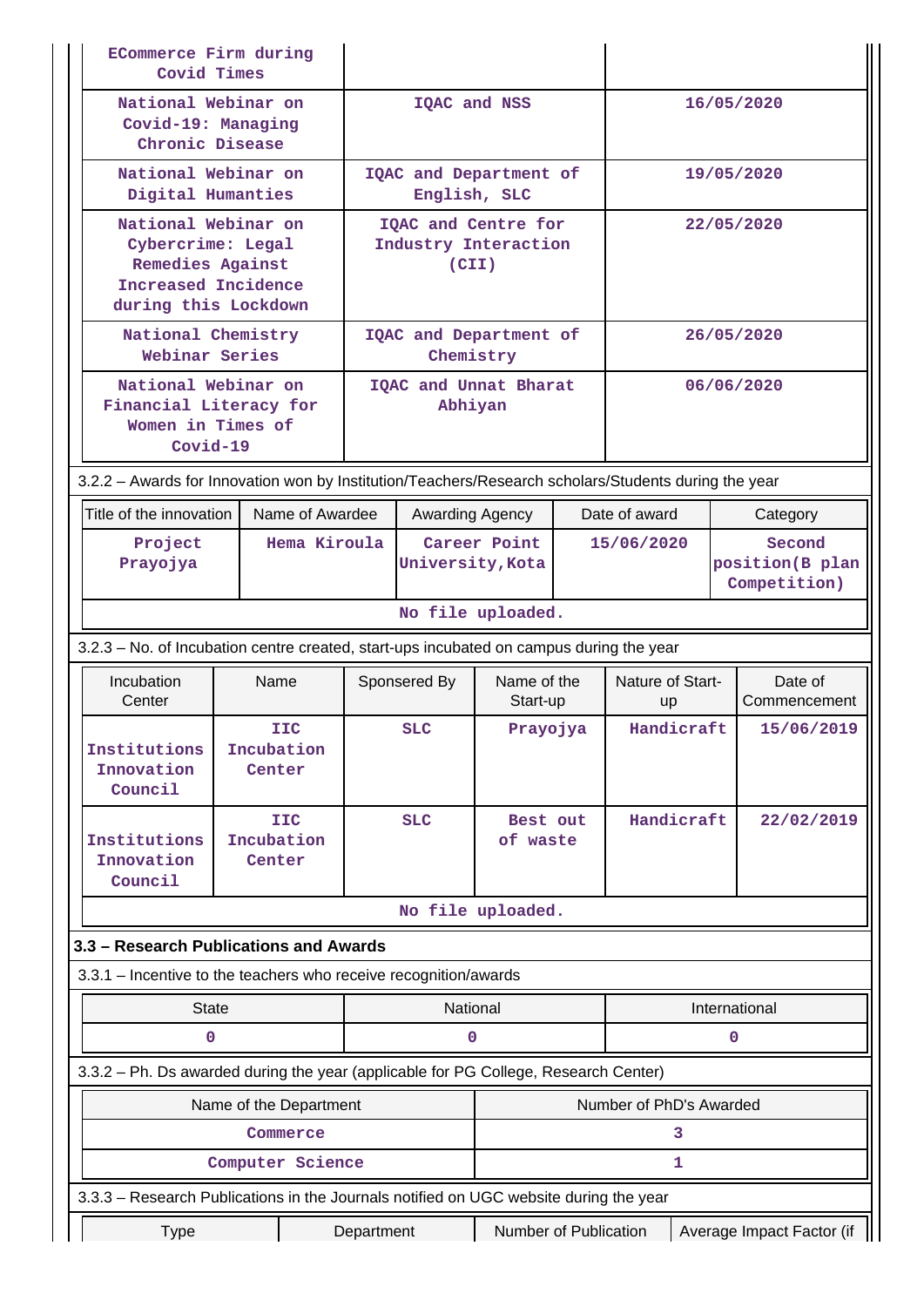|               |                                     |    | any) |  |  |  |  |  |
|---------------|-------------------------------------|----|------|--|--|--|--|--|
| National      | Mathematics and<br>computer science |    |      |  |  |  |  |  |
| National      | Hindi                               | 7  | 1.5  |  |  |  |  |  |
| National      | Political Science                   |    | 0    |  |  |  |  |  |
| International | Physics                             | 10 | 1.5  |  |  |  |  |  |
| International | Mathematics and<br>Computer Science | 3  | 0    |  |  |  |  |  |
| International | Commerce                            | 11 | 1.54 |  |  |  |  |  |
|               | No file uploaded.                   |    |      |  |  |  |  |  |

 3.3.4 – Books and Chapters in edited Volumes / Books published, and papers in National/International Conference Proceedings per Teacher during the year

| Department        | Number of Publication |
|-------------------|-----------------------|
| Commerce          |                       |
| Physics           | 6                     |
| English           |                       |
| Hindi             |                       |
| Economics         |                       |
| Political Science |                       |

**No file uploaded.**

 3.3.5 – Bibliometrics of the publications during the last Academic year based on average citation index in Scopus/ Web of Science or PubMed/ Indian Citation Index

| Title of the<br>Paper                                                                                                                                                                                  | Name of<br>Author | Title of journal                                                                                     | Year of<br>publication | <b>Citation Index</b> | Institutional<br>affiliation as<br>mentioned in<br>the publication | Number of<br>citations<br>excluding self<br>citation |
|--------------------------------------------------------------------------------------------------------------------------------------------------------------------------------------------------------|-------------------|------------------------------------------------------------------------------------------------------|------------------------|-----------------------|--------------------------------------------------------------------|------------------------------------------------------|
| Understa<br>nding the<br>Paradigm<br>Shift in<br>Strategy<br>of MAs in<br>India in a<br>Volatile<br>Period<br>through<br>Motive<br>Analysis:<br><b>Evidences</b><br>from the<br>IT<br>Industry<br>2019 | Dr. R.N.<br>Kar   | Global<br><b>Business</b><br>Review,<br><b>SAGE</b>                                                  | 2019                   | $\overline{2}$        | Shyamlal<br>College,<br>University<br>of Delhi,<br>India           | 3                                                    |
|                                                                                                                                                                                                        |                   |                                                                                                      | View File              |                       |                                                                    |                                                      |
|                                                                                                                                                                                                        |                   | 3.3.6 - h-Index of the Institutional Publications during the year. (based on Scopus/ Web of science) |                        |                       |                                                                    |                                                      |
| Title of the<br>Paper                                                                                                                                                                                  | Name of<br>Author | Title of journal                                                                                     | Year of<br>publication | h-index               | Number of<br>citations                                             | Institutional<br>affiliation as                      |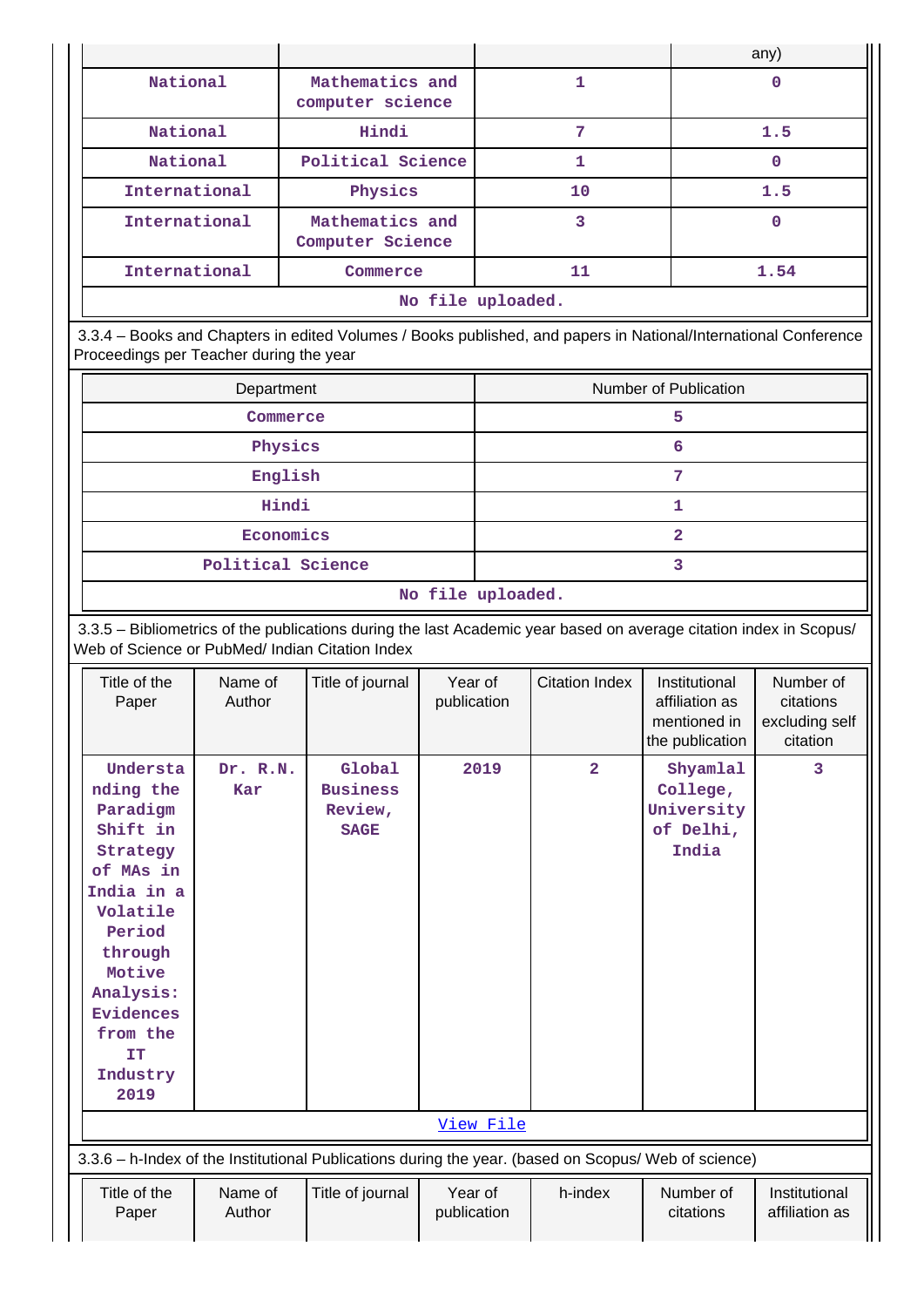|                                                                                                                                                                                                                    |                              |                                                                  |                   |           |                    | excluding self<br>citation | mentioned in<br>the publication |
|--------------------------------------------------------------------------------------------------------------------------------------------------------------------------------------------------------------------|------------------------------|------------------------------------------------------------------|-------------------|-----------|--------------------|----------------------------|---------------------------------|
| L-shell<br>spectrosco<br>py of neon<br>and<br>fluorine<br>like<br>copper<br>ions from<br>laser<br>produced<br>plasma                                                                                               | Dr.<br>Sunny<br>Aggarwal     | Physics<br>of Plasma                                             |                   | 2019      | 10                 | Nill                       | Shyam<br>Lal<br>College         |
| Experime<br>ntal Inves<br>tigations<br>of fault<br>tolerance<br>due to<br>shading in<br>photovolta<br>ic modules<br>with<br>different<br>interconne<br>cted solar<br>cell                                          | Ms. Niti<br>Agrawal          | Solar<br>Energy                                                  |                   | 2020      | 151                | <b>Nill</b>                | Shyam<br>Lal<br>College         |
| Use of<br>ZnO nanopa<br>rticles in<br>degradatio<br>n of<br>Rhodamine<br>B dye in<br>waste<br>water to<br>save the e<br>nvironment                                                                                 | Dr.<br>Seema<br><b>Dabas</b> | Internat<br>ional<br>Journal on<br>Emerging T<br>echnologie<br>s |                   | 2019      | 6                  | <b>Nill</b>                | Shyam<br>Lal<br>College         |
|                                                                                                                                                                                                                    |                              |                                                                  |                   | View File |                    |                            |                                 |
| 3.3.7 - Faculty participation in Seminars/Conferences and Symposia during the year:                                                                                                                                |                              |                                                                  |                   |           |                    |                            |                                 |
| Number of Faculty                                                                                                                                                                                                  |                              | International                                                    | National          |           | <b>State</b>       |                            | Local                           |
| Attended/Semi<br>nars/Workshops                                                                                                                                                                                    |                              | 1                                                                |                   | 11        | 4                  |                            | 200                             |
| Presented<br>papers                                                                                                                                                                                                |                              | 10                                                               |                   | 17        | Nill               |                            | 30                              |
| Resource<br>persons                                                                                                                                                                                                |                              | $\overline{\mathbf{2}}$                                          |                   | 13        | <b>Nill</b>        |                            | 200                             |
|                                                                                                                                                                                                                    |                              |                                                                  | No file uploaded. |           |                    |                            |                                 |
| 3.4 - Extension Activities                                                                                                                                                                                         |                              |                                                                  |                   |           |                    |                            |                                 |
| 3.4.1 – Number of extension and outreach programmes conducted in collaboration with industry, community and<br>Non- Government Organisations through NSS/NCC/Red cross/Youth Red Cross (YRC) etc., during the year |                              |                                                                  |                   |           |                    |                            |                                 |
| Title of the activities                                                                                                                                                                                            |                              | Organising unit/agency/                                          |                   |           | Number of teachers |                            | Number of students              |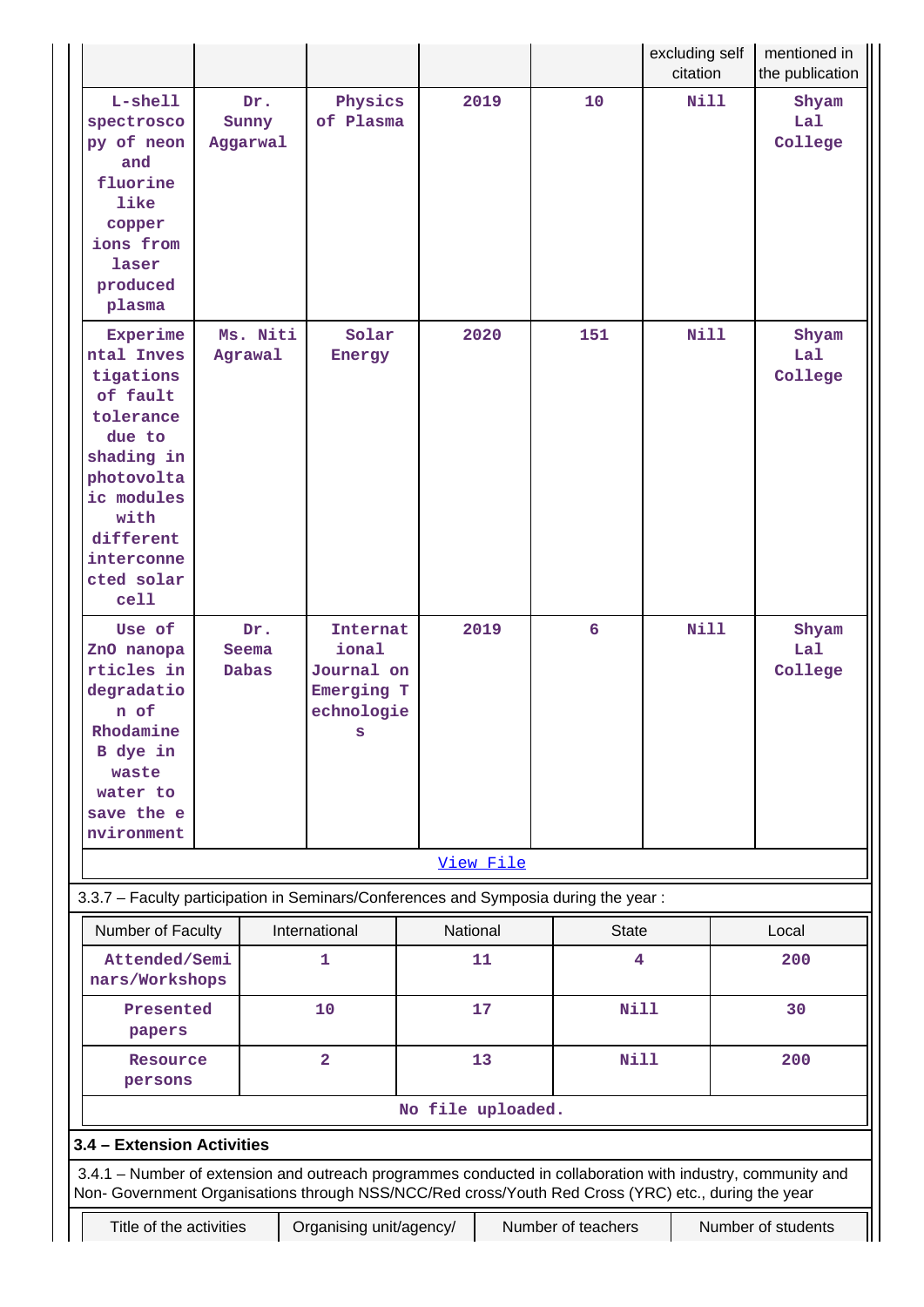|                                                                                                                                                                                                                | collaborating agency                                                    | participated in such<br>activities | participated in such<br>activities     |
|----------------------------------------------------------------------------------------------------------------------------------------------------------------------------------------------------------------|-------------------------------------------------------------------------|------------------------------------|----------------------------------------|
| National Webinar<br>on "Financial<br>Literacy for Women<br>in Times of<br>$Covid-19$                                                                                                                           | UBA, SLC and IQAC                                                       | 10                                 | 100                                    |
| One day National<br>Webinar on "Yoga: A<br>Holistic Approach<br>to Life                                                                                                                                        | IQAC in<br>collaboration with<br>CHD, NSS                               | 20                                 | 250                                    |
| National Webinar<br>on Introduction to<br>Psychic Energy<br>Centre and its<br>Mediation Practice                                                                                                               | IQAC in<br>collaboration with<br>Dept. of Physical<br>Education and CHD | $12 \,$                            | 200                                    |
| National Webinar<br>on "Covid-19:<br>Managing Chronic<br>Disease"                                                                                                                                              | IQAC in<br>collaboration with<br><b>NSS</b>                             | 15                                 | 250                                    |
| Nature Drive:<br>Revive- Rejuvenate<br>rivers                                                                                                                                                                  | IQAC, Eco Club<br>NSS in<br>collaboration with<br>Sparsh Ganga          | 15                                 | 300                                    |
|                                                                                                                                                                                                                |                                                                         | View File                          |                                        |
| 3.4.2 - Awards and recognition received for extension activities from Government and other recognized bodies<br>during the year                                                                                |                                                                         |                                    |                                        |
| Name of the activity                                                                                                                                                                                           | Award/Recognition                                                       | <b>Awarding Bodies</b>             | Number of students<br><b>Benefited</b> |
| Environmental and<br>sanitation work at<br>Ghat No.-21                                                                                                                                                         | Certificate Of<br>Appreciation                                          | Honble HRD<br>Minister             | 15                                     |
|                                                                                                                                                                                                                |                                                                         |                                    |                                        |
| Inter College<br>Essay writing<br>competition                                                                                                                                                                  | Third Position                                                          | Sparsh Ganga                       | $\overline{2}$                         |
| Inter College<br>Photography<br>Competition                                                                                                                                                                    | First Position                                                          | Sparsh Ganga                       | 1.                                     |
| 55th Delhi State<br>Aquatic<br>Championship                                                                                                                                                                    | One Gold And<br>Silver Medal                                            | Delhi Govt.                        | 1                                      |
| 55th Delhi State<br>Aquatic<br>Championship                                                                                                                                                                    | Two Bronze Medal                                                        | Delhi Govt.                        | $\mathbf{1}$                           |
| Bihar State Judo<br>Championship                                                                                                                                                                               | Silver Medal                                                            | Bihar State                        | 1                                      |
|                                                                                                                                                                                                                |                                                                         | View File                          |                                        |
| 3.4.3 - Students participating in extension activities with Government Organisations, Non-Government<br>Organisations and programmes such as Swachh Bharat, Aids Awareness, Gender Issue, etc. during the year |                                                                         |                                    |                                        |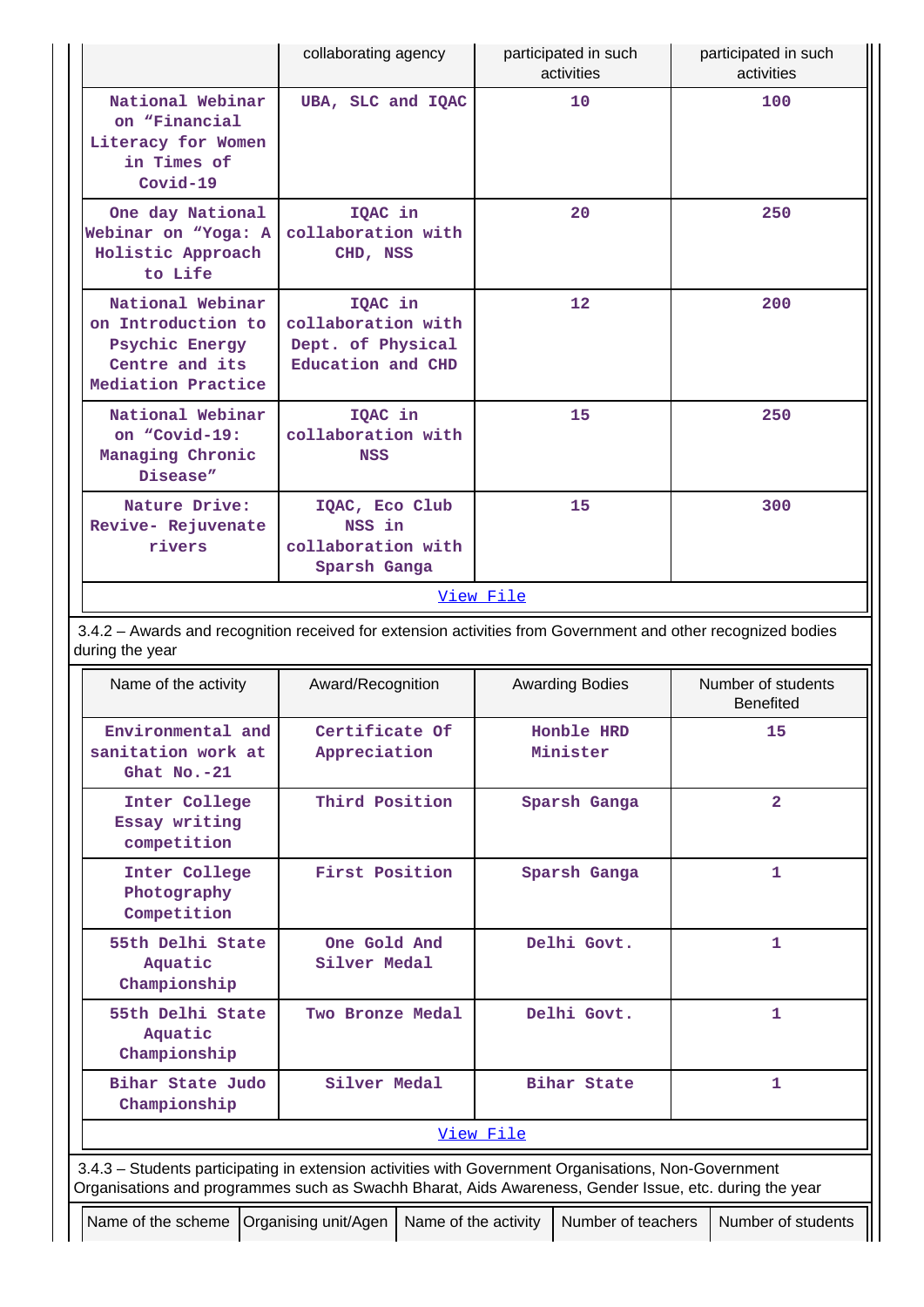|                       | cy/collaborating<br>agency                                                                                                                                                               |                                                                              | participated in such<br>activites | participated in such<br>activites |
|-----------------------|------------------------------------------------------------------------------------------------------------------------------------------------------------------------------------------|------------------------------------------------------------------------------|-----------------------------------|-----------------------------------|
| Start-up Fair         | CSD, E cell                                                                                                                                                                              | "YUVASPANDANA<br>2020: National<br>Skill<br>Development and<br>Start-up Fair | 10                                | 300                               |
| Diploma<br>Course     | CSD under the<br>aegis of<br>Department of<br>Germanic and<br>Romance<br>Studies,<br>University of<br>Delhi and the<br>Department of<br>East Asian<br>Studies,<br>University of<br>Delhi | Diploma<br>Course in<br>French                                               | 10                                | 50                                |
| Certificate<br>Course | CSD under the<br>aegis of<br>Department of<br>Germanic and<br>Romance<br>Studies,<br>University of<br>Delhi and the<br>Department of<br>East Asian<br>Studies,<br>University of<br>Delhi | Certificate<br>Course In<br>Japanese                                         | 10                                | 18                                |
| Certificate<br>Course | CSD under the<br>aegis of<br>Department of<br>Germanic and<br>Romance<br>Studies,<br>University of<br>Delhi and the<br>Department of<br>East Asian<br>Studies,<br>University of<br>Delhi | Certificate<br>Course In<br>Spanish                                          | 10 <sup>°</sup>                   | 33                                |
| Certificate<br>Course | CSD under the<br>aegis of<br>Department of<br>Germanic and<br>Romance<br>Studies,<br>University of<br>Delhi and the<br>Department of<br>East Asian                                       | Certificate<br>Course In<br>German                                           | 10 <sub>1</sub>                   | 54                                |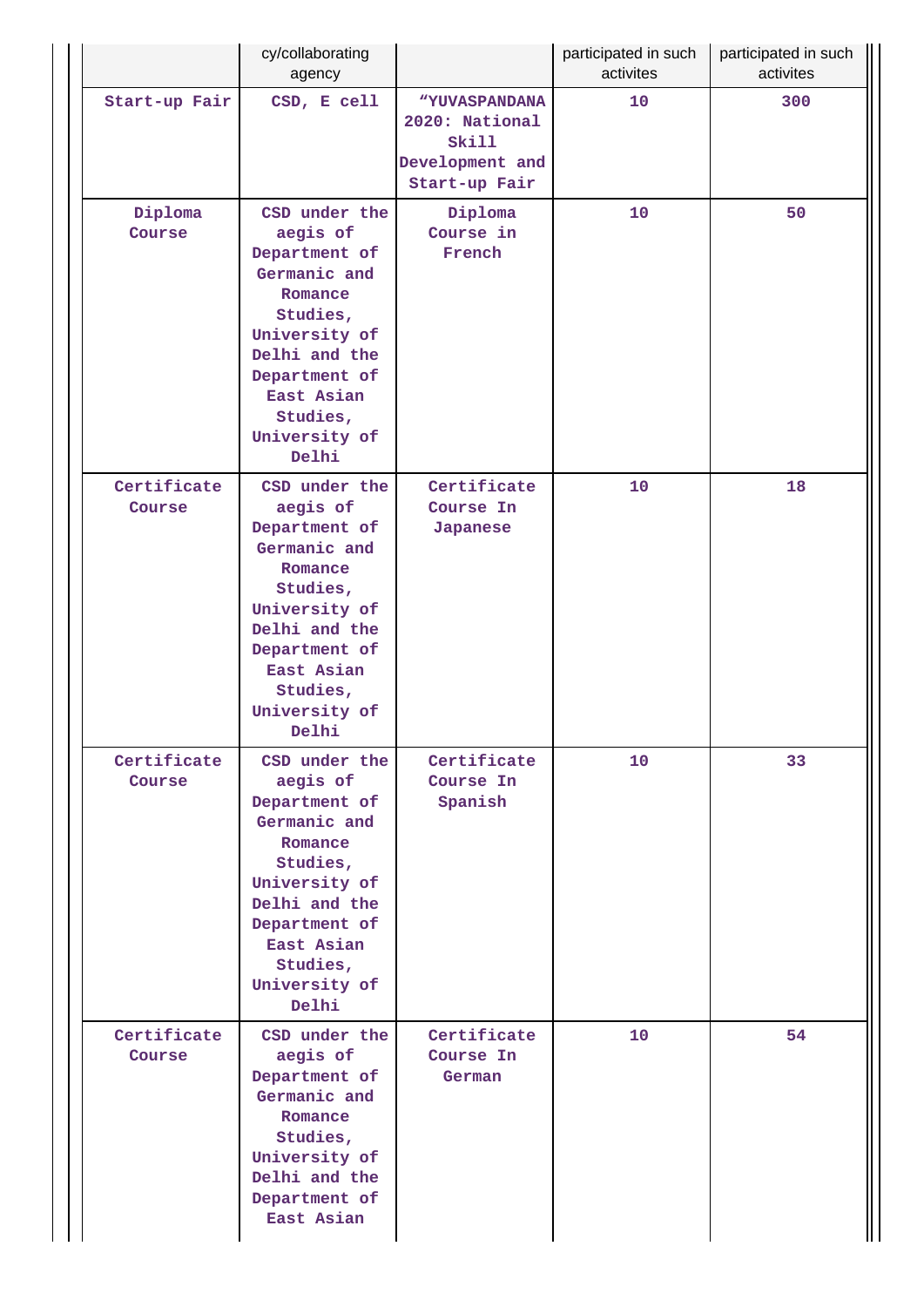|                                                                                                                                        | Studies,<br>University of<br>Delhi                                                                                                                                                       |                                      |                                                        |                                                                                                                          |                |  |
|----------------------------------------------------------------------------------------------------------------------------------------|------------------------------------------------------------------------------------------------------------------------------------------------------------------------------------------|--------------------------------------|--------------------------------------------------------|--------------------------------------------------------------------------------------------------------------------------|----------------|--|
| Visit                                                                                                                                  | <b>CSD</b>                                                                                                                                                                               |                                      | Securities<br>and Exchange<br>Board of India<br>(SEBI) | 7                                                                                                                        | 60             |  |
| Industrial<br>Visit                                                                                                                    | <b>CSD</b>                                                                                                                                                                               |                                      | Sista<br>International,<br>Khurja, Bone<br>China Plant | 8                                                                                                                        | 60             |  |
| Visits                                                                                                                                 | Unnat Bharat<br>Abhiyan, SLC                                                                                                                                                             |                                      | Visit to<br>villages                                   | 5                                                                                                                        | 50             |  |
| ADD-ON-<br><b>COURSES</b>                                                                                                              | CSD in<br>collaboration<br>with Bombay<br><b>Stock Exchange</b><br>Limited                                                                                                               | Mastering the<br><b>Stock Market</b> |                                                        | 10                                                                                                                       | 50             |  |
| Certificate<br>Course                                                                                                                  | CSD under the<br>aegis of<br>Department of<br>Germanic and<br>Romance<br>Studies,<br>University of<br>Delhi and the<br>Department of<br>East Asian<br>Studies,<br>University of<br>Delhi | Certificate<br>Course In<br>French   |                                                        | 10                                                                                                                       | 44             |  |
|                                                                                                                                        |                                                                                                                                                                                          |                                      | View File                                              |                                                                                                                          |                |  |
| 3.5 - Collaborations                                                                                                                   |                                                                                                                                                                                          |                                      |                                                        |                                                                                                                          |                |  |
| 3.5.1 – Number of Collaborative activities for research, faculty exchange, student exchange during the year                            |                                                                                                                                                                                          |                                      |                                                        |                                                                                                                          |                |  |
| Nature of activity                                                                                                                     |                                                                                                                                                                                          | Participant                          |                                                        | Source of financial support                                                                                              | Duration       |  |
| Century                                                                                                                                | International<br>Conference on<br>Through a (New)<br>Looking Glass:<br>Challenges for<br>Women in the 21st                                                                               |                                      |                                                        | Indian Council of<br>Social Science<br>Research (ICSSR),<br>NDF, NCI Global<br>Infratech and<br>Central Bank of<br>India | $\overline{2}$ |  |
| International<br>conference by IQAC,<br>SLC on Proactive<br>Governance and<br>Policy<br>Implementations in<br>the Times of Covid<br>19 |                                                                                                                                                                                          | 350                                  |                                                        | Self Finance                                                                                                             | $\mathbf{1}$   |  |
| Student exchange                                                                                                                       |                                                                                                                                                                                          | Manila Kohli                         |                                                        | <b>UGC</b>                                                                                                               | 30             |  |
| Visiting Faculty                                                                                                                       |                                                                                                                                                                                          | Dr. Narendra                         |                                                        | International                                                                                                            | 14             |  |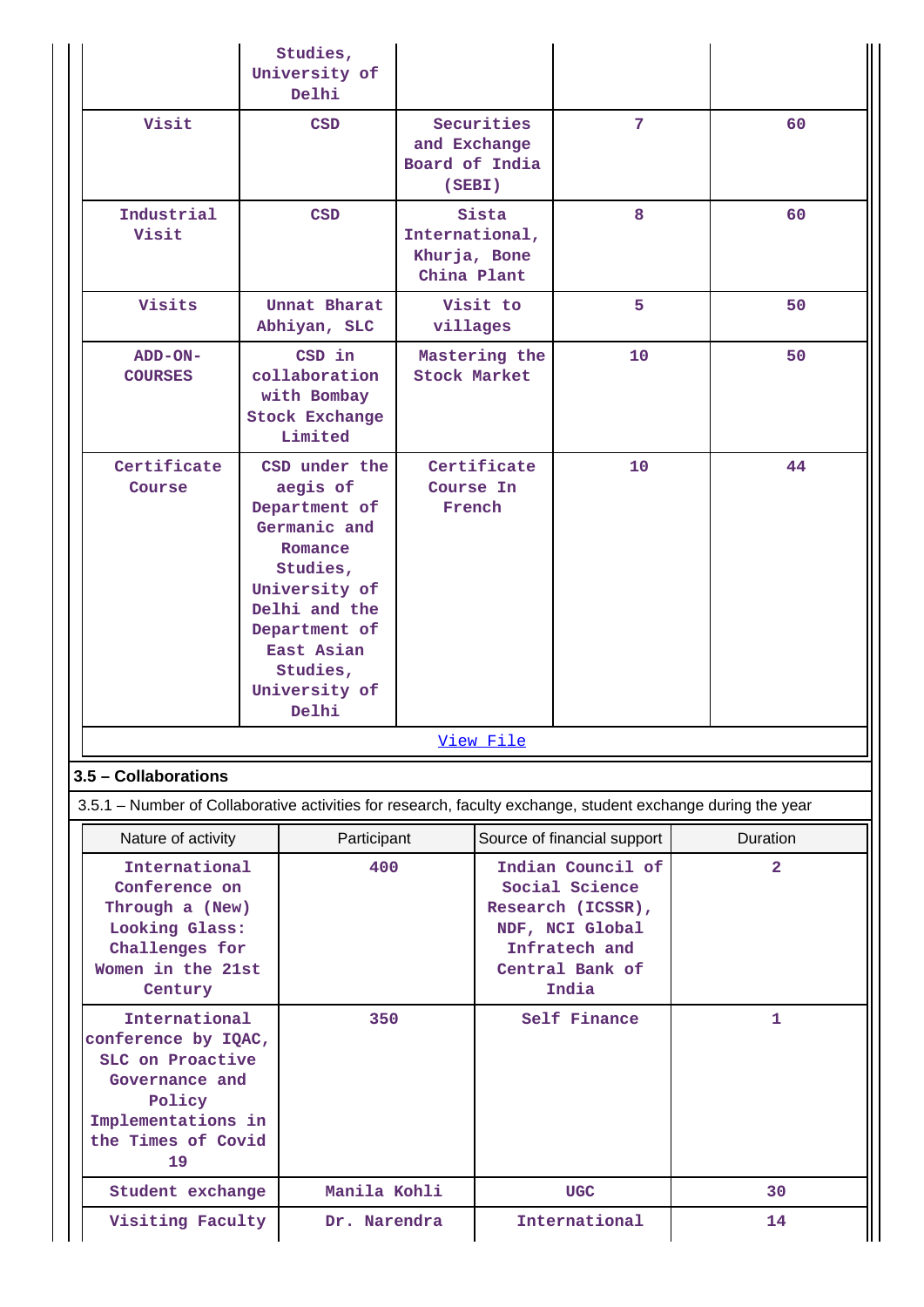|                                                                                                                                                                                   |                         | Singh                                                                                             | Atomic Energy<br>Agency (IAEA)                                                                                                  |                            |                |                |  |
|-----------------------------------------------------------------------------------------------------------------------------------------------------------------------------------|-------------------------|---------------------------------------------------------------------------------------------------|---------------------------------------------------------------------------------------------------------------------------------|----------------------------|----------------|----------------|--|
| National<br>conference by IQAC,<br>SLC on Quality<br>Advancements in<br><b>Teaching Learning</b><br>towards Academic<br>Excellence                                                |                         | 400                                                                                               | National<br>Assessment and<br>Accreditation<br>Council (NAAC), SBI<br>HP                                                        |                            |                | $\overline{2}$ |  |
| National seminar<br>by department of<br>chemistry on<br>Science with Lens<br>of Scientific and<br>Technical                                                                       |                         | 250                                                                                               | Commission for<br>Scientific and<br>Technical<br>terminology,<br>Ministry of Human<br>Resource<br>Development, Govt<br>of India |                            | $\overline{2}$ |                |  |
| National<br>conference Gandhi<br>and Environment:<br>Visualizing a<br>Sustainable Future<br>by Dept. of<br>Political science<br>in association with<br>the Gandhi Study<br>Circle |                         | 200                                                                                               | Self-Finance                                                                                                                    |                            | $\overline{2}$ |                |  |
| International<br>Programme in<br>Educational<br>Management for<br>Educational<br>Administrators from<br>Myanmar in<br>collaboration with<br><b>NIEPA</b>                          |                         | 25                                                                                                | NIEPA and IQAC,<br><b>SLC</b>                                                                                                   |                            | 1              |                |  |
| The Centre for<br>Skill Development<br>and IQAC, SLC<br>jointly organized<br>One week National E-<br>Learning Workshop<br>on Research<br>Methodology                              |                         | 330                                                                                               | Self-Finance                                                                                                                    |                            | 8              |                |  |
|                                                                                                                                                                                   |                         |                                                                                                   | No file uploaded.                                                                                                               |                            |                |                |  |
| 3.5.2 - Linkages with institutions/industries for internship, on-the- job training, project work, sharing of research<br>facilities etc. during the year                          |                         |                                                                                                   |                                                                                                                                 |                            |                |                |  |
| Nature of linkage                                                                                                                                                                 | Title of the<br>linkage | Name of the<br>partnering<br>institution/<br>industry<br>/research lab<br>with contact<br>details | <b>Duration From</b>                                                                                                            | Duration To<br>Participant |                |                |  |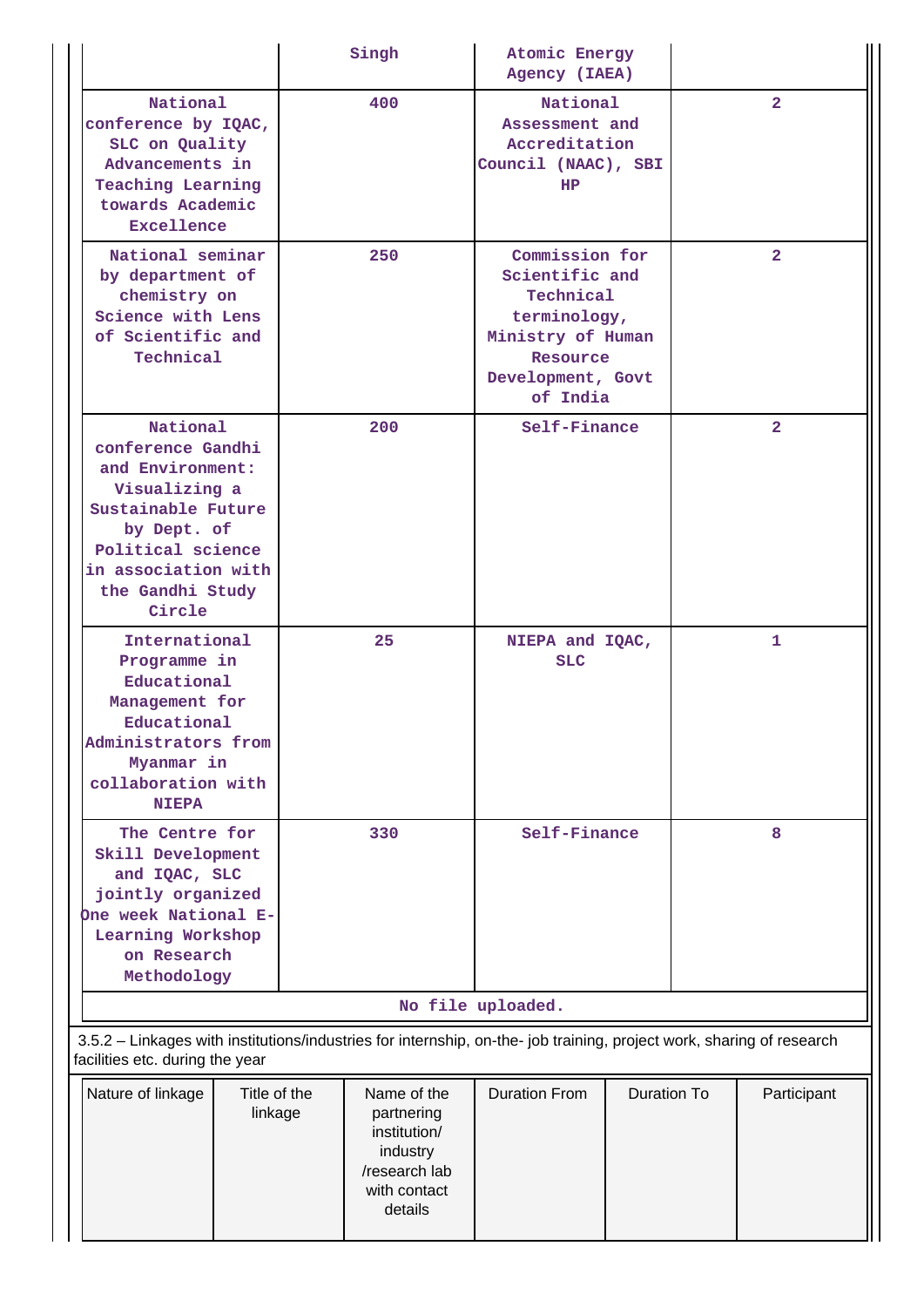| Field work                                                      | Field work<br>of UBA                                          |            | Shyam Lal<br>College<br>(University<br>of Delhi)                                                                       | 06/02/2019         |    | 28/02/2020 | 50                                                        |  |
|-----------------------------------------------------------------|---------------------------------------------------------------|------------|------------------------------------------------------------------------------------------------------------------------|--------------------|----|------------|-----------------------------------------------------------|--|
| Field work                                                      | Prayojya<br>(Field work<br>of Enactus)                        |            | Shyam Lal<br>College<br>(University<br>of Delhi)                                                                       | 10/06/2019         |    | 30/12/2019 | 20                                                        |  |
| Environmen<br>tal Project                                       | Environmen<br>tal Project<br>on Eco Club                      |            | Shyam Lal<br>College<br>(University<br>of Delhi)                                                                       | 14/08/2019         |    | 25/02/2020 | 240                                                       |  |
| Industry<br>Visit                                               | to Sista Int<br>ernational                                    | CSD visit  | Sista Inte<br>rnational                                                                                                | 07/02/2020         |    | 07/02/2020 | 60                                                        |  |
| Industry<br>Visit                                               | CSD visit<br>in SEBI                                          |            | Securities<br>and Exchange<br>Board of<br>India (SEBI)                                                                 | 06/01/2020         |    | 06/01/2020 | 60                                                        |  |
| Internship<br>and<br>Placement                                  | $Fair -$<br>Compito20 by<br>Training and<br>Placement<br>Cell | Annual Job | Sensations<br>Marcom,<br>Iconic,<br>Sharekhan,<br>Unnati, HU<br>Plus, Tejas<br>Readers,<br>Outlook                     | 06/02/2020         |    | 06/02/2020 | 275                                                       |  |
| Development<br>Project                                          | the Yamuna                                                    | SLC, Save  | Shyam Lal<br>College<br>(University<br>of Delhi)                                                                       | 31/01/2020         |    | 28/02/2020 | 16                                                        |  |
| Collaborat<br>ive Environm<br>ental Work<br>and Campus<br>Visit | <b>IGNOU</b><br>Campus                                        |            | Indira<br>Gandhi<br>National<br>Open<br>University<br>Maidan<br>Garhi, New<br>Delhi -<br>110068.                       | 29/01/2020         |    | 29/01/2020 | 24                                                        |  |
|                                                                 |                                                               |            |                                                                                                                        | No file uploaded.  |    |            |                                                           |  |
| houses etc. during the year                                     |                                                               |            | 3.5.3 – MoUs signed with institutions of national, international importance, other universities, industries, corporate |                    |    |            |                                                           |  |
| Organisation                                                    |                                                               |            | Date of MoU signed                                                                                                     | Purpose/Activities |    |            | Number of<br>students/teachers<br>participated under MoUs |  |
| Prowisdom Growth                                                |                                                               | 09/03/2019 | To introduce<br>and/or strengthen                                                                                      |                    | 32 |            |                                                           |  |

| Organisation     | Date of MoU signed | Purpose/Activities                                                                                                                   | Number of<br>students/teachers<br>participated under MoUs |
|------------------|--------------------|--------------------------------------------------------------------------------------------------------------------------------------|-----------------------------------------------------------|
| Prowisdom Growth | 09/03/2019         | To introduce<br>and/or strengthen<br>entrepreneurship<br>education on campus<br>through deployment<br>of a systematic<br>approach to | 32                                                        |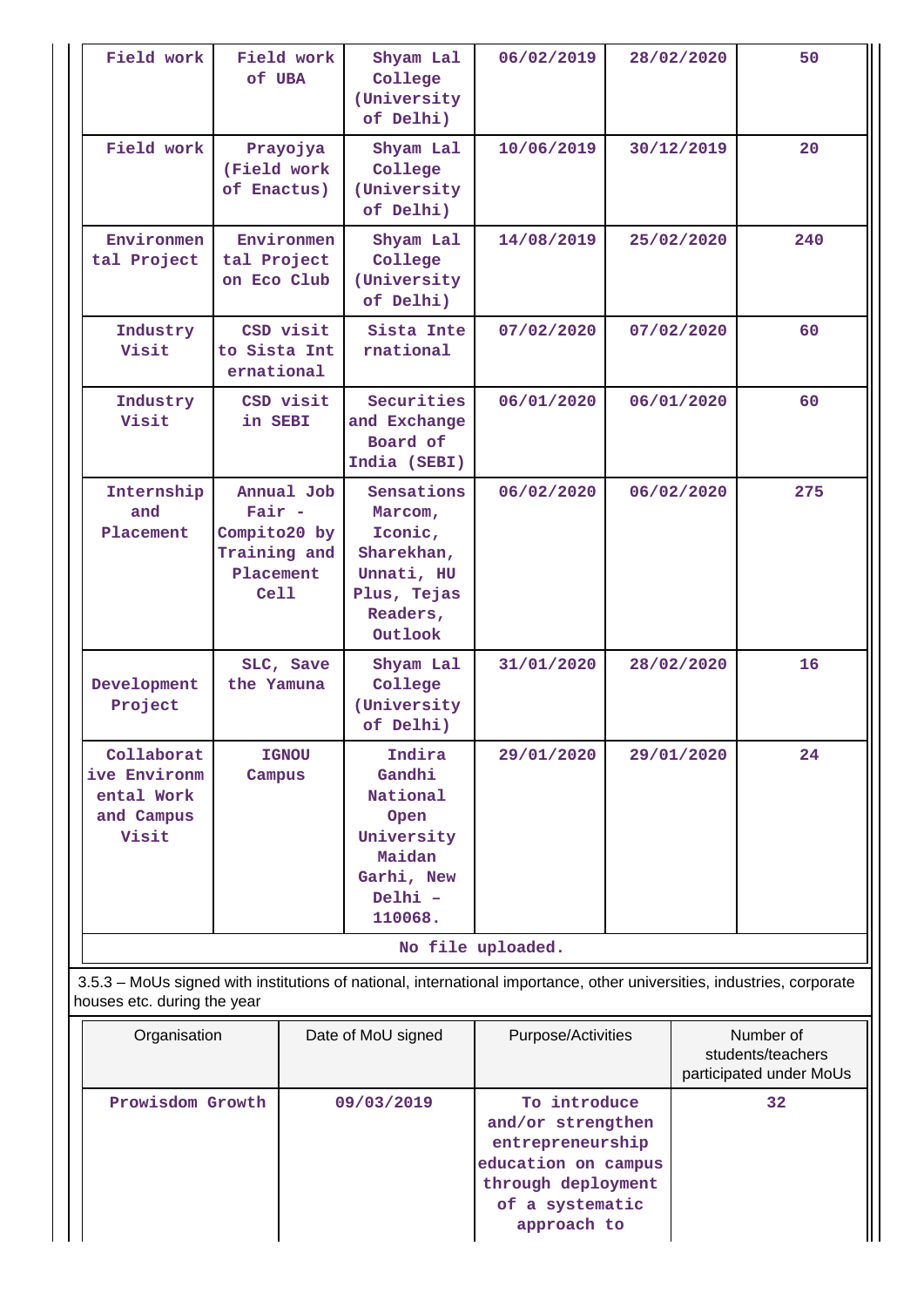| The Leprosy<br>Mission Trust India                                                                                                                                               | 18/02/2019  | optimising and<br>increasing the<br>impact of teachers<br>and training<br>programs on<br>entrepreneurship<br>education<br>Outreach<br>Program's of TLM<br>community hospital                                                                                                                         | 100      |  |
|----------------------------------------------------------------------------------------------------------------------------------------------------------------------------------|-------------|------------------------------------------------------------------------------------------------------------------------------------------------------------------------------------------------------------------------------------------------------------------------------------------------------|----------|--|
|                                                                                                                                                                                  |             | Shahdara                                                                                                                                                                                                                                                                                             |          |  |
| International<br>Atomic Energy<br>Agency (IAEA),<br>Vienna, Austria for<br>applied project on<br>Atomic Data for<br>Vapour Shielding in<br><b>Fusion Devices</b><br>$(F43024)$ . | 15/02/2019  | Collaborative<br>research to review<br>data needs and<br>coordinate research<br>plans for the<br>modelling of vapour<br>shielding in<br>controlled fusion<br>devices, with a<br>focus on liquid<br>metal surfaces.                                                                                   | 10       |  |
| With Wadhwani<br>Operating<br>Foundation, Four<br>main Street, Suite<br>120, Los Altos, CA<br>94022                                                                              | 23/02/2019  | Introduce and/or<br>strengthen<br>entrepreneurship<br>education on campus<br>through deployment<br>of a systematic<br>approach to<br>optimizing and<br>increasing the<br>impact of teachers<br>and training<br>programs on<br>entrepreneurship<br>education and<br>provide students<br>with the oppo | 60       |  |
| Help the Blind<br>Foundation                                                                                                                                                     | 21/09/2020  | For helping the<br>blind Students of<br>College                                                                                                                                                                                                                                                      | 6        |  |
|                                                                                                                                                                                  |             | No file uploaded.                                                                                                                                                                                                                                                                                    |          |  |
| <b>CRITERION IV - INFRASTRUCTURE AND LEARNING RESOURCES</b>                                                                                                                      |             |                                                                                                                                                                                                                                                                                                      |          |  |
| 4.1 - Physical Facilities<br>4.1.1 - Budget allocation, excluding salary for infrastructure augmentation during the year                                                         |             |                                                                                                                                                                                                                                                                                                      |          |  |
| Budget allocated for infrastructure augmentation                                                                                                                                 |             | Budget utilized for infrastructure development                                                                                                                                                                                                                                                       |          |  |
|                                                                                                                                                                                  | 92908259    |                                                                                                                                                                                                                                                                                                      | 53681553 |  |
| 4.1.2 – Details of augmentation in infrastructure facilities during the year                                                                                                     |             |                                                                                                                                                                                                                                                                                                      |          |  |
| <b>Facilities</b>                                                                                                                                                                |             | <b>Existing or Newly Added</b>                                                                                                                                                                                                                                                                       |          |  |
|                                                                                                                                                                                  | Campus Area |                                                                                                                                                                                                                                                                                                      | Existing |  |
|                                                                                                                                                                                  | Class rooms | Existing                                                                                                                                                                                                                                                                                             |          |  |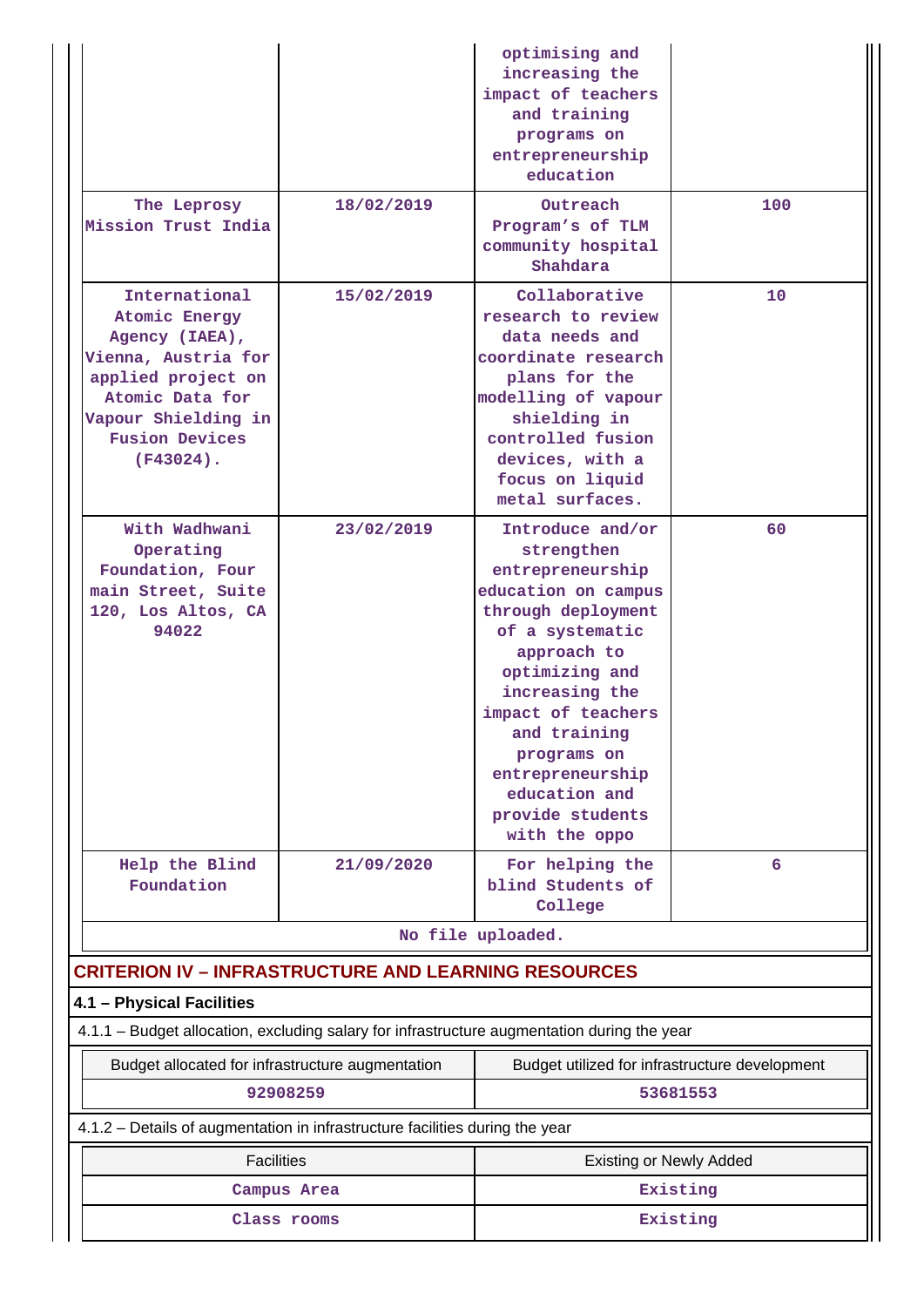| Laboratories                                                                                                                                                                                                                                            |                                   |              |                                                         | Existing |        |                     |             |                                                   |                    |               |                      |          |             |
|---------------------------------------------------------------------------------------------------------------------------------------------------------------------------------------------------------------------------------------------------------|-----------------------------------|--------------|---------------------------------------------------------|----------|--------|---------------------|-------------|---------------------------------------------------|--------------------|---------------|----------------------|----------|-------------|
|                                                                                                                                                                                                                                                         | Seminar Halls                     |              |                                                         |          |        | Existing            |             |                                                   |                    |               |                      |          |             |
|                                                                                                                                                                                                                                                         | Classrooms with LCD facilities    |              |                                                         |          |        | Existing            |             |                                                   |                    |               |                      |          |             |
|                                                                                                                                                                                                                                                         | Classrooms with Wi-Fi OR LAN      |              |                                                         |          |        | Existing            |             |                                                   |                    |               |                      |          |             |
|                                                                                                                                                                                                                                                         | Seminar halls with ICT facilities |              |                                                         |          |        | Existing            |             |                                                   |                    |               |                      |          |             |
|                                                                                                                                                                                                                                                         |                                   | Video Centre |                                                         |          |        |                     |             |                                                   |                    | Existing      |                      |          |             |
|                                                                                                                                                                                                                                                         |                                   |              |                                                         |          |        | View File           |             |                                                   |                    |               |                      |          |             |
| 4.2 - Library as a Learning Resource                                                                                                                                                                                                                    |                                   |              |                                                         |          |        |                     |             |                                                   |                    |               |                      |          |             |
| 4.2.1 - Library is automated {Integrated Library Management System (ILMS)}                                                                                                                                                                              |                                   |              |                                                         |          |        |                     |             |                                                   |                    |               |                      |          |             |
| Name of the ILMS<br>Nature of automation (fully<br>software<br>or patially)                                                                                                                                                                             |                                   |              |                                                         |          |        | Version             |             |                                                   | Year of automation |               |                      |          |             |
|                                                                                                                                                                                                                                                         | LSEase (Libsys)                   |              | Fully                                                   |          |        |                     |             | 6.2                                               |                    |               |                      | 2013     |             |
| 4.2.2 - Library Services                                                                                                                                                                                                                                |                                   |              |                                                         |          |        |                     |             |                                                   |                    |               |                      |          |             |
| Library<br>Service Type                                                                                                                                                                                                                                 |                                   | Existing     |                                                         |          |        | Newly Added         |             |                                                   |                    |               | Total                |          |             |
| Text<br><b>Books</b>                                                                                                                                                                                                                                    | 53087                             |              | 6314504                                                 |          |        | 289                 |             | 128414                                            |                    | 53376         |                      |          | 6442918     |
| Reference<br><b>Books</b>                                                                                                                                                                                                                               | 2056                              |              | 788880                                                  |          | 66     | 42958               |             |                                                   | 2122               |               |                      | 831838   |             |
| Journals                                                                                                                                                                                                                                                | 41                                |              | 30713                                                   |          |        | <b>Nill</b><br>Nill |             |                                                   | 41                 |               |                      | 30713    |             |
| $e-$<br>Journals                                                                                                                                                                                                                                        | 35000                             |              | 65000000                                                |          |        | <b>Nill</b><br>N11  |             |                                                   | 35000              |               |                      | 65000000 |             |
| Digital<br>Database                                                                                                                                                                                                                                     | 108                               |              | 65000000                                                |          |        | 16                  |             | Nill                                              |                    | 124           |                      |          | 65000000    |
| CD &<br>Video                                                                                                                                                                                                                                           | 113                               |              | <b>Nill</b>                                             |          |        | 27                  |             | Nill                                              |                    | 140           |                      |          | <b>Nill</b> |
| e-Books                                                                                                                                                                                                                                                 | 7722394                           |              | 5900                                                    |          |        | <b>Nill</b>         | <b>Nill</b> |                                                   |                    | 7722394       |                      | 5900     |             |
|                                                                                                                                                                                                                                                         |                                   |              |                                                         |          |        | No file uploaded.   |             |                                                   |                    |               |                      |          |             |
| 4.2.3 - E-content developed by teachers such as: e-PG- Pathshala, CEC (under e-PG- Pathshala CEC (Under<br>Graduate) SWAYAM other MOOCs platform NPTEL/NMEICT/any other Government initiatives & institutional<br>(Learning Management System (LMS) etc |                                   |              |                                                         |          |        |                     |             |                                                   |                    |               |                      |          |             |
| Name of the Teacher                                                                                                                                                                                                                                     |                                   |              | Name of the Module                                      |          |        |                     |             | Platform on which module<br>is developed          |                    |               | Date of launching e- | content  |             |
|                                                                                                                                                                                                                                                         | Dr. S.B. Rathore                  |              | E- Filing of<br>Return ( $ITR - 2 ON$<br>Excel Utility) |          |        | You Tube            |             |                                                   |                    |               | <b>Nill</b>          |          |             |
|                                                                                                                                                                                                                                                         |                                   |              |                                                         |          |        | View File           |             |                                                   |                    |               |                      |          |             |
| 4.3 - IT Infrastructure                                                                                                                                                                                                                                 |                                   |              |                                                         |          |        |                     |             |                                                   |                    |               |                      |          |             |
|                                                                                                                                                                                                                                                         |                                   |              |                                                         |          |        |                     |             |                                                   |                    |               |                      |          |             |
| 4.3.1 - Technology Upgradation (overall)<br><b>Total Co</b><br>Computer<br>Internet<br><b>Type</b><br><b>Browsing</b><br>Lab<br>mputers<br>centers                                                                                                      |                                   |              | Computer<br>Centers                                     |          | Office | Departme<br>nts     |             | Available<br><b>Bandwidt</b><br>h (MBPS/<br>GBPS) |                    | <b>Others</b> |                      |          |             |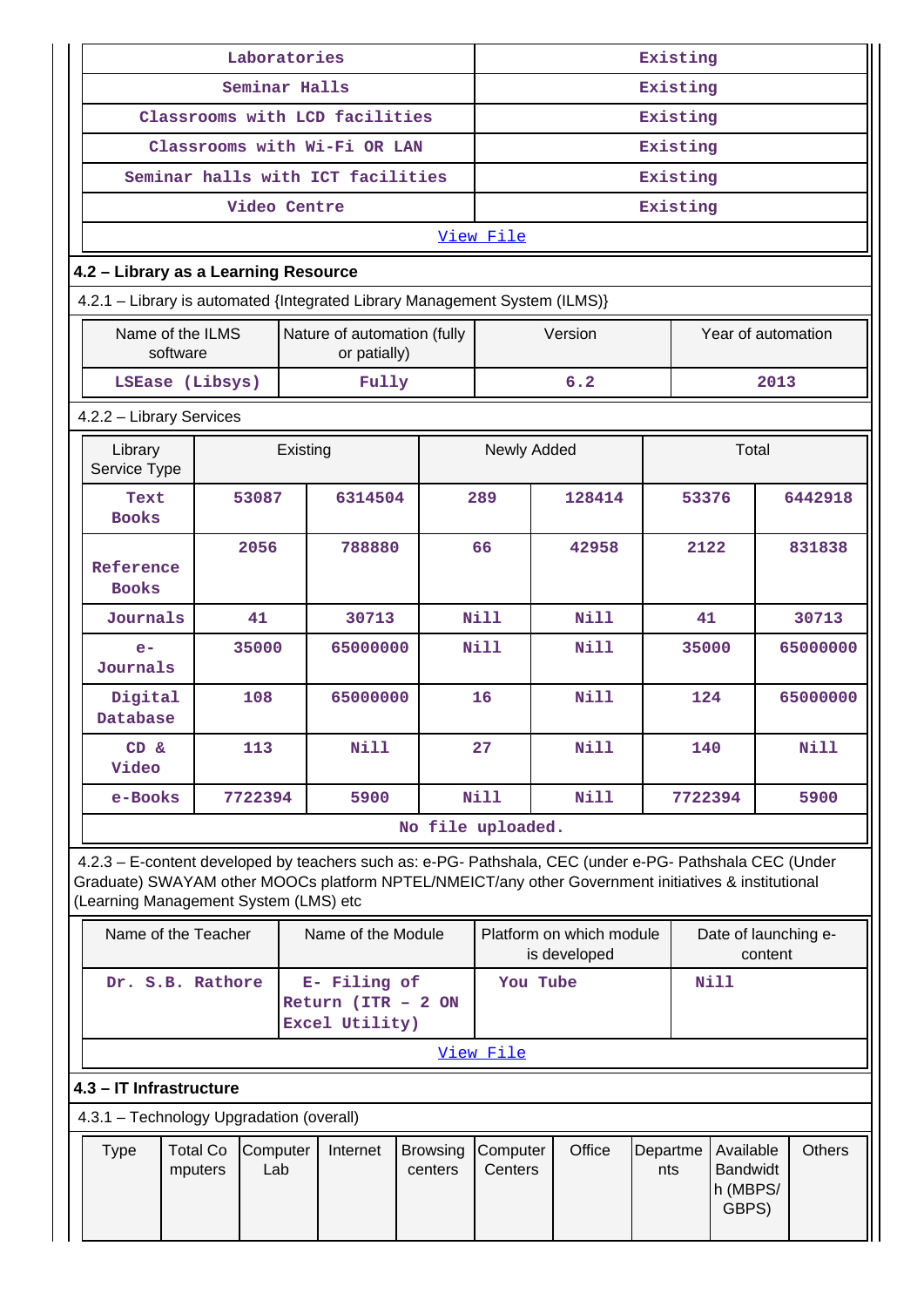| Existin<br>g                                                                                                                                                                                                                                                                                                                                                                                                                                                                                                                                                                                                                                                                                                                                                                                                                                                                                                                                                                                                                                                                                                                                                                                                                                                                                                                                                                                                                                                                                                                                                                                                             | 156                                                                                                                                                                                                                                                                                                                                                                                        | 4                  | 156                                                                                                         | 4        | 4             | $\overline{a}$ | 9                  | 100                                     | $\overline{2}$ |
|--------------------------------------------------------------------------------------------------------------------------------------------------------------------------------------------------------------------------------------------------------------------------------------------------------------------------------------------------------------------------------------------------------------------------------------------------------------------------------------------------------------------------------------------------------------------------------------------------------------------------------------------------------------------------------------------------------------------------------------------------------------------------------------------------------------------------------------------------------------------------------------------------------------------------------------------------------------------------------------------------------------------------------------------------------------------------------------------------------------------------------------------------------------------------------------------------------------------------------------------------------------------------------------------------------------------------------------------------------------------------------------------------------------------------------------------------------------------------------------------------------------------------------------------------------------------------------------------------------------------------|--------------------------------------------------------------------------------------------------------------------------------------------------------------------------------------------------------------------------------------------------------------------------------------------------------------------------------------------------------------------------------------------|--------------------|-------------------------------------------------------------------------------------------------------------|----------|---------------|----------------|--------------------|-----------------------------------------|----------------|
| Added                                                                                                                                                                                                                                                                                                                                                                                                                                                                                                                                                                                                                                                                                                                                                                                                                                                                                                                                                                                                                                                                                                                                                                                                                                                                                                                                                                                                                                                                                                                                                                                                                    | 16                                                                                                                                                                                                                                                                                                                                                                                         | $\mathbf{0}$       | 16                                                                                                          | $\Omega$ | $\Omega$      | $\mathbf 0$    | 0                  | $\Omega$                                | 0              |
| Total                                                                                                                                                                                                                                                                                                                                                                                                                                                                                                                                                                                                                                                                                                                                                                                                                                                                                                                                                                                                                                                                                                                                                                                                                                                                                                                                                                                                                                                                                                                                                                                                                    | 172                                                                                                                                                                                                                                                                                                                                                                                        | 4                  | 172                                                                                                         | 4        | 4             | $\overline{a}$ | 9                  | 100                                     | 2              |
|                                                                                                                                                                                                                                                                                                                                                                                                                                                                                                                                                                                                                                                                                                                                                                                                                                                                                                                                                                                                                                                                                                                                                                                                                                                                                                                                                                                                                                                                                                                                                                                                                          |                                                                                                                                                                                                                                                                                                                                                                                            |                    | 4.3.2 - Bandwidth available of internet connection in the Institution (Leased line)                         |          |               |                |                    |                                         |                |
|                                                                                                                                                                                                                                                                                                                                                                                                                                                                                                                                                                                                                                                                                                                                                                                                                                                                                                                                                                                                                                                                                                                                                                                                                                                                                                                                                                                                                                                                                                                                                                                                                          |                                                                                                                                                                                                                                                                                                                                                                                            |                    |                                                                                                             |          | 50 MBPS/ GBPS |                |                    |                                         |                |
| 4.3.3 - Facility for e-content                                                                                                                                                                                                                                                                                                                                                                                                                                                                                                                                                                                                                                                                                                                                                                                                                                                                                                                                                                                                                                                                                                                                                                                                                                                                                                                                                                                                                                                                                                                                                                                           |                                                                                                                                                                                                                                                                                                                                                                                            |                    |                                                                                                             |          |               |                |                    |                                         |                |
| Provide the link of the videos and media centre and<br>Name of the e-content development facility                                                                                                                                                                                                                                                                                                                                                                                                                                                                                                                                                                                                                                                                                                                                                                                                                                                                                                                                                                                                                                                                                                                                                                                                                                                                                                                                                                                                                                                                                                                        |                                                                                                                                                                                                                                                                                                                                                                                            |                    |                                                                                                             |          |               |                | recording facility |                                         |                |
|                                                                                                                                                                                                                                                                                                                                                                                                                                                                                                                                                                                                                                                                                                                                                                                                                                                                                                                                                                                                                                                                                                                                                                                                                                                                                                                                                                                                                                                                                                                                                                                                                          |                                                                                                                                                                                                                                                                                                                                                                                            | O-Matic Pro        | Video recording software: Screencast-                                                                       |          |               |                |                    | http://slc.du.ac.in/video-lectures.php  |                |
|                                                                                                                                                                                                                                                                                                                                                                                                                                                                                                                                                                                                                                                                                                                                                                                                                                                                                                                                                                                                                                                                                                                                                                                                                                                                                                                                                                                                                                                                                                                                                                                                                          |                                                                                                                                                                                                                                                                                                                                                                                            | on college website | Department wise e-content available                                                                         |          |               |                |                    | http://slc.du.ac.in/SLC-E-resources.php |                |
| 4.4 - Maintenance of Campus Infrastructure                                                                                                                                                                                                                                                                                                                                                                                                                                                                                                                                                                                                                                                                                                                                                                                                                                                                                                                                                                                                                                                                                                                                                                                                                                                                                                                                                                                                                                                                                                                                                                               |                                                                                                                                                                                                                                                                                                                                                                                            |                    |                                                                                                             |          |               |                |                    |                                         |                |
| 4.4.1 – Expenditure incurred on maintenance of physical facilities and academic support facilities, excluding salary                                                                                                                                                                                                                                                                                                                                                                                                                                                                                                                                                                                                                                                                                                                                                                                                                                                                                                                                                                                                                                                                                                                                                                                                                                                                                                                                                                                                                                                                                                     |                                                                                                                                                                                                                                                                                                                                                                                            |                    |                                                                                                             |          |               |                |                    |                                         |                |
| component, during the year<br>Assigned Budget on<br>Expenditure incurred on<br>academic facilities<br>maintenance of academic<br>facilities                                                                                                                                                                                                                                                                                                                                                                                                                                                                                                                                                                                                                                                                                                                                                                                                                                                                                                                                                                                                                                                                                                                                                                                                                                                                                                                                                                                                                                                                              |                                                                                                                                                                                                                                                                                                                                                                                            |                    | Expenditure incurredon<br>Assigned budget on<br>physical facilities<br>maintenance of physical<br>facilites |          |               |                |                    |                                         |                |
|                                                                                                                                                                                                                                                                                                                                                                                                                                                                                                                                                                                                                                                                                                                                                                                                                                                                                                                                                                                                                                                                                                                                                                                                                                                                                                                                                                                                                                                                                                                                                                                                                          | 6061829                                                                                                                                                                                                                                                                                                                                                                                    |                    | 6061829                                                                                                     |          |               | 7194616        |                    | 7194616                                 |                |
| construction and enhancement of infrastructure are taken jointly by the joint<br>Establishment and Development Committee of SLC and SLC(E) under the overall<br>supervision of the College Building Committee. The primary focus of the<br>infrastructure policy of the College is to arrange and manage basic<br>infrastructure necessities for the stakeholders for the smooth conduct of<br>classes, cultural activities and academic extension activities. Development<br>Committee forwards the suggestions and demands of the stakeholders to the<br>Building Committee of the Governing Body. The College utilizes the funds/grants<br>it receives from the UGC/University. In this regard, the College regularly<br>looks into the following matters: ? Up-gradation of the outmoded items and<br>existing technology and software. ? Providing all the necessary teaching-<br>learning aids for the differently-abled students and teachers. ? Maintaining<br>the digital functioning of the library space. ? The College engages external<br>agencies on contract basis for the services regarding maintenance and upkeep.<br>It invites tenders and maintains complete transparency throughout the process.<br>The focus always is to address the teaching related infrastructure requirements<br>with urgency such as renovation of all the six labs, class rooms, fully<br>equipped seminar room, library etc. The College has three computer<br>laboratories. SLC boasts of state-of-the-art computer centres equipped with<br>servers, printers, desktops, laptops, LCD projectors and scanners of latest |                                                                                                                                                                                                                                                                                                                                                                                            |                    |                                                                                                             |          |               |                |                    |                                         |                |
|                                                                                                                                                                                                                                                                                                                                                                                                                                                                                                                                                                                                                                                                                                                                                                                                                                                                                                                                                                                                                                                                                                                                                                                                                                                                                                                                                                                                                                                                                                                                                                                                                          | configuration. All the operations in the College library as well as<br>administrative office are automated. The College has also procured the<br>Timetable software that has helped the administration and the faculty to<br>streamline the academic teaching plans of all the departments. ? The existing<br>infrastructure is gradually and continuously being improved according to the |                    |                                                                                                             |          |               |                |                    |                                         |                |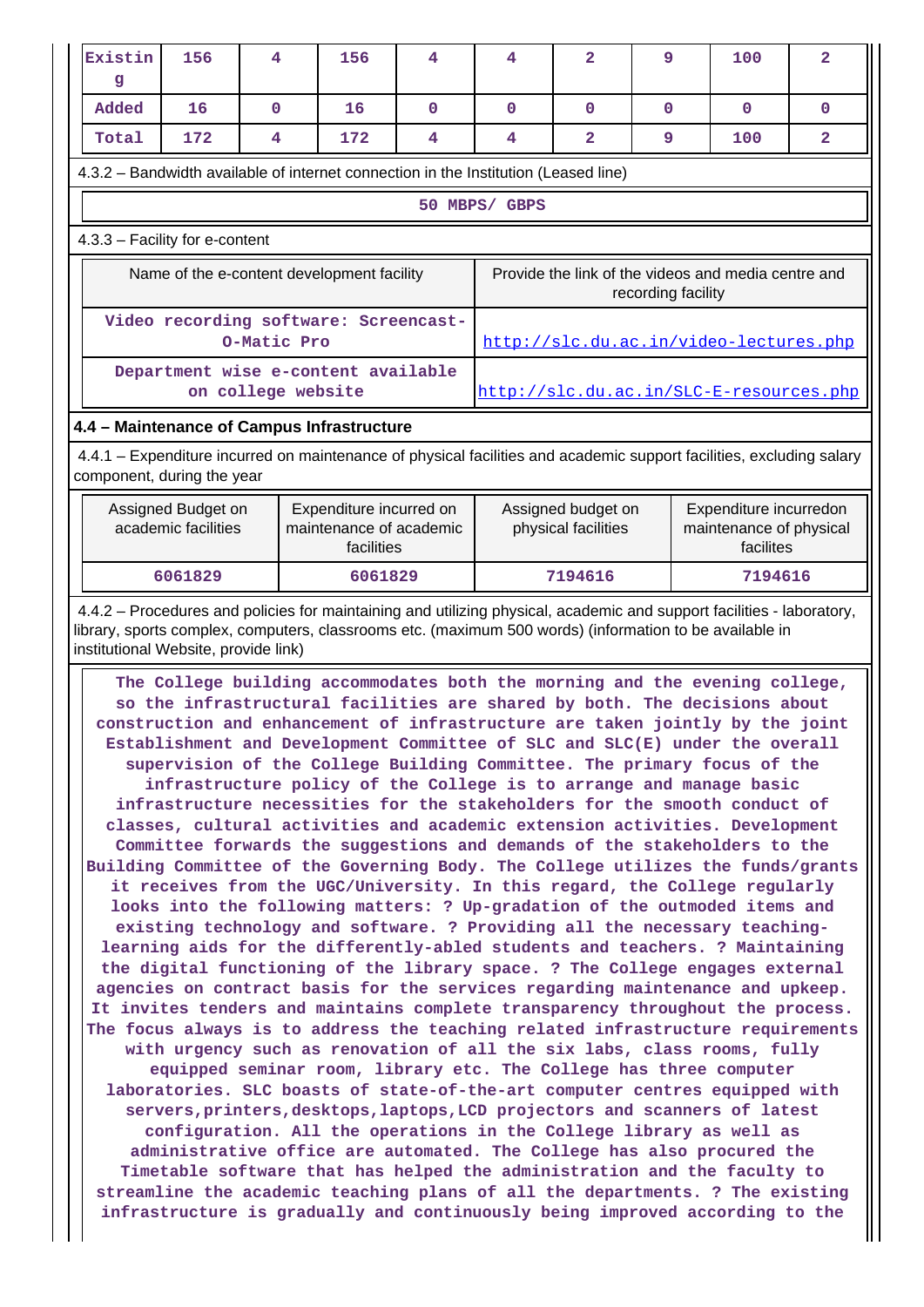**academic and co-curricular needs of the students. There are ramps, pathways and toilet facilities for differently-abled students who can easily access the campus. ? It has upgraded many facilities like Computer labs with latest software. ? With OBC expansion, the College constructed a whole new Porta block to accommodate the students increased. ? There are classrooms with LCD projectors. ? There have been extensive renovations of the buildings, sports facilities, construction of new classrooms, up-gradation of labs ? Teachers and students are encouraged to use LCD projectors for their lectures and presentations. ? Library Committee is responsible for the effective functioning of the Library. CCTVcameras have been installed in the Library for overall monitoring surveillance of the Library. ? Access to E-Resources E-Journals through DULS ? Computerization and digitization of the Library ? Classification and cataloguing of books ? Orientation programmes are conducted for the students and faculty ? Procurement and management of library resources for the differently-abled students. ? Installation of Suggestion/Feedback box for the users ? Library has been divided into three sections:Text-Book Section,Reference-Section and Knowledge-Resource Center ? Remote access to E-Resources to users through N-LIST(UGC-INFLIBNET) ? Reading-Room has been made**

**? Weeding out of old/tattered books to create space for new ones**

**accommodating and engaging with computers with internet for immediate reference**

#### <http://slc.du.ac.in/infrastructure.php>

#### **CRITERION V – STUDENT SUPPORT AND PROGRESSION**

#### **5.1 – Student Support**

5.1.1 – Scholarships and Financial Support

|                                         | Name/Title of the scheme | Number of students | Amount in Rupees |  |  |
|-----------------------------------------|--------------------------|--------------------|------------------|--|--|
| Financial Support<br>from institution   | Nill                     | Nill               | Nill             |  |  |
| Financial Support<br>from Other Sources |                          |                    |                  |  |  |
| a) National                             | Nill                     | Nill               | Nill             |  |  |
| b) International                        | Nill                     | Nill               | Nill             |  |  |
| View File                               |                          |                    |                  |  |  |

 5.1.2 – Number of capability enhancement and development schemes such as Soft skill development, Remedial coaching, Language lab, Bridge courses, Yoga, Meditation, Personal Counselling and Mentoring etc.,

| Name of the capability<br>enhancement scheme | Date of implemetation | Number of students<br>enrolled | Agencies involved |  |  |
|----------------------------------------------|-----------------------|--------------------------------|-------------------|--|--|
| Diploma Course in<br>French                  | 16/09/2019            | 9                              | <b>SLC</b>        |  |  |
| Certificate<br>course in Japanese            | 16/09/2019            | 18                             | <b>SLC</b>        |  |  |
| Certificate<br>Course in French              | 16/09/2019            | 44                             | <b>SLC</b>        |  |  |
| Certificate<br>Course in German              | 16/09/2019            | 54                             | <b>SLC</b>        |  |  |
| Certificate<br>Course in Spanish             | 16/09/2019            | 33                             | <b>SLC</b>        |  |  |
| View File                                    |                       |                                |                   |  |  |

 5.1.3 – Students benefited by guidance for competitive examinations and career counselling offered by the institution during the year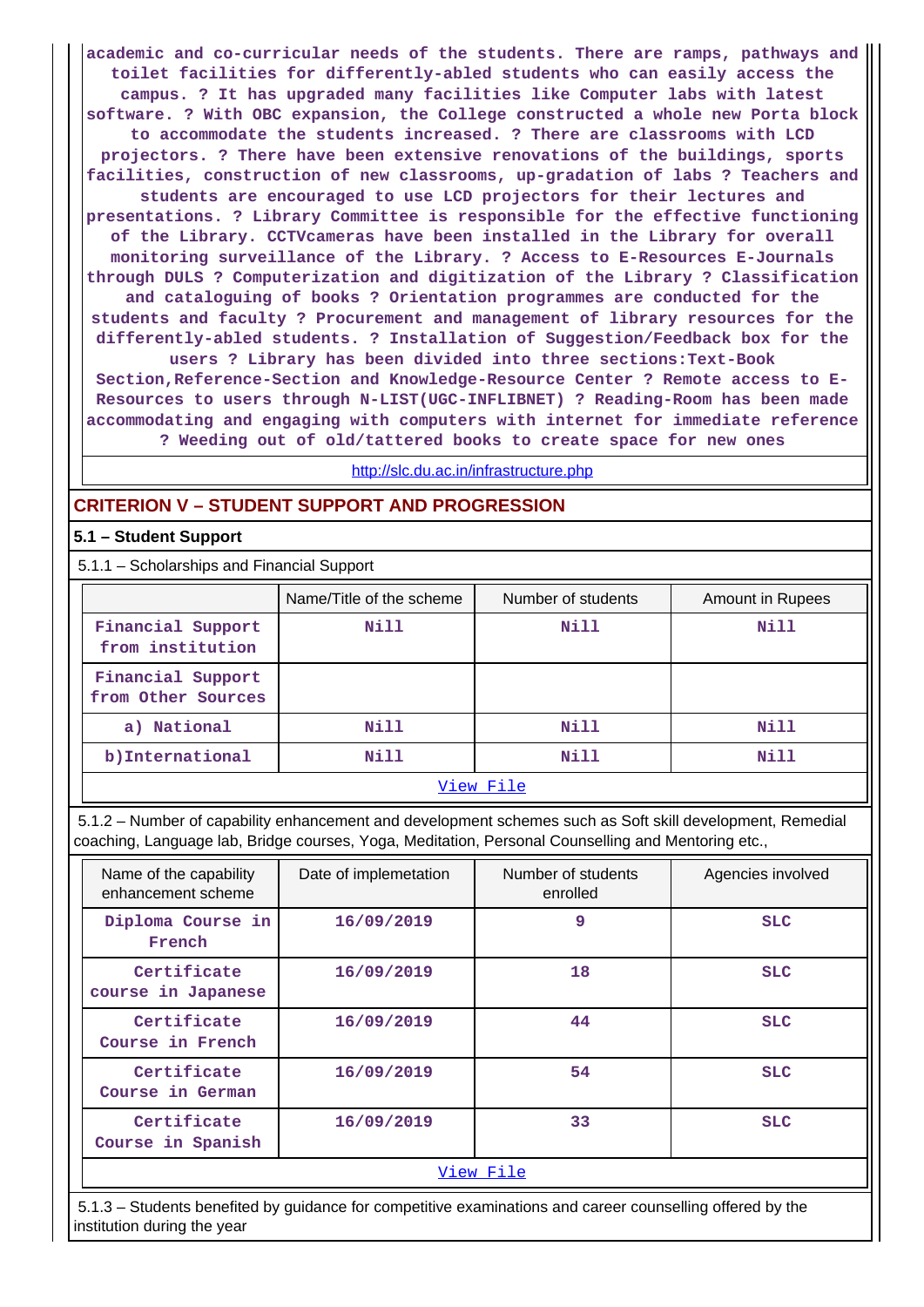| Year                                                                                                                                                             | Name of the<br>scheme                                                                                          | Number of<br>benefited<br>students for<br>competitive<br>examination | Number of<br>benefited<br>students by<br>career<br>counseling<br>activities | Number of<br>students who<br>have passedin<br>the comp. exam | Number of<br>studentsp placed |  |  |
|------------------------------------------------------------------------------------------------------------------------------------------------------------------|----------------------------------------------------------------------------------------------------------------|----------------------------------------------------------------------|-----------------------------------------------------------------------------|--------------------------------------------------------------|-------------------------------|--|--|
| 2019                                                                                                                                                             | Career<br>Counselling                                                                                          | 300                                                                  | 500                                                                         | 30                                                           | 200                           |  |  |
| 2020                                                                                                                                                             | Seminar on<br><b>Big Data</b><br>Analytics<br>organised by<br><b>CSD</b>                                       | 100                                                                  | 150                                                                         | 15                                                           | 20                            |  |  |
| 2019<br>Seminar on<br>How to be an<br>Expert Stock<br>Market<br>Trader in co<br><b>llaboration</b><br>with BSE<br>Institute<br>Ltd<br>organized by<br><b>CSD</b> |                                                                                                                | 100                                                                  | 150                                                                         | 50                                                           | 30                            |  |  |
|                                                                                                                                                                  |                                                                                                                |                                                                      | No file uploaded.                                                           |                                                              |                               |  |  |
|                                                                                                                                                                  | 5.1.4 - Institutional mechanism for transparency, timely redressal of student grievances, Prevention of sexual |                                                                      |                                                                             |                                                              |                               |  |  |
|                                                                                                                                                                  | harassment and ragging cases during the year                                                                   |                                                                      |                                                                             |                                                              |                               |  |  |
| Total grievances received                                                                                                                                        |                                                                                                                | Number of grievances redressed                                       |                                                                             | Avg. number of days for grievance<br>redressal               |                               |  |  |
|                                                                                                                                                                  | 4                                                                                                              |                                                                      | 4                                                                           |                                                              | 15                            |  |  |
| 5.2 - Student Progression                                                                                                                                        |                                                                                                                |                                                                      |                                                                             |                                                              |                               |  |  |
|                                                                                                                                                                  | 5.2.1 - Details of campus placement during the year                                                            |                                                                      |                                                                             |                                                              |                               |  |  |
|                                                                                                                                                                  | On campus                                                                                                      |                                                                      |                                                                             | Off campus                                                   |                               |  |  |
| Nameof<br>organizations<br>visited                                                                                                                               | Number of<br>students<br>participated                                                                          | Number of<br>stduents placed                                         | Nameof<br>organizations<br>visited                                          | Number of<br>students<br>participated                        | Number of<br>stduents placed  |  |  |
| Mazars<br>India, RBS,<br>Redox,<br>Unnati,<br>Iconic,<br>Sharekhan,<br>Sparsh Ganga<br>HU Plus,<br>Sensation<br>$-Marcom,$<br>Tejas<br>Readers<br>Outlook        | 293                                                                                                            | 147                                                                  | Infosys,<br>Wipro, TCS,<br>Indian Army<br>and others                        | 250                                                          | 112                           |  |  |
|                                                                                                                                                                  |                                                                                                                |                                                                      | View File                                                                   |                                                              |                               |  |  |
| 5.2.2 - Student progression to higher education in percentage during the year                                                                                    |                                                                                                                |                                                                      |                                                                             |                                                              |                               |  |  |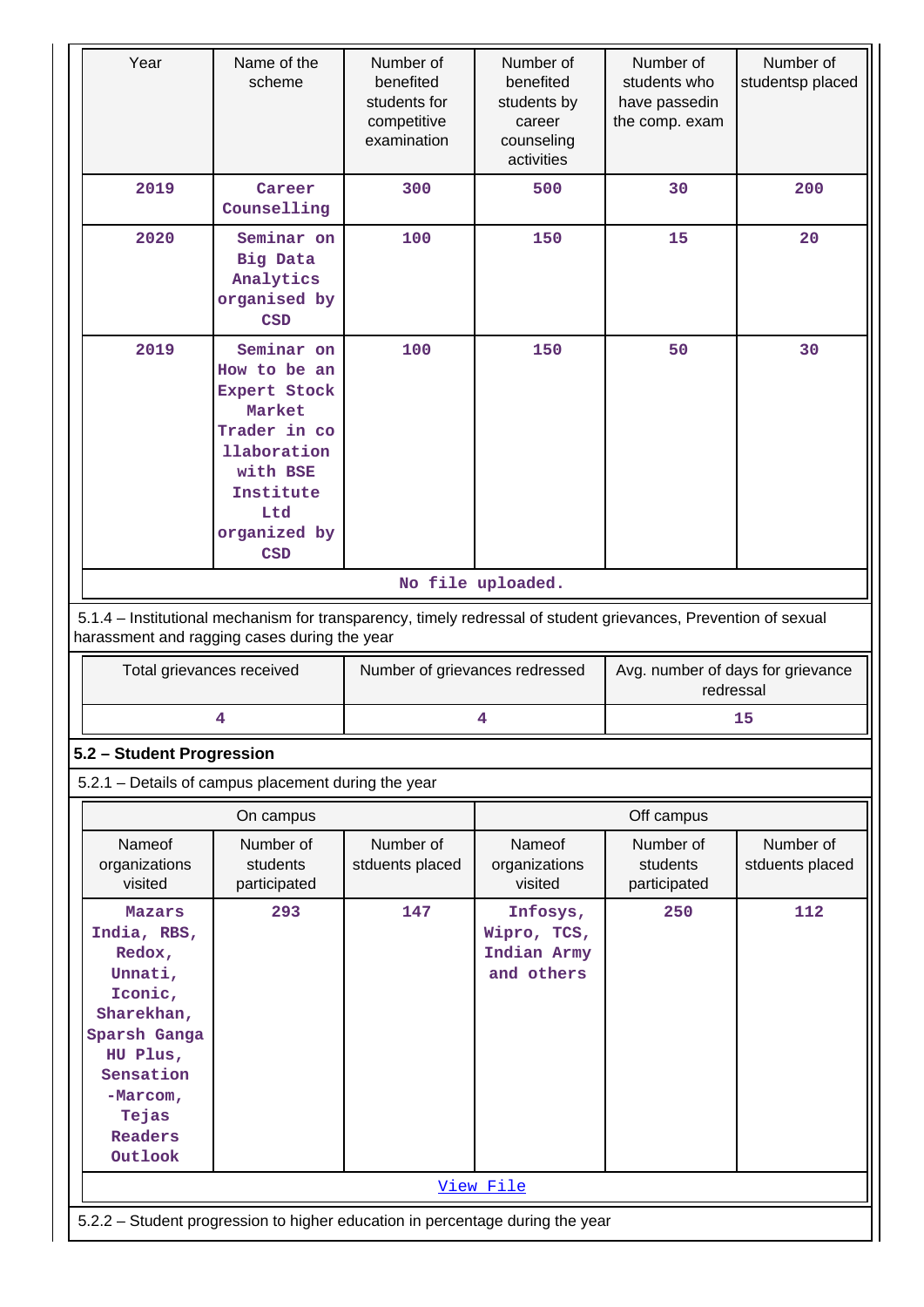| Year                                                                                                                                                                                   | Number of<br>students<br>enrolling into<br>higher education | Programme<br>graduated from |                                          |           | Depratment<br>graduated from        |     | Name of<br>institution joined                                                                               | Name of<br>programme<br>admitted to |
|----------------------------------------------------------------------------------------------------------------------------------------------------------------------------------------|-------------------------------------------------------------|-----------------------------|------------------------------------------|-----------|-------------------------------------|-----|-------------------------------------------------------------------------------------------------------------|-------------------------------------|
| 2020                                                                                                                                                                                   | 128                                                         | $B.$ Com $(H)$              |                                          |           | Commerce                            |     | DU, JNU,<br>Jamia Milia<br>islamia,<br>AMU, IGNOU,<br>IΡ<br>University,<br>Ambedkar<br>University<br>Others | M.Com.                              |
|                                                                                                                                                                                        |                                                             |                             |                                          | View File |                                     |     |                                                                                                             |                                     |
| 5.2.3 - Students qualifying in state/ national/ international level examinations during the year<br>(eg:NET/SET/SLET/GATE/GMAT/CAT/GRE/TOFEL/Civil Services/State Government Services) |                                                             |                             |                                          |           |                                     |     |                                                                                                             |                                     |
|                                                                                                                                                                                        | Items                                                       |                             |                                          |           |                                     |     | Number of students selected/ qualifying                                                                     |                                     |
|                                                                                                                                                                                        | <b>GATE</b>                                                 |                             |                                          |           |                                     |     | 1                                                                                                           |                                     |
|                                                                                                                                                                                        | <b>CAT</b><br>Any Other                                     |                             |                                          |           |                                     |     | 1<br>$\overline{\mathbf{4}}$                                                                                |                                     |
|                                                                                                                                                                                        |                                                             |                             | No file uploaded.                        |           |                                     |     |                                                                                                             |                                     |
| 5.2.4 - Sports and cultural activities / competitions organised at the institution level during the year                                                                               |                                                             |                             |                                          |           |                                     |     |                                                                                                             |                                     |
| Activity                                                                                                                                                                               |                                                             | Level                       |                                          |           | Number of Participants              |     |                                                                                                             |                                     |
| level Debate Competition,                                                                                                                                                              | Inter-University multi-<br>SOPHISTES - 2019                 |                             | <b>State</b>                             |           |                                     | 100 |                                                                                                             |                                     |
| Competition, ORATORS BOUT                                                                                                                                                              | Inter-University<br>Conventional Debate                     |                             | <b>State</b>                             |           |                                     | 120 |                                                                                                             |                                     |
|                                                                                                                                                                                        | Cultural event for<br>Annual Day<br>Celebration(Virtually)  |                             | College                                  |           |                                     | 250 |                                                                                                             |                                     |
| Republic Day Celebration                                                                                                                                                               | Cultural event for                                          |                             |                                          | College   |                                     | 50  |                                                                                                             |                                     |
|                                                                                                                                                                                        | Annual poetry fest,<br>Mehfil-e-Qasida 19                   |                             |                                          | National  |                                     |     |                                                                                                             | 35                                  |
|                                                                                                                                                                                        |                                                             |                             |                                          | View File |                                     |     |                                                                                                             |                                     |
| 5.3 - Student Participation and Activities                                                                                                                                             |                                                             |                             |                                          |           |                                     |     |                                                                                                             |                                     |
| 5.3.1 – Number of awards/medals for outstanding performance in sports/cultural activities at national/international<br>level (award for a team event should be counted as one)         |                                                             |                             |                                          |           |                                     |     |                                                                                                             |                                     |
| Year                                                                                                                                                                                   | Name of the<br>award/medal                                  | National/<br>Internaional   | Number of<br>awards for<br><b>Sports</b> |           | Number of<br>awards for<br>Cultural |     | Student ID<br>number                                                                                        | Name of the<br>student              |
| 2019                                                                                                                                                                                   | Silver<br>Medal in<br>Bihar<br><b>State</b><br>Senior       | National                    |                                          | 1         | <b>Nill</b>                         |     | B.A.<br>English<br>$(H)$ 2nd<br>year                                                                        | Mr.<br>Akshay<br>Kumar              |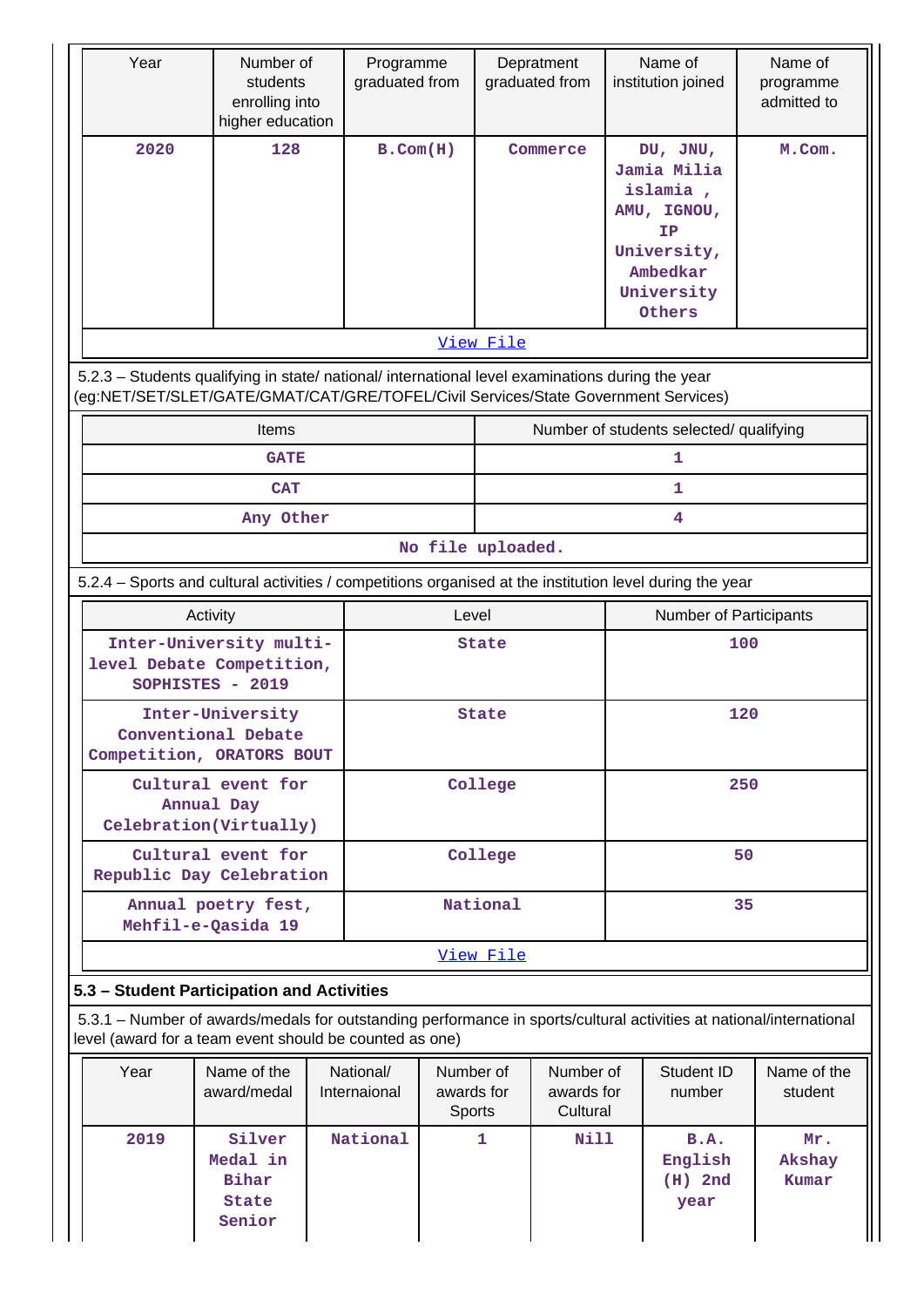| $-1$<br>$- -$ |  |  |  |  |  |  |
|---------------|--|--|--|--|--|--|
| $2019 - 20$   |  |  |  |  |  |  |
| ionship       |  |  |  |  |  |  |
| Judo Champ    |  |  |  |  |  |  |

[View File](https://assessmentonline.naac.gov.in/public/Postacc/awards_in_activities/10001_awards_in_activities_1640772752.xlsx)

 5.3.2 – Activity of Student Council & representation of students on academic & administrative bodies/committees of the institution (maximum 500 words)

 **Students are an integral part of the academic and administrative bodies and committees of the college in various capacities: • The IQAC of the college has a student representative who is chosen from the 3rd year batch of students. The IQAC student representative actively participates in decision making process and in organizing various quality programmes in the college. • The college student council is constituted democratically through organizing college election by engaging EVMs. • The College has Students Union Advisory Committee which functions with the active participation of student members. Every year, the Union organizes an annual student festival which is a three day affair celebrated with much excitement. There are number of events like Singing, Debate, Solo Dance, Group Dance, Standup Comedy, D. J. Fashion Show. The Union office bearers are active on social issues and work in tandem with the college administration and faculty towards the welfare of all stakeholders. • Apart from this, Students are active members in many Committees, Centres and Cells. All the Cells – Innovation Council, Placement Cell, Women Development Centre, Centre for Holistic Development, E-Cell, CII, Centre for Skill Development, Ambedkar Study Circle, Gandhi Study Circle, Eco Club etc. have student volunteers and members who contribute and participate in all the activities organized by these Cells throughout the year. • Internal Complaints Committee, with government mandate, recruits students as Gender Champions every year who organize and participate in gender sensitization programmes. • The Sports department of the college is very active and our sports students excel, every year, in intercollege, inter varsity, national and international sports championships. • All the Department Associations recruit student Office bearers such as the President, Secretary, Treasurer, Members and organize academic and student related activities. The students are selected and recruited through a formal process of selection involving personal interviews. • The College also has very active NSS and NCC student units. NSS unit of SLC is very dynamic and has been playing a major role towards the welfare of society by involving the youth in various social causes. Covid-19 awareness was selected as the focus areas by the NSS Centre of Delhi University in the year 2019-20. In line with these focus areas, various events and programs were organized to sensitize students and staff about these issues in the college premises during the session 2019-20.**

### **5.4 – Alumni Engagement**

5.4.1 – Whether the institution has registered Alumni Association?

 **Yes**

 **Yes SLC has a vibrant alumni association which got registered on 20th February 2017 in the name of "SHYAM LAL COLLEGE ALUMNI ASSOCIATION". In our college, Alumni meet is organized annually where in alumni interact with the students and teachers. The primary objective of organizing the alumni meet is to make value addition to their alma mater and mobilizing all resources. In addition to this there is a lot of synergy between old, present students and teachers where the focus is college development. In addition to enrich friendship and maintaining contact amongst old students, it also aims to contribute towards the overall development of the college as the college has bigger plans like construction of auditorium and vertical expansion with active financial mobilization and support from alumni. Feedback was taken from the alumni and**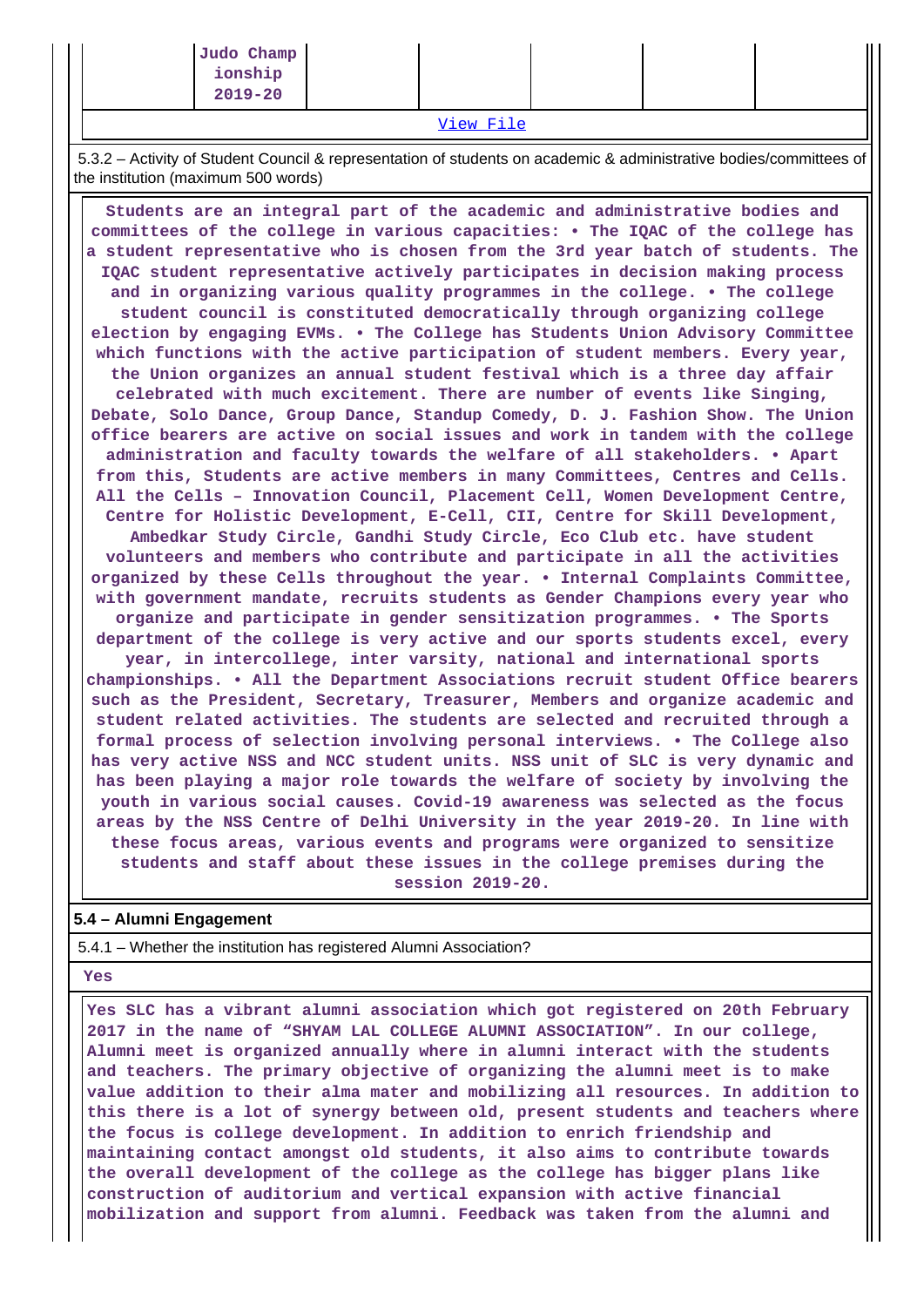**they appreciated the improvements in the facilities like Sports, Library, Knowledge Resource Centre, IT Network, Laboratories, Canteen, Bank, Recreational Facilities, Girls Common Room, Facilities for Differently abled Students, CCTV Surveillance System and Medical Facilities provided by the college in last few years. Alumni also acknowledge the transformation of the college in the recent past and promised all help. They feel proud to be associated with our alumni association and finally all the members of the association passed a resolution to extend cooperation to college for imparting quality education and for overall development of the college in terms of excellence in curricular and co-curricular activities.**

5.4.2 – No. of enrolled Alumni:

**155**

5.4.3 – Alumni contribution during the year (in Rupees) :

**1 30000** 

5.4.4 – Meetings/activities organized by Alumni Association :

**3**

#### **CRITERION VI – GOVERNANCE, LEADERSHIP AND MANAGEMENT**

**6.1 – Institutional Vision and Leadership**

 6.1.1 – Mention two practices of decentralization and participative management during the last year (maximum 500 words)

 **1. Participative Decision Making, IQAC: Since inception of the IQAC, it is very active in managing college affairs towards academic excellence. The IQAC regularly convenes meetings with the TICs of various departments to plan and monitor academic and co-curricular activities by finalizing the academic calendar, timely uploading of teaching plans, remedial classes, organization of training of non-teaching staff for professional development etc. which has resulted in academic excellence and professional efficiency by involving all the stakeholders. The AO is also part of IQAC who regularly interacts with the non-teaching staff and their feedback is integrated in the action planned. Apex Committee: This committee consists of Coordinator IQAC, Secretary Staff Council and TICs of different departments. This Committee supervises, and monitors the academic, administrative and other activities in the college. Thus, various units of the Institution work towards decentralized participative system? Staff Council Committees: Most of the college operations are being managed through Committees constituted by the Staff Council. Major Committees comprise teachers, while some others include representatives of non-teaching staff students as well. The Committees formed by the Staff Council take care of various aspects related to the Institution, including admissions, work-load, time-table, internal assessment, students' welfare, discipline, etc. Above all, we have Academic Affairs and Monitoring Committee is also active in giving momentum to the academic activities. 2. Bottom Up Approach-Students' participation: In organizing seminars, conferences – national or international, students are encouraged to involve in the organization in various capacities and in this process they develop leadership qualities. The student representatives are also integrally associated with important decision making committees like IQAC, Internal Complaints Committee as Gender Champions and volunteers in different Cells. With Student Union and Advisory Committee, the elected student representatives are active participants in student related matters and events. Also with continual stakeholder feedback, the students participate in improving the academic, infrastructural and other aspects of the institution. Further, the Principal interacts in periodic meetings with other staff members where constructive ideas are converted into decision making.**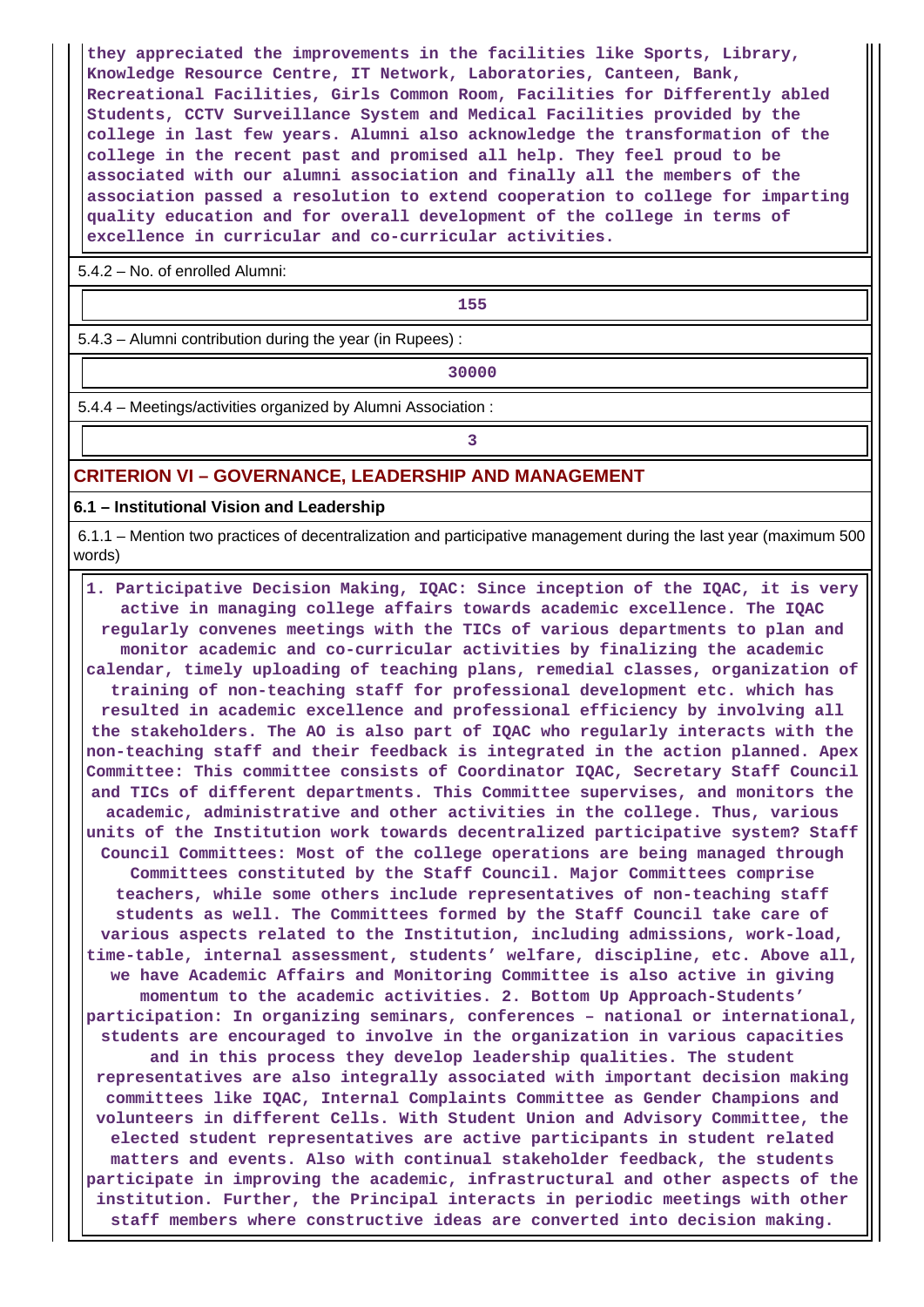6.1.2 – Does the institution have a Management Information System (MIS)?

## *Yes*

## **6.2 – Strategy Development and Deployment**

6.2.1 – Quality improvement strategies adopted by the institution for each of the following (with in 100 words each):

| <b>Strategy Type</b>                 | Details                                                                                                                                                                                                                                                                                                                                                                                                                                                                                                                                                                                                                                                                                                                                                                                                                                                                                                                                                                                                                                                                                                                                                                                                                                                                                     |
|--------------------------------------|---------------------------------------------------------------------------------------------------------------------------------------------------------------------------------------------------------------------------------------------------------------------------------------------------------------------------------------------------------------------------------------------------------------------------------------------------------------------------------------------------------------------------------------------------------------------------------------------------------------------------------------------------------------------------------------------------------------------------------------------------------------------------------------------------------------------------------------------------------------------------------------------------------------------------------------------------------------------------------------------------------------------------------------------------------------------------------------------------------------------------------------------------------------------------------------------------------------------------------------------------------------------------------------------|
| Admission of Students                | The College follows the directions<br>received from the University of Delhi<br>for admission process which starts in<br>May every year. The Central Admission<br>Committee (CAC) of the College is<br>responsible for releasing cut-offs<br>based on previous year's trend, for<br>ensuring distribution of seats as per<br>Central Universities rules and DU norms<br>and for other admission related query<br>and so on. The admission related<br>information is mentioned in detail in<br>the prospectus issued by the College<br>and uploaded on the website with<br>details about admission criteria,<br>number of seats, college information,<br>course information etc. for public<br>consumption.                                                                                                                                                                                                                                                                                                                                                                                                                                                                                                                                                                                   |
| Industry Interaction / Collaboration | The College has Centre for Industry<br>Interaction and Skill Development<br>(CIISD) which has Placement Cell,<br>Centre for Skill Development and E-Cell<br>as its integral part. These three Cells<br>under CIISD organise interaction with<br>industry on regular basis either<br>through industrial visits or by<br>inviting personalities for talk and<br>counselling and placement drives.<br>Centre for Skill Development has<br>organised various workshops on resume<br>writing and nuances of other industry<br>related topics which help the Placement<br>Cell in getting the students placed<br>with/hired by reputed companies. Centre<br>for Skill Development, SLC started with<br>Second Edition of Add-on Courses in<br>college for students to face the<br>competition in globalized world. This<br>year also the Centre received an<br>overwhelming response to its Add-on<br>courses. Around 200 students enrolled<br>themselves in its various Foreign<br>Language Courses and 75 students were<br>trained in two batches of its<br>Certificate Course in Stock Trading<br>"Mastering the Stock Market" in<br>collaboration with Bombay Stock<br>Exchange Limited (BSE). During current<br>academic session the Centre introduced<br>Certificate course in Japanese and |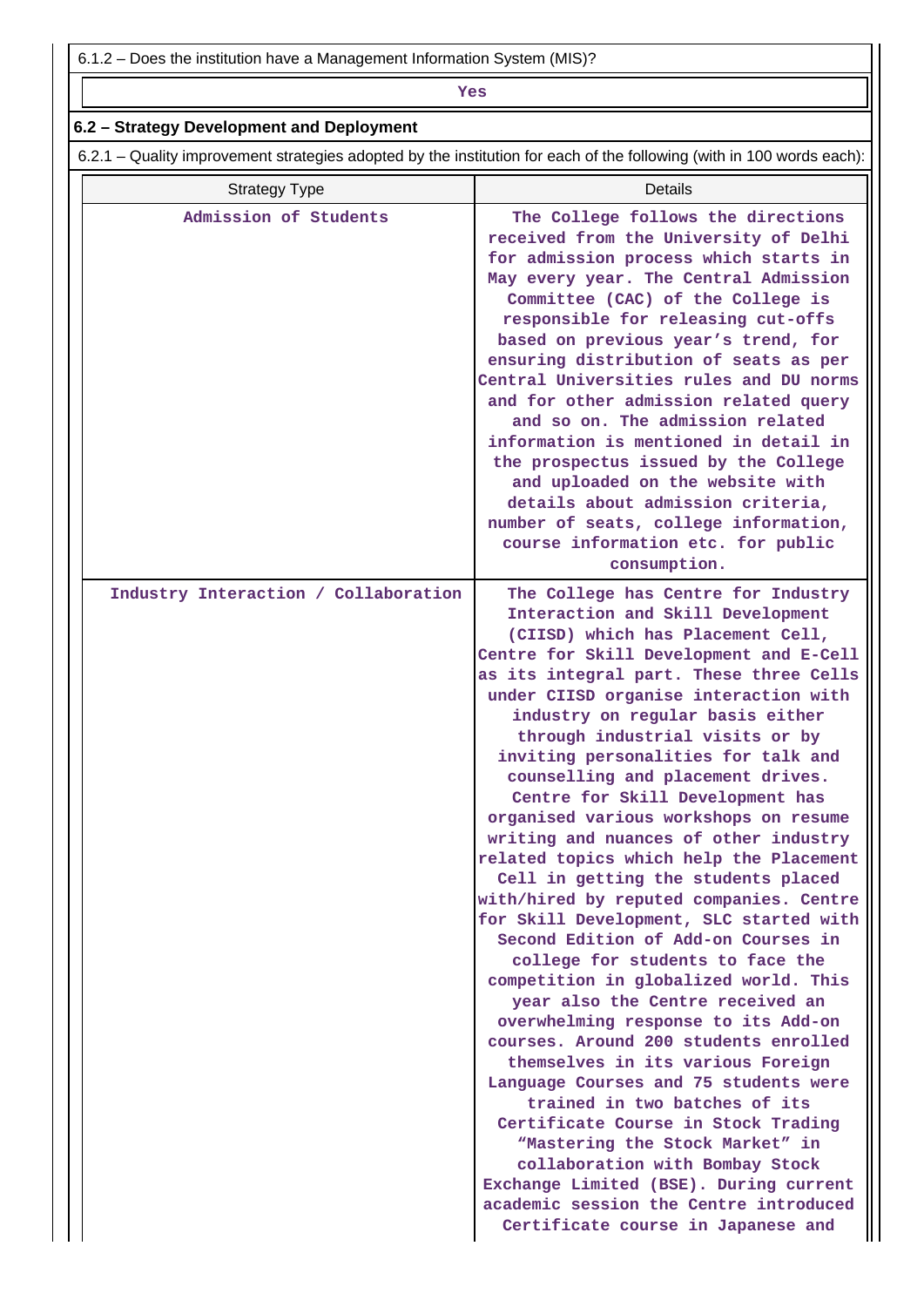|                                                               | Diploma Course in French language,<br>besides running its courses in German,<br>Spanish and French introduced last<br>year. The Foreign Language Courses are<br>conducted under the aegis of Department<br>of Germanic and Romance Studies,<br>University of Delhi and the Department<br>of East Asian Studies, University of<br>Delhi. These active engagements with<br>industry resulted in direct and<br>indirect placements for our students.                                                                                                                                                                                                                                                                                                                                                                                                                                                                                                                                                                                                                                             |
|---------------------------------------------------------------|-----------------------------------------------------------------------------------------------------------------------------------------------------------------------------------------------------------------------------------------------------------------------------------------------------------------------------------------------------------------------------------------------------------------------------------------------------------------------------------------------------------------------------------------------------------------------------------------------------------------------------------------------------------------------------------------------------------------------------------------------------------------------------------------------------------------------------------------------------------------------------------------------------------------------------------------------------------------------------------------------------------------------------------------------------------------------------------------------|
| Human Resource Management                                     | The College appoints teachers as and<br>when the vacancies are created. The<br>teachers in the college are appointed<br>as per UGC and DU norms. However,<br>recruiting members on permanent basis<br>falls outside the purview of the<br>College and the college has to follow<br>the University/UGC directives. However,<br>the process of recruitment of regular<br>faculty is underway. The recruitment of<br>non-teaching staff is in the pipeline.<br>The teaching staff is sent for<br>Refresher courses and Orientation<br>programme. They are also encouraged to<br>participate in training sessions to<br>enhance their teaching and research<br>skills. Besides this, the IQAC<br>regularly conducts FDPs Smart office<br>workshops for enhancing the abilities,<br>skills and methodologies of teaching<br>and non-teaching staff respectively.<br>There are also recreation and yoga<br>camps for the benefit of the staff<br>which enhances efficiency of the staff.<br>The feedback from the stakeholders is<br>being also used to produce a better<br>work environment staff. |
| Library, ICT and Physical<br>Infrastructure / Instrumentation | The Library had conducted Library<br>Orientation Programme for newly<br>admitted students to optimize the use<br>of the Library on 25th July, 2019. The<br>Library is automated and RIFD<br>technology will be introduced in the<br>Library in near future. The college<br>Library provides following services to<br>its users- Library Committee is<br>responsible for the effective<br>functioning of the Library. CCTV<br>cameras have been installed in the<br>Library for overall monitoring<br>surveillance of the Library. Access to<br>E-Resources E-Journals through DULS<br>Computerization and digitization of the<br>Library. Classification and cataloguing<br>of books Orientation programmes are<br>conducted for the students and faculty.                                                                                                                                                                                                                                                                                                                                    |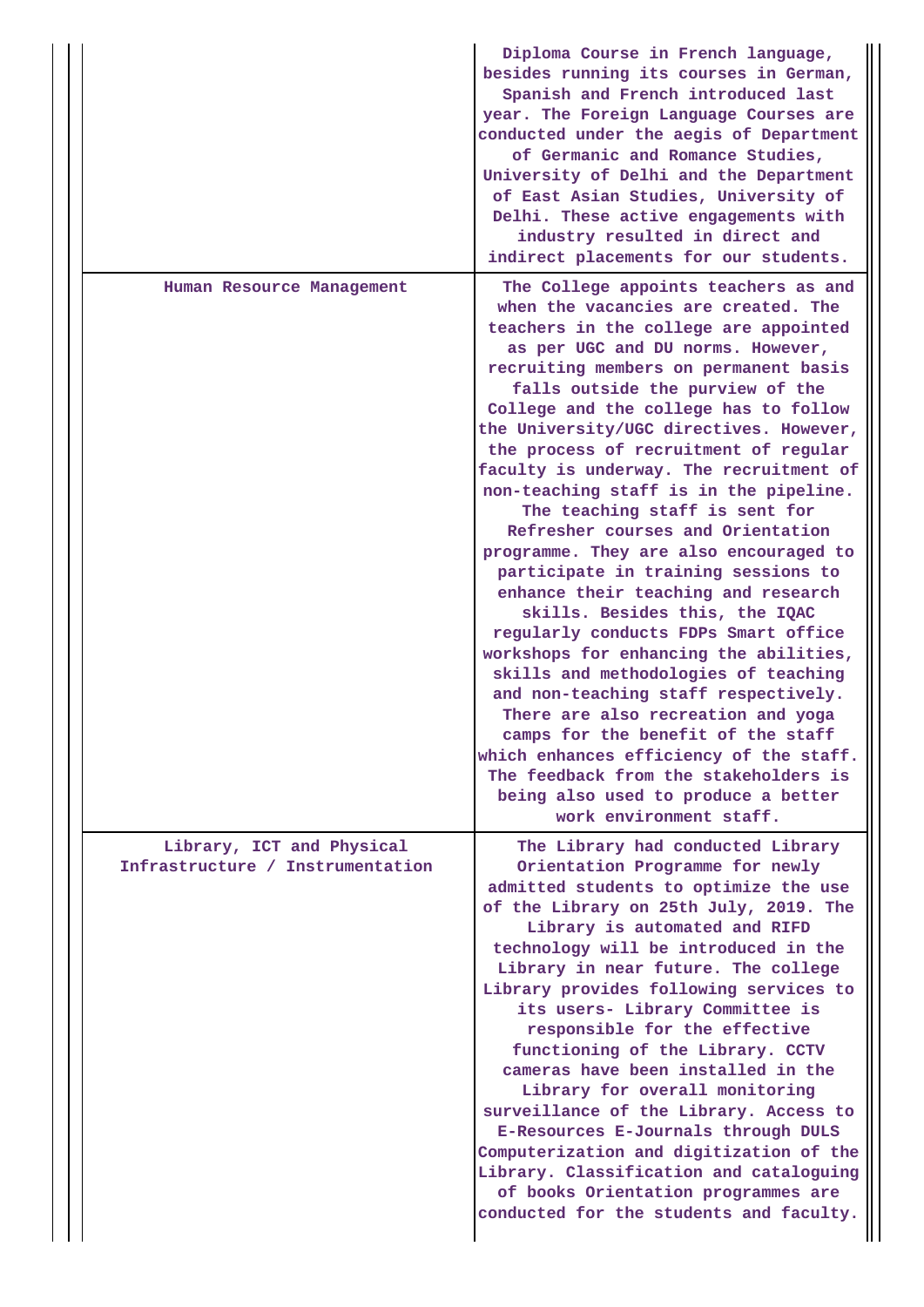**Procurement and management of library resources for the differently abled students. Installation of Suggestion/Feedback box for the users.**

**The Library has been divided into two sections: Text book section and Reference section. Remote access to E-Resources to users through N-LIST (UGC**

**- INFLIBNET) Reading room has been made accommodating and engaging with**

**computers with internet for immediate reference. Weeding out of old/tattered books to create space for new ones. The college Library also provides support services to visually impaired students by providing Angle Pro device. ICT: The**

**College has three computer laboratories. SLC boasts of state-ofthe-art computer centers equipped with servers, printers, desktops, laptops, LCD projectors and scanners of latest configuration. All the operations in the College library as well as administrative office are automated. The College has also procured the Timetable software that has helped the administration and the faculty to streamline the academic teaching plans of all the departments. The ICT staff of the College timely monitors the functioning of all the equipments installed and used in the classrooms and labs such as projectors, desktops, recorders, CCTV cameras. The whole campus is Wi-Fi enabled. Username and password are assigned to each student for the effective use of the same. Entire college is under CCTV surveillance. Projectors are installed in classrooms. ICT is regularly and effectively used by the faculty members in teaching learning process. There are 30 ICT enabled and smart classrooms in the college. Infrastructure: The College proudly announces that it has constructed a state-of-the-art Reading Room with a seating capacity of 75. The College has refurnished and revamped the Conference Hall with state of the art facilities. The College has successfully completed the construction of two lifts and staircase in the old building. Overhead water tank with the capacity of 50,000 liters is fully functional and catering to the water demands of the college. The College has also introduced an important designated facility for the PwD students of the**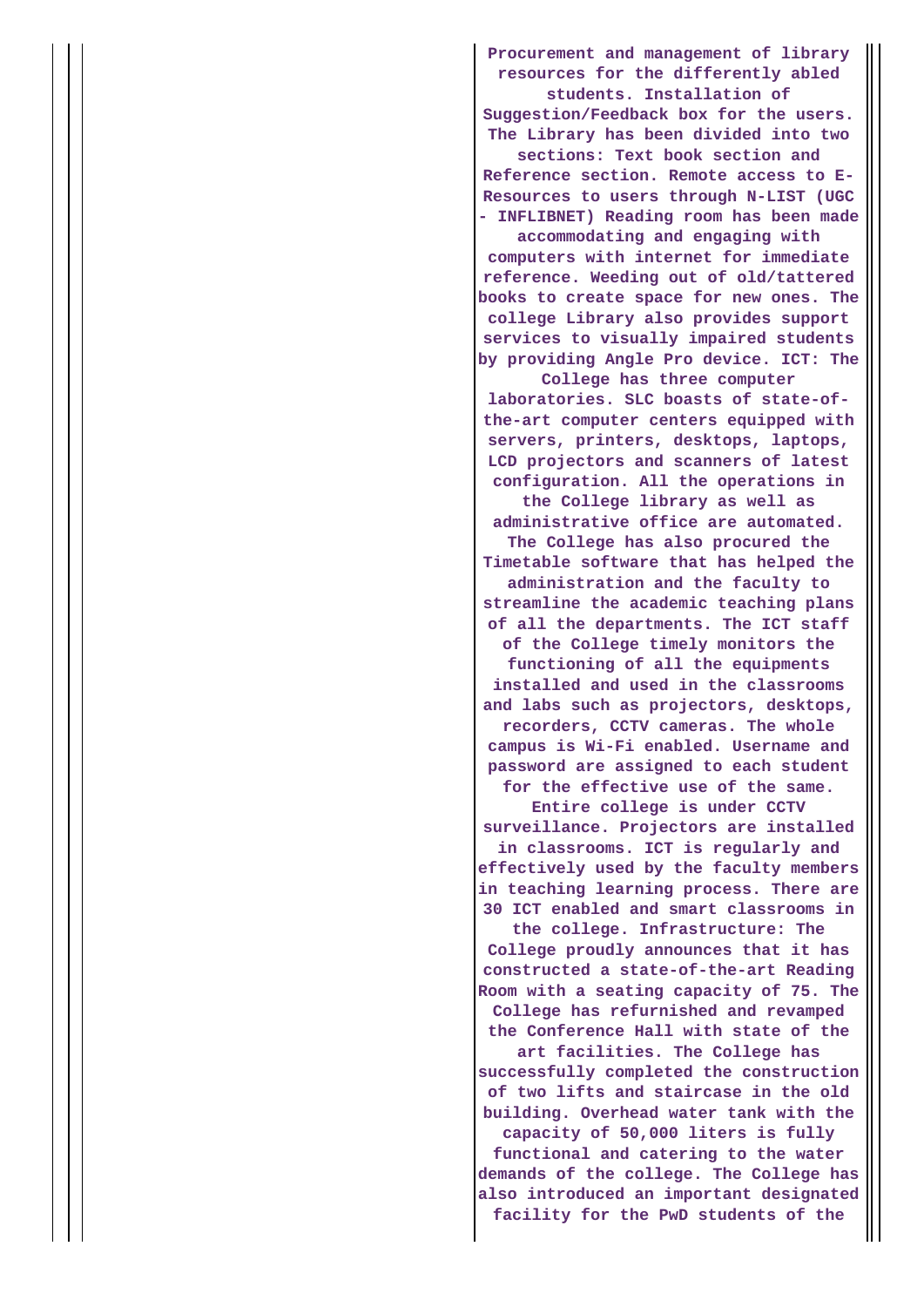|                        | College in the form of PwD Facilitation<br>Centre which has dedicated computer<br>systems with all the relevant software<br>installed so as to facilitate the<br>smooth imparting of knowledge to PwD<br>students. The College has also<br>constructed a state-ofthe-art Teacher<br>Facilitation Centre to promote research<br>aptitude among the teachers. A<br>Board/Committee Room with a seating<br>capacity of 50 has also become<br>functional. The College has also<br>constructed an Amphitheatre for the<br>benefit of the students. Over the last<br>year, the College has also developed<br>five Gardens that have completely<br>changed the outlook of the College<br>building. SLC now has an AC furnished<br>canteen and Bank with ATM. Office<br>layout has also been changed to improve<br>the functioning of the administration.<br>The College has successfully installed<br>CCTV camera network in the entire<br>campus. The parking area in the College<br>has also been fully renovated including<br>flooring. The College infrastructure<br>has been modernized with installation<br>of lifts and other proper signage that<br>are PwD friendly. Completion of<br>renovation and retrofitting of the old<br>building with addition of 6 new<br>washrooms. A newly furnished reception |
|------------------------|-------------------------------------------------------------------------------------------------------------------------------------------------------------------------------------------------------------------------------------------------------------------------------------------------------------------------------------------------------------------------------------------------------------------------------------------------------------------------------------------------------------------------------------------------------------------------------------------------------------------------------------------------------------------------------------------------------------------------------------------------------------------------------------------------------------------------------------------------------------------------------------------------------------------------------------------------------------------------------------------------------------------------------------------------------------------------------------------------------------------------------------------------------------------------------------------------------------------------------------------------------------------------------------------------------------|
| Curriculum Development | and waiting room has been constructed.<br>Shyam Lal College, being a<br>constituent college of the University<br>of Delhi, follows the curriculum<br>structure of the University. However,<br>the faculty members participate in<br>curriculum development at the<br>University level. Teachers regularly<br>attend curriculum development workshops<br>and meetings at the respective<br>Faculties in the University. At the<br>College level, within the given scope,<br>the TICs convey to the faculty members<br>to help the students with a reading<br>list and upload the teaching plan<br>besides the curriculum for better<br>learning outcomes.                                                                                                                                                                                                                                                                                                                                                                                                                                                                                                                                                                                                                                                    |
| Teaching and Learning  | For the purpose of quality assurance,<br>the College has the feedback mechanism<br>which helps it in improving and<br>maintaining high teaching-learning<br>standards. The College takes annual<br>feedback from all the stakeholders:<br>students, parents, alumni, teachers,<br>employers of alumni etc. The IQAC and                                                                                                                                                                                                                                                                                                                                                                                                                                                                                                                                                                                                                                                                                                                                                                                                                                                                                                                                                                                     |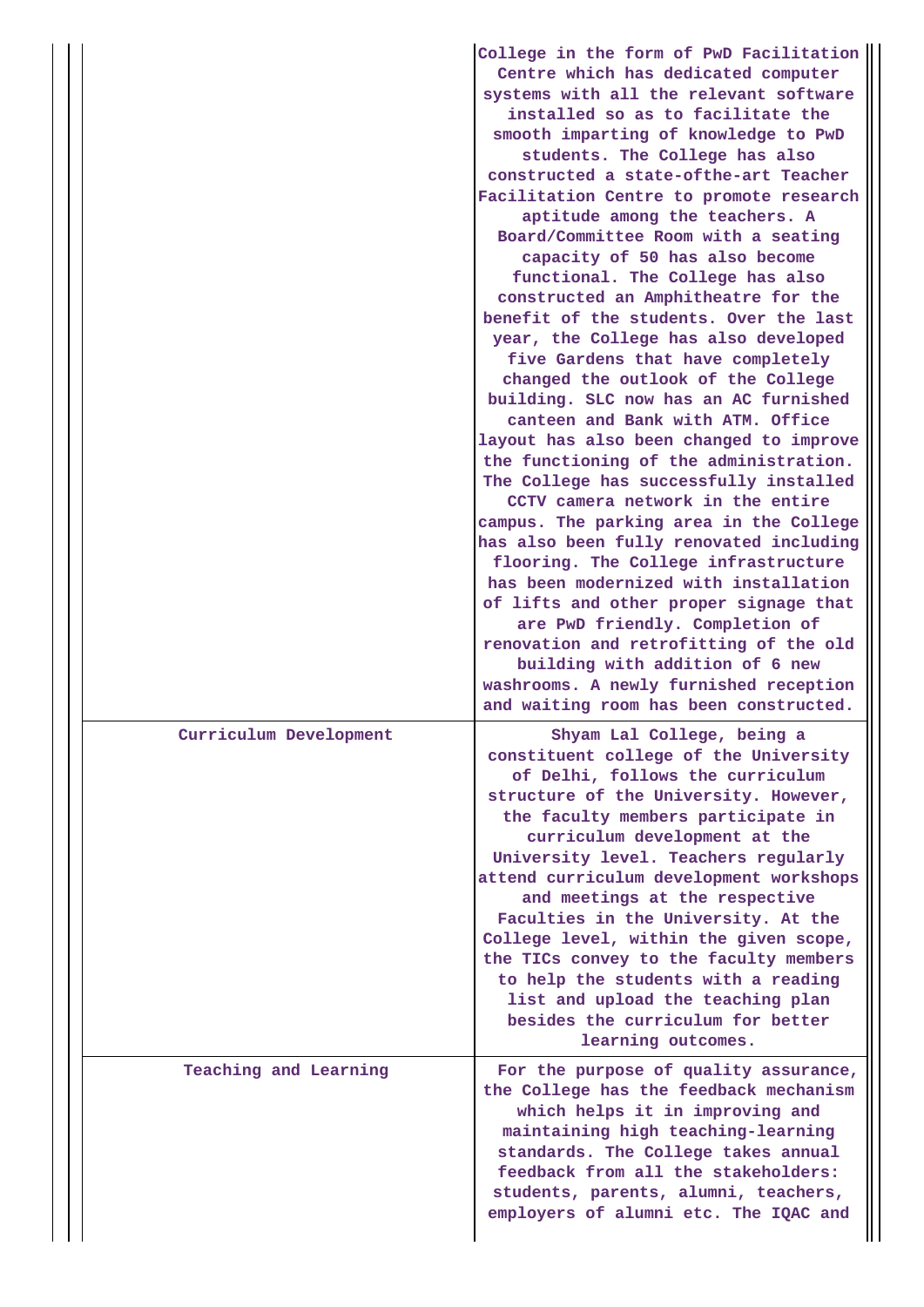|                            | other committees look after the<br>qualitative analysis and recommend ways<br>to foster enhanced teaching-learning<br>experience. Based on the feedback of<br>stakeholders and recommendations by<br>IQAC several seminars, workshops,<br>training programmes, FDPs, research<br>projects and talks etc. are organised.<br>SLC started SDPs for the benefit of<br>learners. Teachers also regularly<br>attend faculty development programmes,<br>refresher courses, orientation<br>programmes for updating themselves on<br>latest teaching-learning processes.<br>Even the non-teaching staff regularly<br>updates themselves by attending regular<br>ICT workshops and Smart Office Training<br>programmes that are annually organized<br>in our college.                                                                                                                                                                                                                                                                                                                                                                                                                                                                                                                                                                                                                                                                                                                                                                                                                                                      |
|----------------------------|------------------------------------------------------------------------------------------------------------------------------------------------------------------------------------------------------------------------------------------------------------------------------------------------------------------------------------------------------------------------------------------------------------------------------------------------------------------------------------------------------------------------------------------------------------------------------------------------------------------------------------------------------------------------------------------------------------------------------------------------------------------------------------------------------------------------------------------------------------------------------------------------------------------------------------------------------------------------------------------------------------------------------------------------------------------------------------------------------------------------------------------------------------------------------------------------------------------------------------------------------------------------------------------------------------------------------------------------------------------------------------------------------------------------------------------------------------------------------------------------------------------------------------------------------------------------------------------------------------------|
| Examination and Evaluation | The College follows the University<br>Academic Calendar for examination and<br>evaluation. However, SLC has its own<br>calendar (in sync with the University<br>calendar) which is uploaded on the<br>college website for the convenience of<br>the stakeholders. The departments plan<br>the internal assessment of the students<br>according the date of examination<br>notified by the University as decided<br>in the Apex Committee. After the<br>recommendations of the moderation<br>committee the internal assessment marks<br>are displayed on the website for<br>student perusal and after that it is<br>uploaded in the online examination<br>portal. The Examination Committee, duly<br>constituted by Staff Council, looks<br>after the smooth functioning of<br>examination like allotting invigilation<br>duties to the teachers, seating plan,<br>and co-ordination with the University<br>Examination office and so on. For<br>evaluation, the faculty members receive<br>direct communication through e-mail<br>from the university examination branch<br>regarding evaluation centres and other<br>related clauses. The AECC and EVS<br>evaluation is conducted at the college<br>with instructions from the University<br>Examination branch. All the practical<br>examinations are successfully managed<br>and conducted in the college campus.<br>Another important feature is the<br>students' grievance regarding internal<br>assessment is speedily addressed at the<br>college level and during the year under<br>report negligible grievances were<br>received. The Covid-19 pandemic |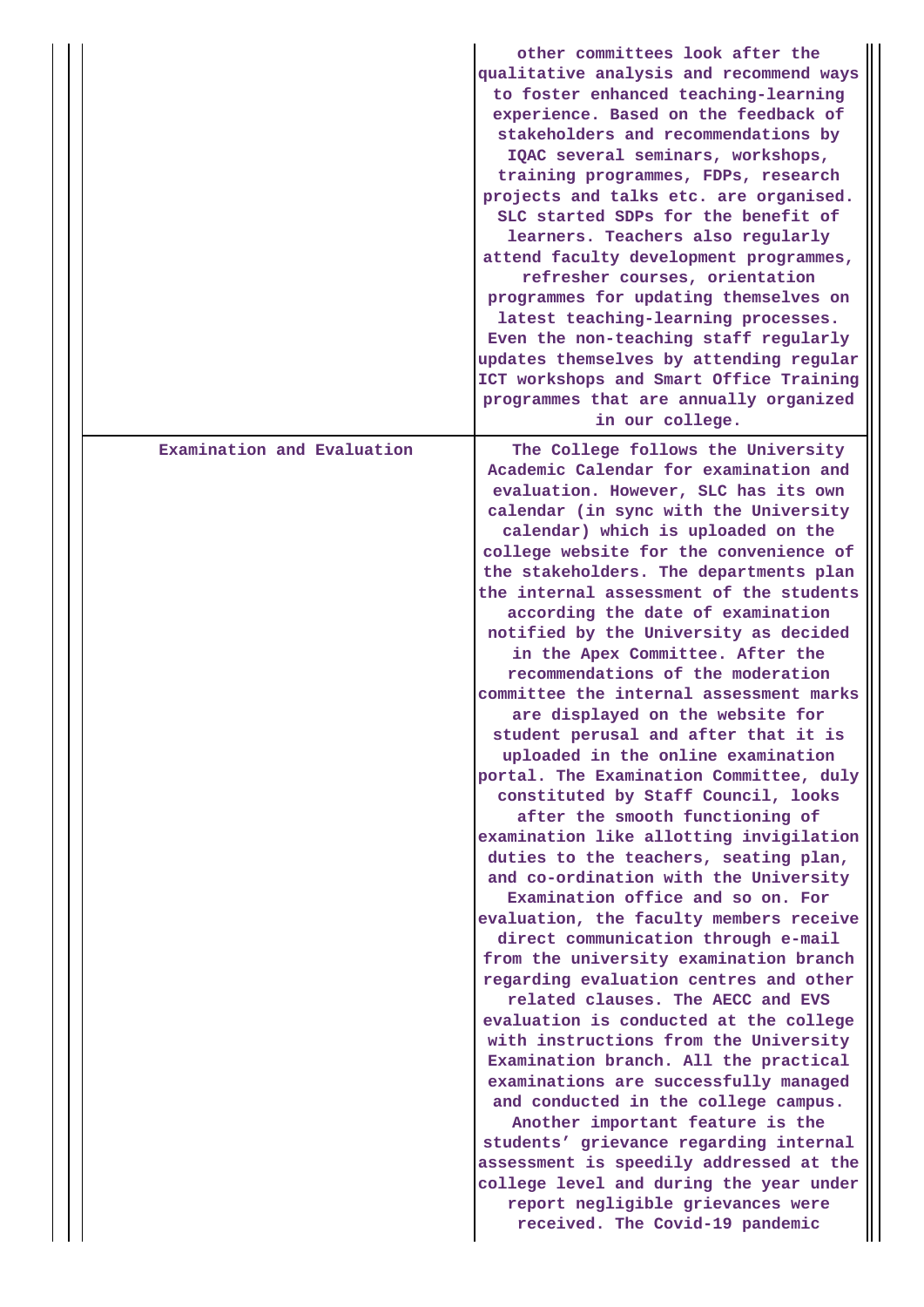|                          | situation evolved new evaluation<br>methods like the "Open book exam (OBE)"<br>which has been successfully running in<br>the university since early 2020.                                                                                                                                                                                                                                                                                                                                                                                                                                                                                                                                                                                                                                                                                                                                                                                                                                                                                                                                                                                                                                                                                                                                                                                                                                                                                                                                                                                                                                                                                                                                                                                                                                                                                                                                                                                                                                                                                                          |
|--------------------------|--------------------------------------------------------------------------------------------------------------------------------------------------------------------------------------------------------------------------------------------------------------------------------------------------------------------------------------------------------------------------------------------------------------------------------------------------------------------------------------------------------------------------------------------------------------------------------------------------------------------------------------------------------------------------------------------------------------------------------------------------------------------------------------------------------------------------------------------------------------------------------------------------------------------------------------------------------------------------------------------------------------------------------------------------------------------------------------------------------------------------------------------------------------------------------------------------------------------------------------------------------------------------------------------------------------------------------------------------------------------------------------------------------------------------------------------------------------------------------------------------------------------------------------------------------------------------------------------------------------------------------------------------------------------------------------------------------------------------------------------------------------------------------------------------------------------------------------------------------------------------------------------------------------------------------------------------------------------------------------------------------------------------------------------------------------------|
| Research and Development | The college has already completed the<br>two year International Project under<br>CIMO, Finland from 2016-18 involving<br>the participation of two SLC faculty<br>and four students. One of our science<br>faculty (Physics) is the PI of<br>international project titled "Atomic<br>Data for vapour shielding in fusion<br>devices" from International Atomic<br>Energy Agency (IAEA) in Vienna, Austria<br>and visited IAEA, Vienna, Austria for<br>two weeks in March, 2019. There is one<br>major project in the Department of<br>Chemistry under the DBT start college<br>scheme. There is one minor ongoing<br>ICSSR project in the Department of<br>Political Science. SLC (University of<br>Delhi), Shyam Lal College is a<br>participating institute in the Unnat<br>Bharat Abhiyan (UBA 2.0) which is the<br>flagship programme of MHRD, GoI. Under<br>this project, SLC has adopted 5<br>villages. The Unnat Bharat Abhiyan team<br>comprises of 10 faculty members and 25<br>student members of SLC who have<br>conducted extensive surveys of the said<br>villages, participated in the Swachata<br>hi Sewa campaign, interacted with<br>villagers and other stakeholders of the<br>villages such as village Pradhans and<br>village panchayat samities and other<br>stakeholders. SLC established<br>Innovation Council (IC) under MHRDs<br>Innovation Cell, an initiative launched<br>in November of 2018. The primary<br>mandate of Innovation Cell, MHRD is to<br>encourage, inspire and nurture young<br>students by supporting them to work<br>with new ideas. SLCs Innovation Council<br>works towards inculcating the spirit of<br>innovation among students, and develop<br>a start-up ecosystem. In IC, SLC<br>students participate in mentoring<br>sessions, workshops and innovative idea<br>competitions. Since its inception, the<br>IC, SLC has produced and developed very<br>promising startup ideas such as<br>Sajagta, Steam Power generator,<br>Infollege, and Abhikalpana etc. SLC has<br>been organizing International, National |
|                          | Conferences, FDPs and Workshops for a<br>long time now in which the<br>participants, faculty members and<br>students interact with eminent resource                                                                                                                                                                                                                                                                                                                                                                                                                                                                                                                                                                                                                                                                                                                                                                                                                                                                                                                                                                                                                                                                                                                                                                                                                                                                                                                                                                                                                                                                                                                                                                                                                                                                                                                                                                                                                                                                                                                |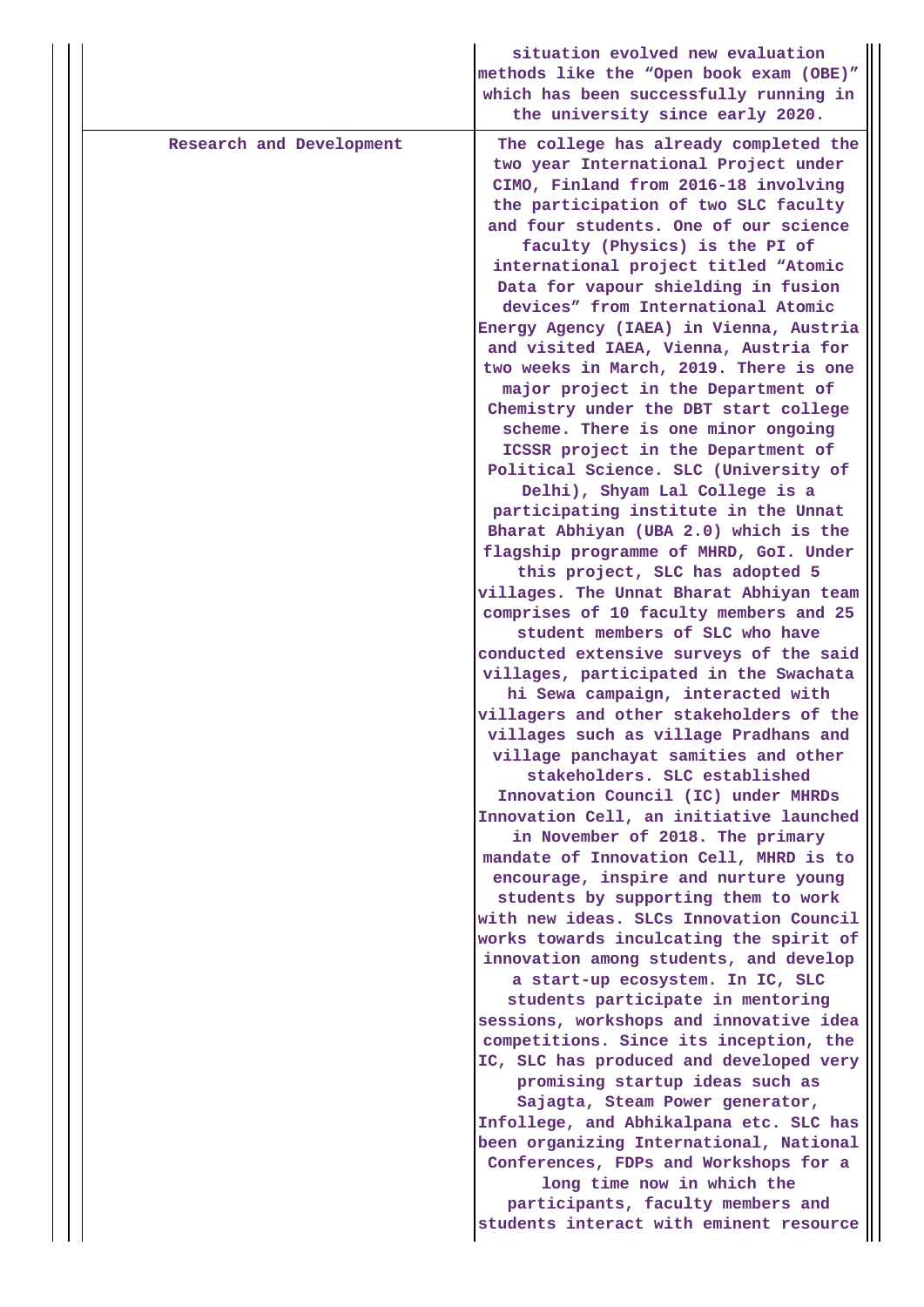**persons from across the world. The academic endeavours have brought in collaborations with Ministries,**

**Government Agencies, Research Institutes, national and international agencies like UGC, ICSSR, CSIR, NIFTEM, NIEPA, JAMIA MILLIA ISLAMIA, NSDC, BSE, NAAC, CIMO, NMML, NIESBUD and many more. The College faculty actively engages in research and has three major and one minor major ongoing Projects (one International from IAEA, one Star College scheme under DBT, one under Unnat Bharat Abhiyan and one National Project from ICSSR,). SLC has six dedicated centres which focus on RD by encouraging innovative thinking through conferences and seminars. The departments also conduct regular seminars, conferences, workshops etc. The list is attached in the previous criterion. SLC took the pioneering initiative since 2015-16, by starting the Public lecture series under which the College has already organized six Virtual lectures with global experts through SKYPE software, which turned out to be a very enriching experience for the students as well as the faculty members. SLC regularly calls for Interdisciplinary Student Research Projects. Research project proposals are invited from students across different courses. The projects so received are shortlisted under a rigorous process and selected proposals are taken forward towards completion. Every year, several faculty members either enrol or complete their Ph.D. This year also many faculty members enrolled in Ph.D. The College is also actively participating in the MHRD programmes like Smart India Hackathon wherein our student teams have participated in the project competitions. The College also has Innovation Council under the guidelines of MHRD's Innovation Cell. The teachers of the college have also completed 9 innovation projects and many teachers are further exploring research possibilities with National and International research organizations.**

| 6.2.2 – Implementation of e-governance in areas of operations: |  |
|----------------------------------------------------------------|--|
|                                                                |  |

| E-governace area         | Details                                                                           |
|--------------------------|-----------------------------------------------------------------------------------|
| Planning and Development | The college administration actively   <br>encourages e-governance in managing the |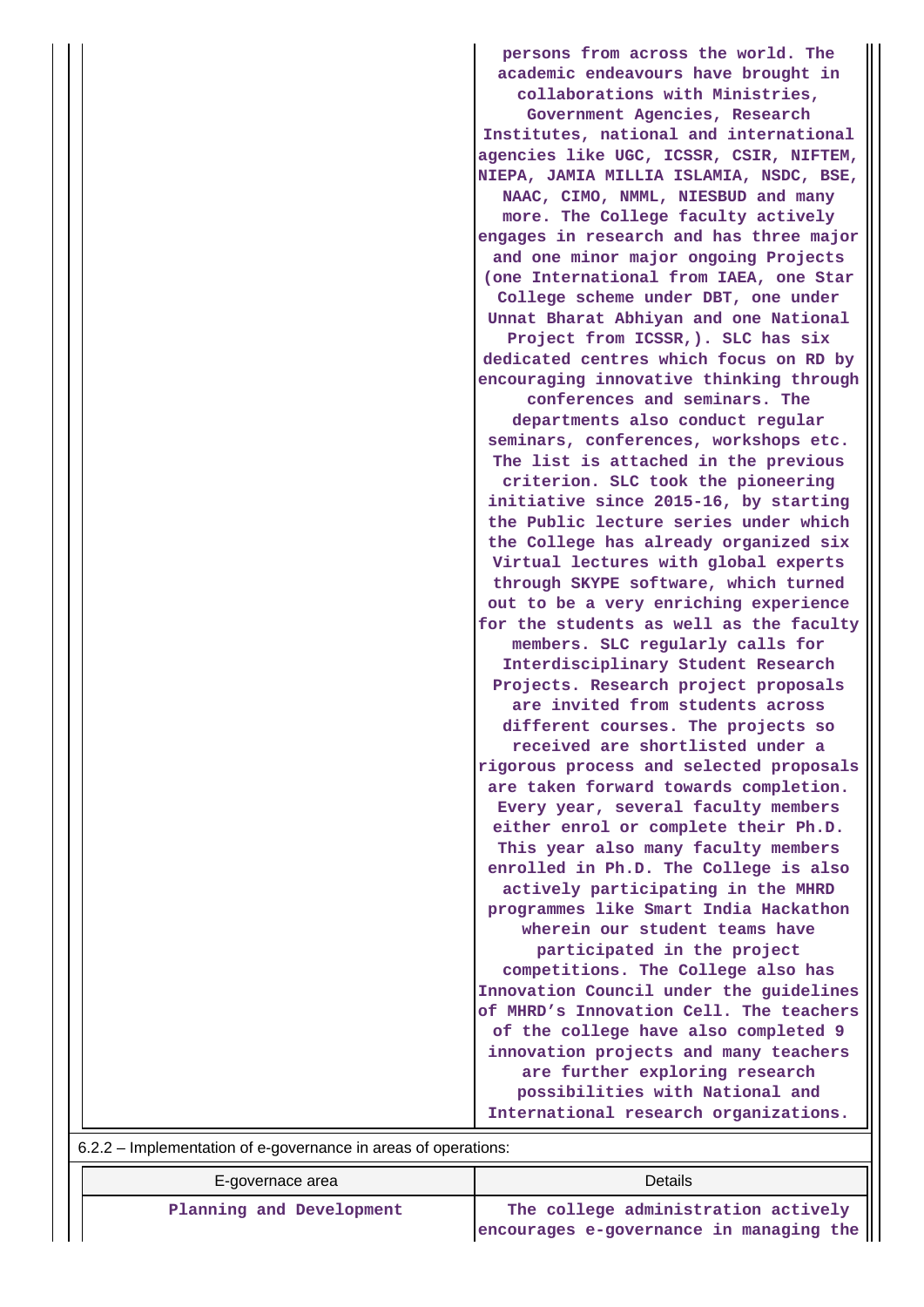|                               | affairs of the college. All the<br>officials of the college are assigned<br>tasks through real time google docs and<br>also monitored accordingly. The<br>developmental works are also being<br>conceptualized and initiated at the<br>local level through engagement of CAD<br>and CAM.                                                                                                                                   |
|-------------------------------|----------------------------------------------------------------------------------------------------------------------------------------------------------------------------------------------------------------------------------------------------------------------------------------------------------------------------------------------------------------------------------------------------------------------------|
| Administration                | All the works and functions of the<br>administration are managed through<br>computerized data based management<br>system. Online real timetable is<br>available for smooth functioning and<br>monitoring of classes.                                                                                                                                                                                                       |
| Finance and Accounts          | Our Accounts department uses Tally<br>and Webtell software and all accounting<br>functions have been completely<br>computerized and digitalized.                                                                                                                                                                                                                                                                           |
| Student Admission and Support | The entire student related issues<br>like admissions, examination,<br>timetable, teaching plans, course<br>syllabus, student support services are<br>managed online. Students are also<br>encouraged to access online grievance<br>system developed by the college on the<br>website. The college also has<br>computerized/digitized library network<br>for better management of books issuance<br>and submission process. |
| Examination                   | The entire examination process is<br>conducted, managed implemented through<br>online examination portal of University<br>of Delhi.                                                                                                                                                                                                                                                                                        |

## **6.3 – Faculty Empowerment Strategies**

 6.3.1 – Teachers provided with financial support to attend conferences / workshops and towards membership fee of professional bodies during the year

| Year | Name of Teacher                 | Name of conference/<br>workshop attended<br>for which financial<br>support provided | Name of the<br>professional body for<br>which membership<br>fee is provided | Amount of support |
|------|---------------------------------|-------------------------------------------------------------------------------------|-----------------------------------------------------------------------------|-------------------|
| 2019 | Anita<br>Sikandar               | National<br>Conference                                                              |                                                                             | 300               |
| 2019 | Neha Bothra                     | International<br><b>IIM</b><br>Conference                                           |                                                                             | 300               |
| 2019 | Manila Kohli                    | International<br>Conference                                                         |                                                                             | 300               |
| 2019 | Ameshwar Naik                   | International<br>Dr. Ambedkar<br>Conference<br>int. Centre                          |                                                                             | 300               |
| 2019 | Nartam<br>Vivekanand<br>Motiram | International<br>Conference                                                         | Dr. Ambedkar<br>int. Centre                                                 | 300               |
| 2019 | Shyam Sunder                    | International                                                                       | Ambedkar<br>Dr.                                                             | 300               |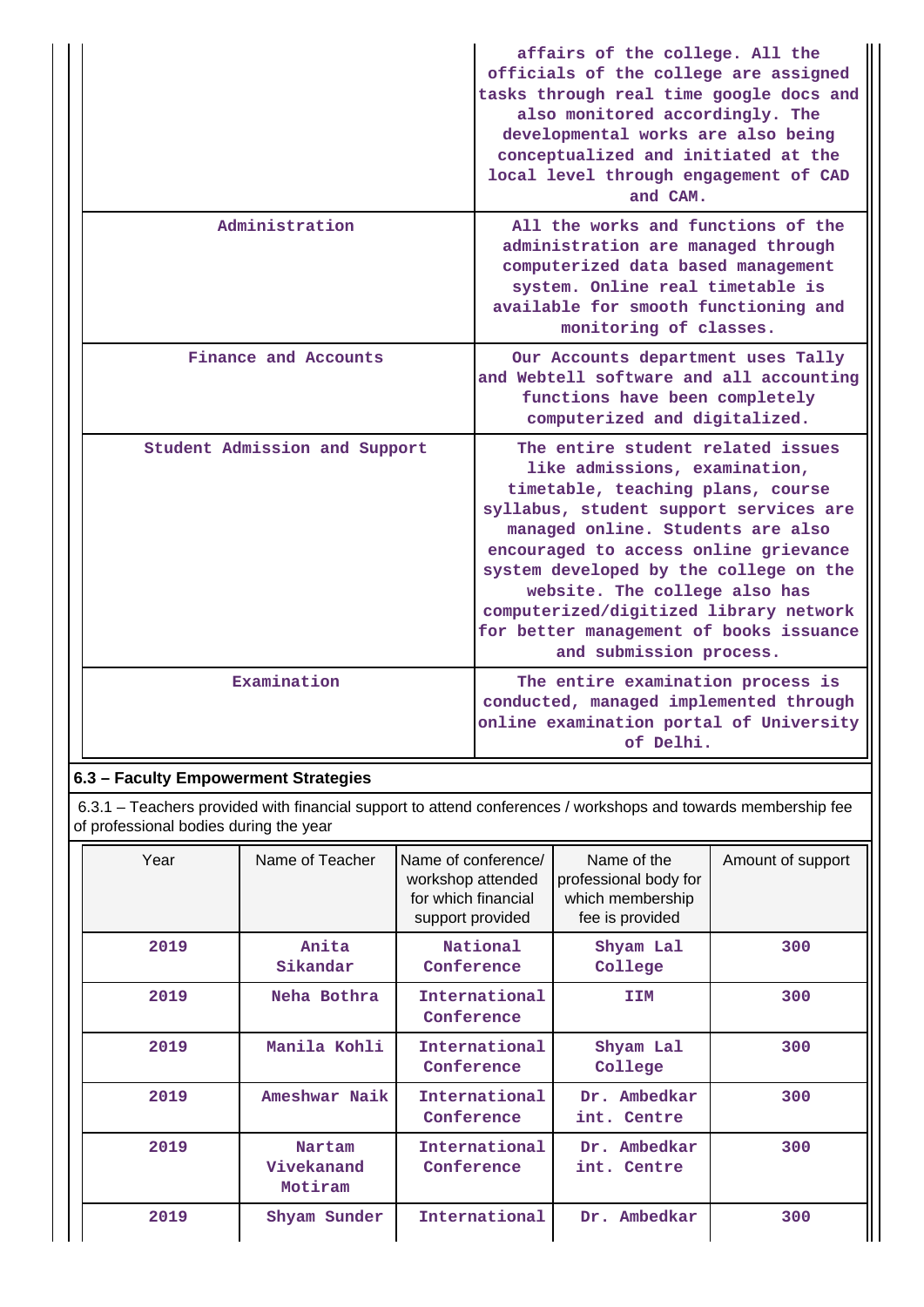| Prasad                         | Conference                                                 | int. Centre                 |     |  |  |  |
|--------------------------------|------------------------------------------------------------|-----------------------------|-----|--|--|--|
| Deepak Kumar                   | International<br>Conference                                | Dr. Ambedkar<br>int. Centre | 300 |  |  |  |
| Ramesh Kumar<br><b>Burnwal</b> | International<br>Conference                                | Dr. Ambedkar<br>int. Centre | 300 |  |  |  |
| Niranjan<br>Chichuan           | International<br>Conference                                | Dr. Ambedkar<br>int. Centre | 300 |  |  |  |
| Srinivas<br>Mishra             | International<br>Dr. Ambedkar<br>Conference<br>int. Centre |                             | 300 |  |  |  |
| View File                      |                                                            |                             |     |  |  |  |
|                                |                                                            |                             |     |  |  |  |

6.3.2 – Number of professional development / administrative training programmes organized by the College for teaching and non teaching staff during the year

| Year | Title of the<br>professional<br>development<br>programme<br>organised for<br>teaching staff                                                                                                                                                                                                                                 | Title of the<br>administrative<br>training<br>programme<br>organised for<br>non-teaching<br>staff | From date             | To Date    | Number of<br>participants<br>(Teaching<br>staff) | Number of<br>participants<br>(non-teaching<br>staff) |
|------|-----------------------------------------------------------------------------------------------------------------------------------------------------------------------------------------------------------------------------------------------------------------------------------------------------------------------------|---------------------------------------------------------------------------------------------------|-----------------------|------------|--------------------------------------------------|------------------------------------------------------|
| 2019 | National<br>Conference<br>on Quality<br>Advancemen<br>ts in<br>Teaching<br>Learning<br>towards<br>Academic<br><b>Excellence</b><br>organized<br>by SLC,<br>IQAC in co<br>llaboratio<br>n with<br>National<br><b>Assessment</b><br>and Accred<br>itation<br>Council<br>(NAAC) in<br>the<br>Conference<br>Hall of<br>the coll | Nill                                                                                              | 02/08/2019            | 03/08/2019 | 400                                              | Nill                                                 |
| 2019 | National<br>Seminar on<br>Gandhi and<br>Environmen<br>t: Visuali<br>zing a Sus<br>tainable<br>Future<br>$organized$<br>by the                                                                                                                                                                                               | Nill                                                                                              | 01/10/2019 02/10/2019 |            | 200                                              | <b>Nill</b>                                          |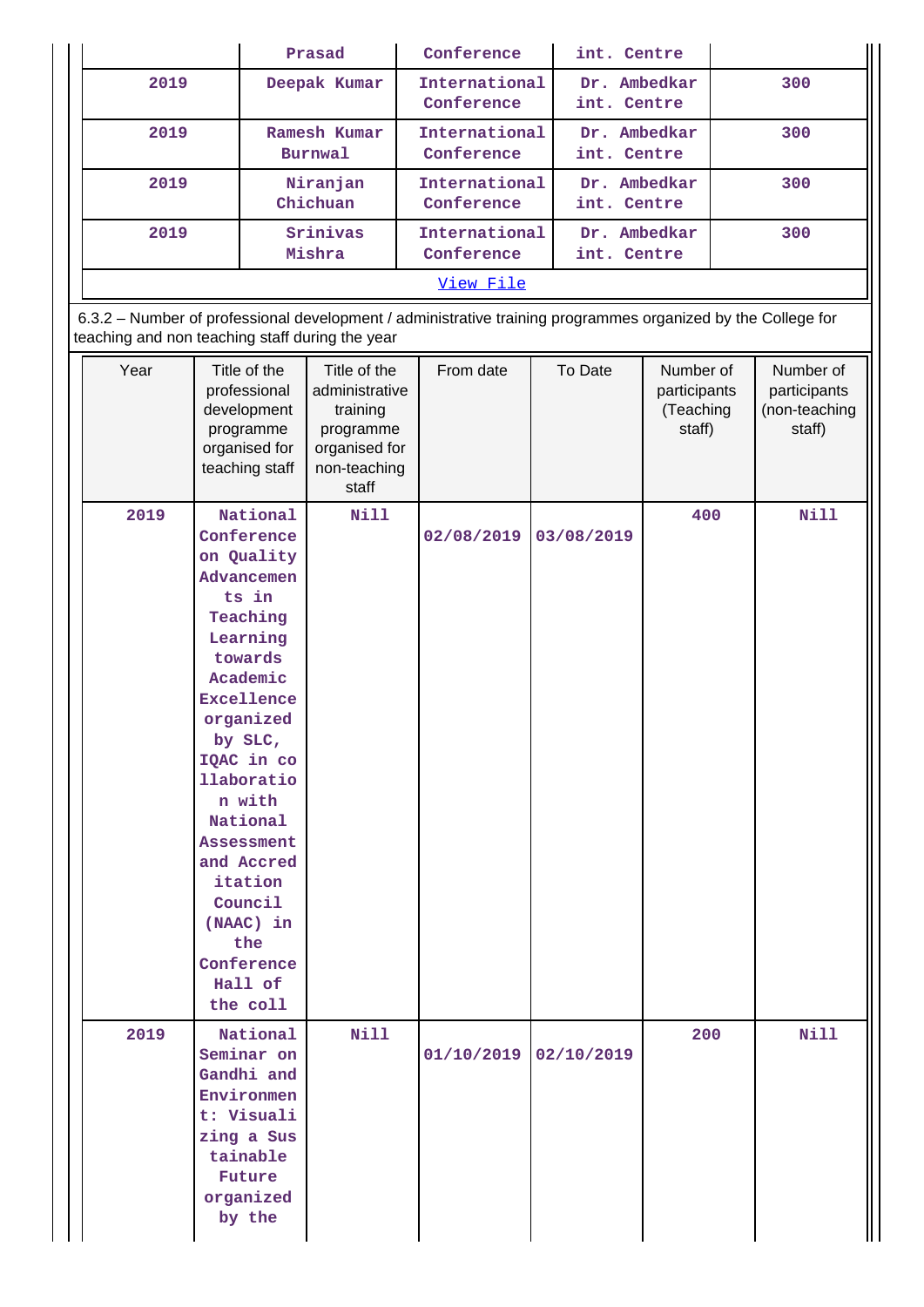|      | Department<br>of<br>Political<br>Science in<br>associatio<br>n with the<br>Gandhi<br>Study<br>Circle                                                                                                                                                                                   |      |            |            |     |      |
|------|----------------------------------------------------------------------------------------------------------------------------------------------------------------------------------------------------------------------------------------------------------------------------------------|------|------------|------------|-----|------|
| 2019 | Internat<br>ional<br>Seminar on<br>Effective<br>Mentoring<br>for<br>Academic<br><b>Excellence</b><br>$organized$<br>by SLC                                                                                                                                                             | Nill | 30/10/2019 | 30/10/2019 | 85  | Nill |
| 2019 | IQAC,<br>SLC facili<br>tated a<br>field<br>visit by<br>the Admini<br>strative<br>Trainees<br>attending<br>Internatio<br>nal<br>Programme<br>in Educati<br>onal<br>Management<br>for Educat<br>ional Admi<br>nistrators<br>from<br>Myanmar in<br>collaborat<br>ion with<br><b>NIEPA</b> | Nill | 14/11/2019 | 14/11/2019 | 25  | Nill |
| 2020 | Internat<br>ional<br>Conference<br>on Through<br>a (New)<br>Looking<br>Glass:<br>Challenges<br>for Women<br>in the<br>21st<br>Century<br>$organized$<br>by WDC<br>IQAC SLC                                                                                                             | Nill | 09/01/2020 | 10/01/2020 | 400 | Nill |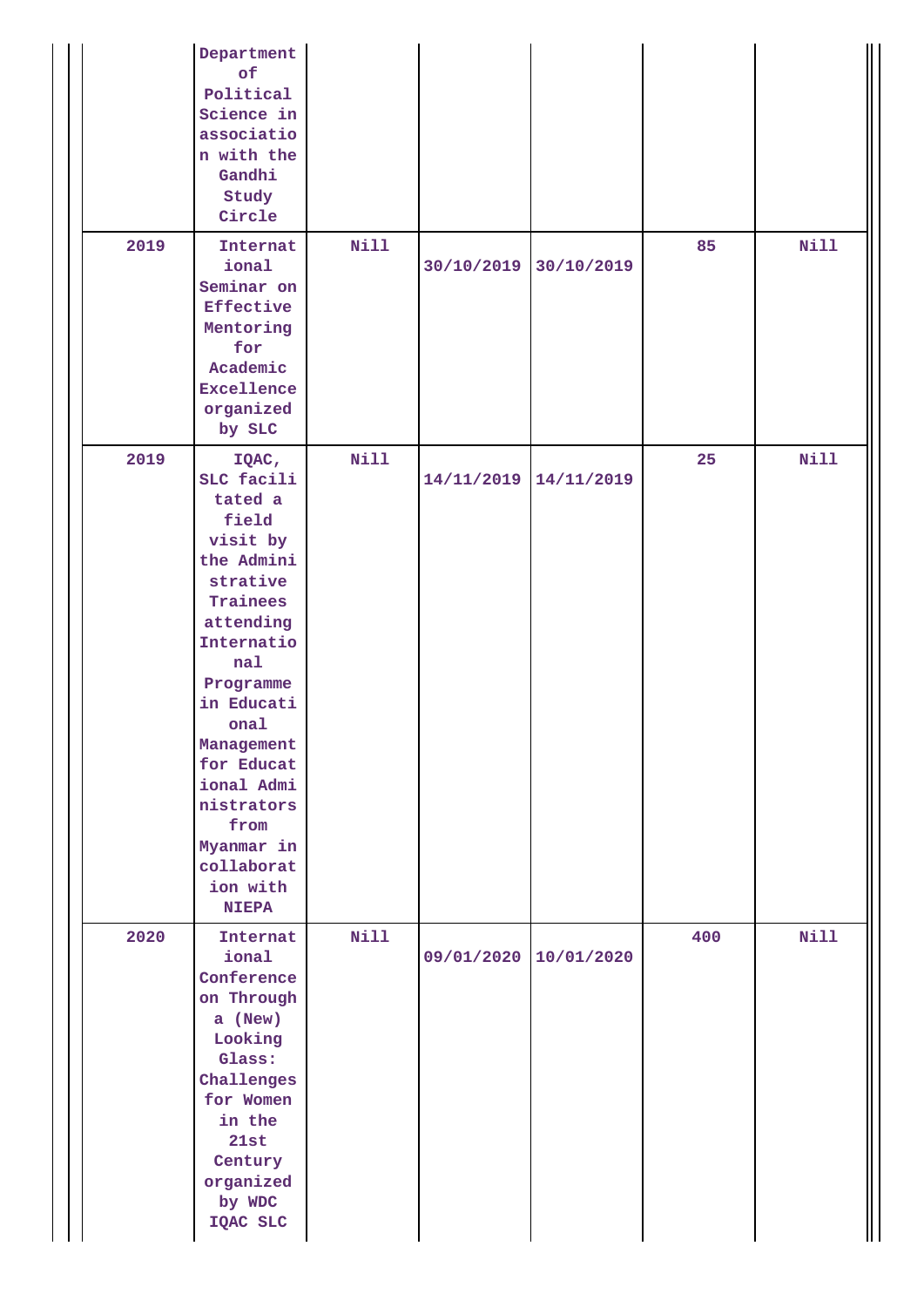|                                                                                                                                       | in collabo<br>ration<br>with<br>Indian<br>Council of<br>Social<br>Science<br>Research<br>(ICSSR)                                                                                                                                                                                                                                                                   |                                                                                               |                   |            |     |                                                                                                               |
|---------------------------------------------------------------------------------------------------------------------------------------|--------------------------------------------------------------------------------------------------------------------------------------------------------------------------------------------------------------------------------------------------------------------------------------------------------------------------------------------------------------------|-----------------------------------------------------------------------------------------------|-------------------|------------|-----|---------------------------------------------------------------------------------------------------------------|
| 2020                                                                                                                                  | National<br>Seminar on<br>Science<br>with Lens<br>of<br>Scientific<br>and<br>Technical<br>2020<br>organized<br>by Dept.<br>of<br>Chemistry,<br>Physics<br>and Maths<br>in collabo<br>ration<br>with<br>Commission<br>for<br>Scientific<br>and<br>Technical<br>terminolog<br>$\mathbf{y}$<br>Ministry<br>of Human<br>Resource D<br>evelopment<br>, Govt of<br>India | <b>Nill</b>                                                                                   | 29/01/2020        | 30/01/2020 | 250 | <b>Nill</b>                                                                                                   |
| 2020                                                                                                                                  | Talk on<br>Gender Sen<br>sitization<br>organized<br>by<br>Internal<br>Complaints<br>Committee                                                                                                                                                                                                                                                                      | Talk on<br>Gender Sen<br>sitization<br>organized<br>by<br>Internal<br>Complaints<br>Committee | 05/03/2020        | 05/03/2020 | 90  | 70                                                                                                            |
|                                                                                                                                       |                                                                                                                                                                                                                                                                                                                                                                    |                                                                                               | No file uploaded. |            |     | 6.3.3 - No. of teachers attending professional development programmes, viz., Orientation Programme, Refresher |
| Course, Short Term Course, Faculty Development Programmes during the year<br>Title of the<br>professional<br>development<br>programme |                                                                                                                                                                                                                                                                                                                                                                    | Number of teachers<br>who attended                                                            | From Date         | To date    |     | Duration                                                                                                      |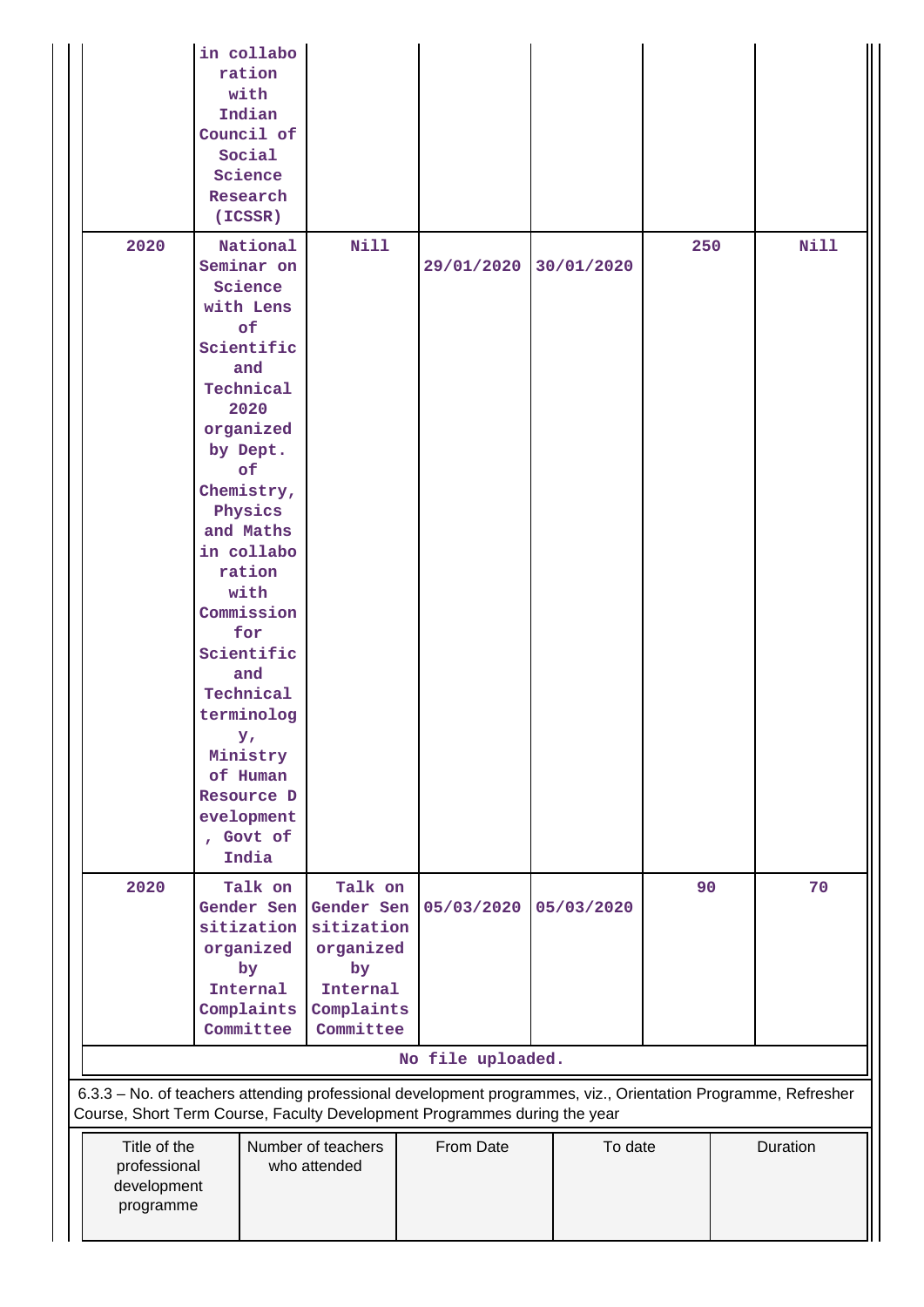| Refresher<br>course                                                    |                         |           | 15/09/2019      |                                                     | 31/01/2020 |                 | 140              |                         |
|------------------------------------------------------------------------|-------------------------|-----------|-----------------|-----------------------------------------------------|------------|-----------------|------------------|-------------------------|
| Faculty<br>Development<br>Programme                                    | $\mathbf{1}$            |           |                 | 23/06/2020                                          |            | 29/06/2020      |                  | 7 <sup>1</sup>          |
| Workshop                                                               | $\overline{2}$          |           |                 | 21/01/2020                                          |            | 22/01/2020      |                  | $\overline{2}$          |
| Faculty<br>Development<br>Programme                                    | 1                       |           |                 | 02/06/2020                                          |            | 06/06/2020      |                  | 5                       |
| Faculty<br>Development<br>Programme                                    | $\overline{\mathbf{4}}$ |           |                 | 18/05/2020                                          |            | 03/06/2020      |                  | 14                      |
| 4<br>Faculty<br>Development<br>Programme                               |                         |           | 08/06/2020      |                                                     | 14/06/2020 |                 | $7\phantom{.}$   |                         |
| Orientation<br>Programme                                               | $\mathbf{1}$            |           | 04/06/2020      |                                                     |            | 01/07/2020      |                  | 30                      |
| Refresher<br>Course                                                    | $\mathbf{1}$            |           | 14/02/2020      |                                                     | 27/02/2020 |                 | 14               |                         |
| Refresher<br>Course                                                    | $\overline{2}$          |           | 17/01/2020      |                                                     | 28/01/2020 |                 | 12               |                         |
| Summer School                                                          | $\mathbf{1}$            |           |                 | 01/06/2019                                          |            | 30/06/2019      |                  | 30                      |
|                                                                        |                         |           |                 | View File                                           |            |                 |                  |                         |
| 6.3.4 - Faculty and Staff recruitment (no. for permanent recruitment): |                         |           |                 |                                                     |            |                 |                  |                         |
|                                                                        | Teaching                |           |                 |                                                     |            | Non-teaching    |                  |                         |
| Permanent                                                              |                         | Full Time |                 | Permanent                                           |            |                 | <b>Full Time</b> |                         |
| Nill                                                                   |                         | 54        |                 | Nill                                                |            |                 |                  | 20                      |
| 6.3.5 - Welfare schemes for                                            |                         |           |                 |                                                     |            |                 |                  |                         |
| Teaching                                                               |                         |           | Non-teaching    |                                                     |            | <b>Students</b> |                  |                         |
| Medical facilities                                                     |                         |           |                 | Medical fees, Children                              |            |                 |                  | Fee Concession to the   |
| including reimbursement,                                               |                         |           |                 | education allowance,                                |            |                 |                  | economically backwards  |
| Children education                                                     |                         |           |                 | Leave and home travel,                              |            |                 |                  | students, Scholarship,  |
| allowance, Leave and home                                              |                         |           | LTC, Conference |                                                     |            |                 |                  | Students aid for books, |
| travel, LTC, Conference                                                |                         |           | reimbursement,  |                                                     |            |                 |                  | Awards                  |
| reimbursement,                                                         |                         |           |                 | Reimbursement of                                    |            |                 |                  |                         |
| Reimbursement of<br>professional development                           |                         |           |                 | professional development<br>fees, Vehicle and other |            |                 |                  |                         |
| fees, Vehicle and other                                                |                         |           |                 | loan disbursement, Group                            |            |                 |                  |                         |
|                                                                        |                         |           |                 |                                                     |            |                 |                  |                         |

**loan disbursement, Group insurance. Recreation camps for distress. Regular Yoga camps and sports facilities in the camps.**

## **6.4 – Financial Management and Resource Mobilization**

6.4.1 – Institution conducts internal and external financial audits regularly (with in 100 words each)

 **Appointment of Internal Audit: A panel of names of auditors, generally three is suggested by the college and sanction is obtained from the college Governing**

**insurance, Uniform allowance (MTS). There is also medical facility with regular visits of Doctor and counselling.**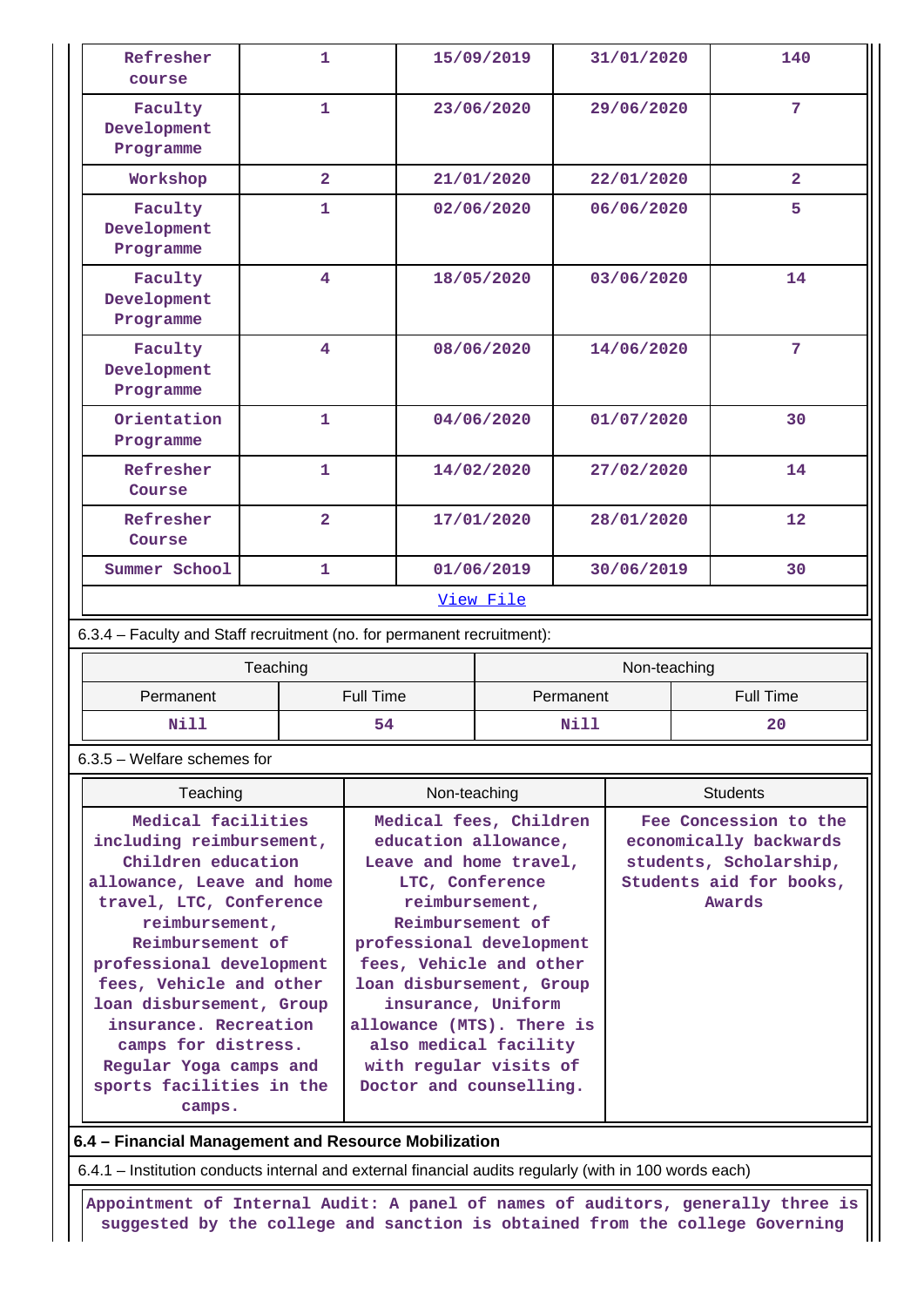**Body. Then the panel of auditors is forwarded to University of Delhi for its approval. University sends the panel to the Institute of Charted Accountants for verification of auditor's status. After approval from ICA, University conveys the approval of panel of auditors to the college for appointment of one auditor subject to the condition that none of the auditors has audited the college accounts for more than three consecutive years. After searching one auditor out of the panel, the names of auditor is intimated to the university, External Auditor: External audit is conducted by CAG and the last one was conducted for the cycle 2011-12 to 2013-14 and the college administration is in correspondence for the conduct of next cycle of CAG audit. In the meantime CAG has conducted transaction audit.**

 6.4.2 – Funds / Grants received from management, non-government bodies, individuals, philanthropies during the year(not covered in Criterion III)

| Name of the non government<br>funding agencies /individuals | Funds/ Grnats received in Rs. | Purpose     |  |
|-------------------------------------------------------------|-------------------------------|-------------|--|
| Shyam Lal Charitable                                        | 760009                        | Maintenance |  |

**No file uploaded.**

6.4.3 – Total corpus fund generated

**760009**

#### **6.5 – Internal Quality Assurance System**

6.5.1 – Whether Academic and Administrative Audit (AAA) has been done?

| Audit Type     | External |            | Internal |                                  |
|----------------|----------|------------|----------|----------------------------------|
|                | Yes/No   | Agency     | Yes/No   | Authority                        |
| Academic       | Yes      | External   | Yes      | <b>IQAC</b>                      |
| Administrative | Yes      | <b>CAG</b> | Yes      | CA and<br>University of<br>Delhi |

6.5.2 – Activities and support from the Parent – Teacher Association (at least three)

 **There is no registered Parent Teacher Association in the college but there is regular interaction on periodic basis with parents is done during various college events like orientation day, annual day and prize distribution to students. Feedback is also taken from parents of enrolled students.**

6.5.3 – Development programmes for support staff (at least three)

 **1. The non-teaching staff of the Laboratory and Library participated in the training programme at University of Delhi. 2. Members of Non-teaching staff also attended the training programme conducted by Computer Department University of Delhi. 3. Organization of Yoga Camps and recreation programmes for stress management.**

6.5.4 – Post Accreditation initiative(s) (mention at least three)

 **• SLC, post accreditation, has successfully participated in the three-cycles of NIRF rankings for colleges in India and has featured in the top 100 college of India with 61 rank in 2017-18,41 rank in 2018-19 and 69 rank in 2019-20. • The College has been selected under the DBT Star College Scheme in 2019-20. • Four on-going Research Projects – one Internationalthree National Projects from agencies like IAEA,MHRD,DBTICSSR. • The students have participated in International Exchange programmes between SLC and three oldest Universities from Finland(1-September,2016-31-August,2018)funded by CIMO,Finland. • Four of faculties have also been visiting faculty/professor from 2017to2019 in foreign**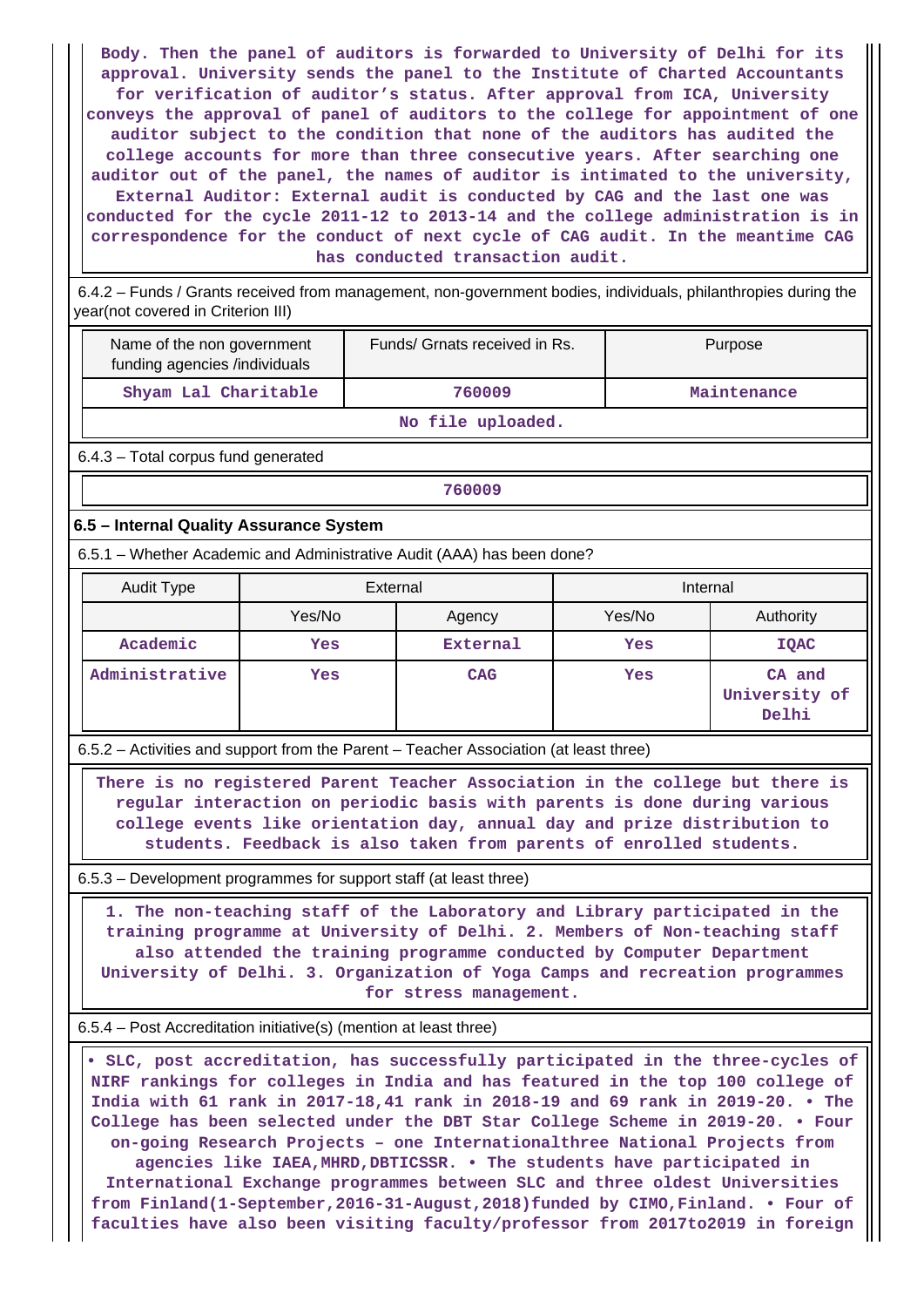**universities like XAMK,Turku University of Applied Sciences Finland, Potsdam** University, GermanyIAEA, Vienna, Austria. . SLC has organized 7 International-**Conferences and 13 National-Conferences post accreditation.The participants, faculty members and students have interacted with over 500 eminent resource persons in these conferences.The College has organized over 30 workshops and FDPs.The academic endeavours have brought in collaborations with Ministries,Government Agencies,Research-Institutes,nationalinternational agencies like UGC,ICSSR,CSIR,NIFTEM,NIEPA,JAMIA MILLIA ISLAMIA,NSDC,BSE,NAAC,CIMO, NMML,NIESBUD and many more. • SLC started Interdisciplinary-Student-Research-Projects in August,2018. Research project proposals are invited from students across different courses. • New(Hons)courses–B.Sc(Hons)ChemistryB.Sc(Hons)Mathematics from 2019 onwards has started. • SLC established Innovation Council(IC) under MHRDs Innovation-Cell,an initiative launched in November,2018. • SDC started Add-On Certificate and Diploma courses in German,Spanish, French,Chinese,Japanese,Korean in 2018 under the aegis of Department of Germanic Romanic Studies,DU. • SLC is a participating institute in the Unnat Bharat Abhiyan(UBA2.0) which is the flagship programme of MHRD,GoI. Under this project, SLC has adopted 5 villages to support rural development through institutional linkages. • WDC and IQAC in collaboration with ICSSR organized an International Conference on Through a (New) Looking Glass:Challenges for Women in the 21st Century on 9-10January,2020. • IQAC organized International Conference on Proactive Governance and Policy Implementations in the Times of Covid-19 on 5-June,2020. • IQAC in collaboration with NAAC organized National-Conference on Quality Advancements in TeachingLearning towards Academic Excellence on 2-3August,2019. • IQAC,Eco-Club NSS in collaboration with Sparsh Ganga organized symposium Nature Drive:Revive-Rejuvenate rivers on 3-4Sep,2019. • IQAC organized an International Seminar on Effective Mentoring for Academic Excellence on 30-October,2019. • IQAC facilitated a field visit by the Administrative Trainees attending International Programme in Educational Management for Educational Administrators from Myanmar in collaboration with NIEPA on 14Nov2019**

| 6.5.5 - Internal Quality Assurance System Details |     |  |  |  |  |
|---------------------------------------------------|-----|--|--|--|--|
| a) Submission of Data for AISHE portal            | Yes |  |  |  |  |
| b) Participation in NIRF                          | Yes |  |  |  |  |
| c)ISO certification                               | No  |  |  |  |  |
| d)NBA or any other quality audit                  | No  |  |  |  |  |

6.5.6 – Number of Quality Initiatives undertaken during the year

| Year | Name of quality<br>initiative by IQAC                                                                                                                                         | Date of<br>conducting IQAC | <b>Duration From</b> | <b>Duration To</b> | Number of<br>participants |
|------|-------------------------------------------------------------------------------------------------------------------------------------------------------------------------------|----------------------------|----------------------|--------------------|---------------------------|
| 2020 | Internatio<br>na1<br>Conference:<br>WDC IQAC SLC<br>(University<br>of Delhi) in<br>collaboratio<br>n with<br>Indian<br>Council of<br>Social<br>Science<br>Research<br>(ICSSR) | 09/01/2020                 | 09/01/2020           | 10/01/2020         | 400                       |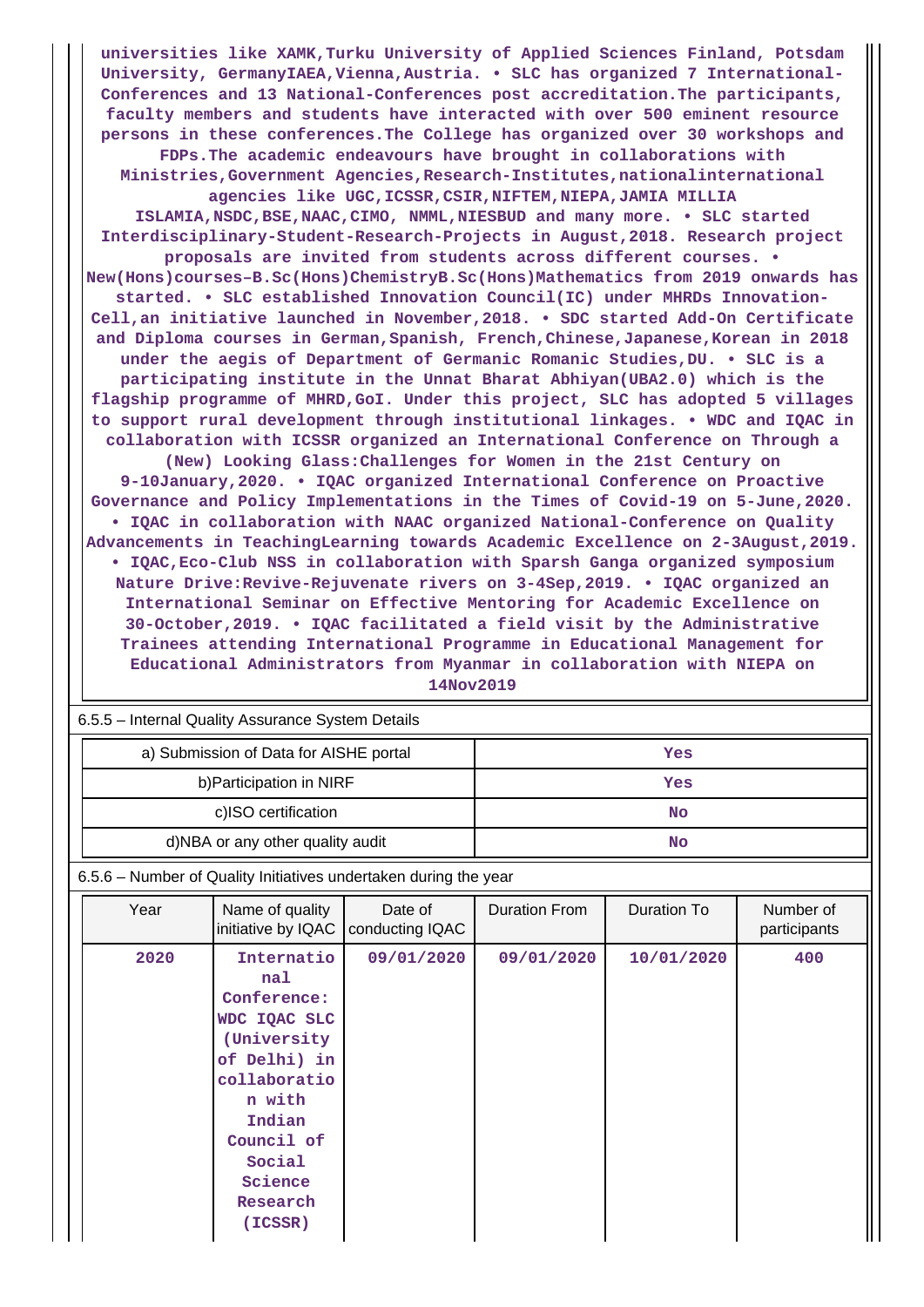|       |                                                                    |  | organized an<br>Internationa<br>1 Conference<br>on "Through<br>a (New)<br>Looking<br>Glass:<br>Challenges<br>for Women in<br>the 21st<br>Century"                                                                                                                                             |  |            |            |                                                                                                             |     |
|-------|--------------------------------------------------------------------|--|-----------------------------------------------------------------------------------------------------------------------------------------------------------------------------------------------------------------------------------------------------------------------------------------------|--|------------|------------|-------------------------------------------------------------------------------------------------------------|-----|
|       | 2020                                                               |  | Internatio<br>nal<br>Conference:<br><b>IQAC</b><br>organized<br>one day Inte<br>rnational<br>Conference<br>in virtual<br>mode on<br>"Proactive<br>Governance<br>and Policy I<br>mplementatio<br>ns in the<br>Times of<br>Covid 19".                                                           |  | 05/06/2020 | 05/06/2020 | 05/06/2020                                                                                                  | 350 |
|       | 2019                                                               |  | National<br>Conference:<br><b>SLC</b><br>(University<br>of Delhi),<br>Shyam Lal<br>College IQAC<br>in collabora<br>tion with<br><b>NAAC</b><br>organized<br>two days<br>National<br>Conference<br>on "Quality<br>Advancements<br>in Teaching<br>Learning<br>towards<br>Academic<br>Excellence |  | 02/08/2019 | 02/08/2019 | 03/08/2019                                                                                                  | 400 |
|       |                                                                    |  |                                                                                                                                                                                                                                                                                               |  |            | View File  |                                                                                                             |     |
|       |                                                                    |  | <b>CRITERION VII - INSTITUTIONAL VALUES AND BEST PRACTICES</b>                                                                                                                                                                                                                                |  |            |            |                                                                                                             |     |
|       |                                                                    |  | 7.1 - Institutional Values and Social Responsibilities                                                                                                                                                                                                                                        |  |            |            |                                                                                                             |     |
| year) |                                                                    |  |                                                                                                                                                                                                                                                                                               |  |            |            | 7.1.1 - Gender Equity (Number of gender equity promotion programmes organized by the institution during the |     |
|       | Title of the<br>Period from<br>Period To<br>Number of Participants |  |                                                                                                                                                                                                                                                                                               |  |            |            |                                                                                                             |     |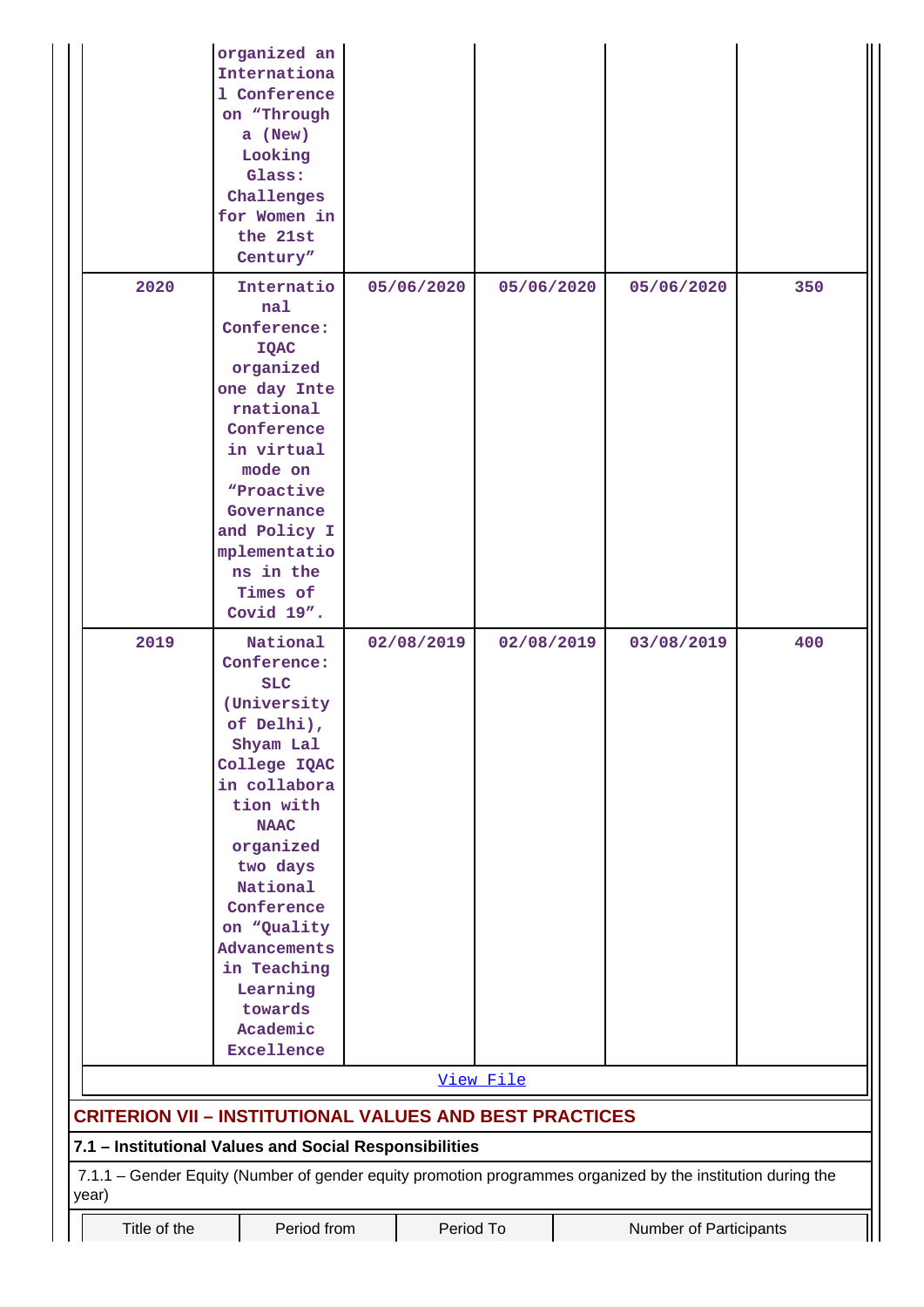| programme                                                                                                                 |                                                                                                                                                                                                                                                                                                                                                                                                                                             |        |                                                                                       |  |                         |      |
|---------------------------------------------------------------------------------------------------------------------------|---------------------------------------------------------------------------------------------------------------------------------------------------------------------------------------------------------------------------------------------------------------------------------------------------------------------------------------------------------------------------------------------------------------------------------------------|--------|---------------------------------------------------------------------------------------|--|-------------------------|------|
|                                                                                                                           |                                                                                                                                                                                                                                                                                                                                                                                                                                             |        |                                                                                       |  | Female                  | Male |
| Counselling<br>session on<br>Gender<br>Sensitization                                                                      | 02/09/2019                                                                                                                                                                                                                                                                                                                                                                                                                                  |        | 02/03/2020                                                                            |  | 300                     | 200  |
| Talk on<br>Gender<br>Sensitization<br>organized by<br>Internal<br>Complaints<br>Committee                                 | 05/03/2020                                                                                                                                                                                                                                                                                                                                                                                                                                  |        | 05/03/2020                                                                            |  | 85                      | 75   |
| International<br>Conference on<br>Through a (New)<br>Looking Glass:<br>Challenges for<br>Women in the<br>21st Century     | 09/01/2020                                                                                                                                                                                                                                                                                                                                                                                                                                  |        | 10/01/2020                                                                            |  | 250                     | 150  |
| One day<br>National<br>Webinar On<br>Financial<br>Literacy for<br>women in Times<br>of Covid<br>organised by<br>IQAC &UBA | 06/06/2020                                                                                                                                                                                                                                                                                                                                                                                                                                  |        | 06/06/2020                                                                            |  | 60                      | 40   |
| 7.1.2 - Environmental Consciousness and Sustainability/Alternate Energy initiatives such as:                              |                                                                                                                                                                                                                                                                                                                                                                                                                                             |        |                                                                                       |  |                         |      |
|                                                                                                                           |                                                                                                                                                                                                                                                                                                                                                                                                                                             |        | Percentage of power requirement of the University met by the renewable energy sources |  |                         |      |
|                                                                                                                           | 1. Solar Panel of 85.5 KWP has been installed in the College to provide renewal<br>energy 2. Rain water harvesting 3. Paper recycling producing upto 500 rims of<br>paper and e waste management system 4. Compost Generation of upto 3 tonnes 5.<br>Overall development of green area in the campus. 6. Plastic free campus and<br>campaign in the neighbourhood. 7. The usage of LED lights has reduced the power<br>consumption heavily. |        |                                                                                       |  |                         |      |
| 7.1.3 - Differently abled (Divyangjan) friendliness                                                                       |                                                                                                                                                                                                                                                                                                                                                                                                                                             |        |                                                                                       |  |                         |      |
| Item facilities                                                                                                           |                                                                                                                                                                                                                                                                                                                                                                                                                                             | Yes/No |                                                                                       |  | Number of beneficiaries |      |
| Physical facilities                                                                                                       |                                                                                                                                                                                                                                                                                                                                                                                                                                             |        | Yes                                                                                   |  |                         | 20   |
| Provision for lift                                                                                                        |                                                                                                                                                                                                                                                                                                                                                                                                                                             |        | Yes                                                                                   |  | 100                     |      |
| Ramp/Rails                                                                                                                |                                                                                                                                                                                                                                                                                                                                                                                                                                             |        | Yes                                                                                   |  |                         | 20   |
|                                                                                                                           | <b>Braille</b><br>Software/facilities                                                                                                                                                                                                                                                                                                                                                                                                       |        | Yes                                                                                   |  |                         | 20   |
|                                                                                                                           | <b>Rest Rooms</b>                                                                                                                                                                                                                                                                                                                                                                                                                           |        | Yes                                                                                   |  |                         | 20   |
| Scribes for examination                                                                                                   |                                                                                                                                                                                                                                                                                                                                                                                                                                             |        | Yes                                                                                   |  |                         | 20   |
| Special skill<br>development for<br>differently abled<br>students                                                         |                                                                                                                                                                                                                                                                                                                                                                                                                                             |        | Yes                                                                                   |  |                         | 20   |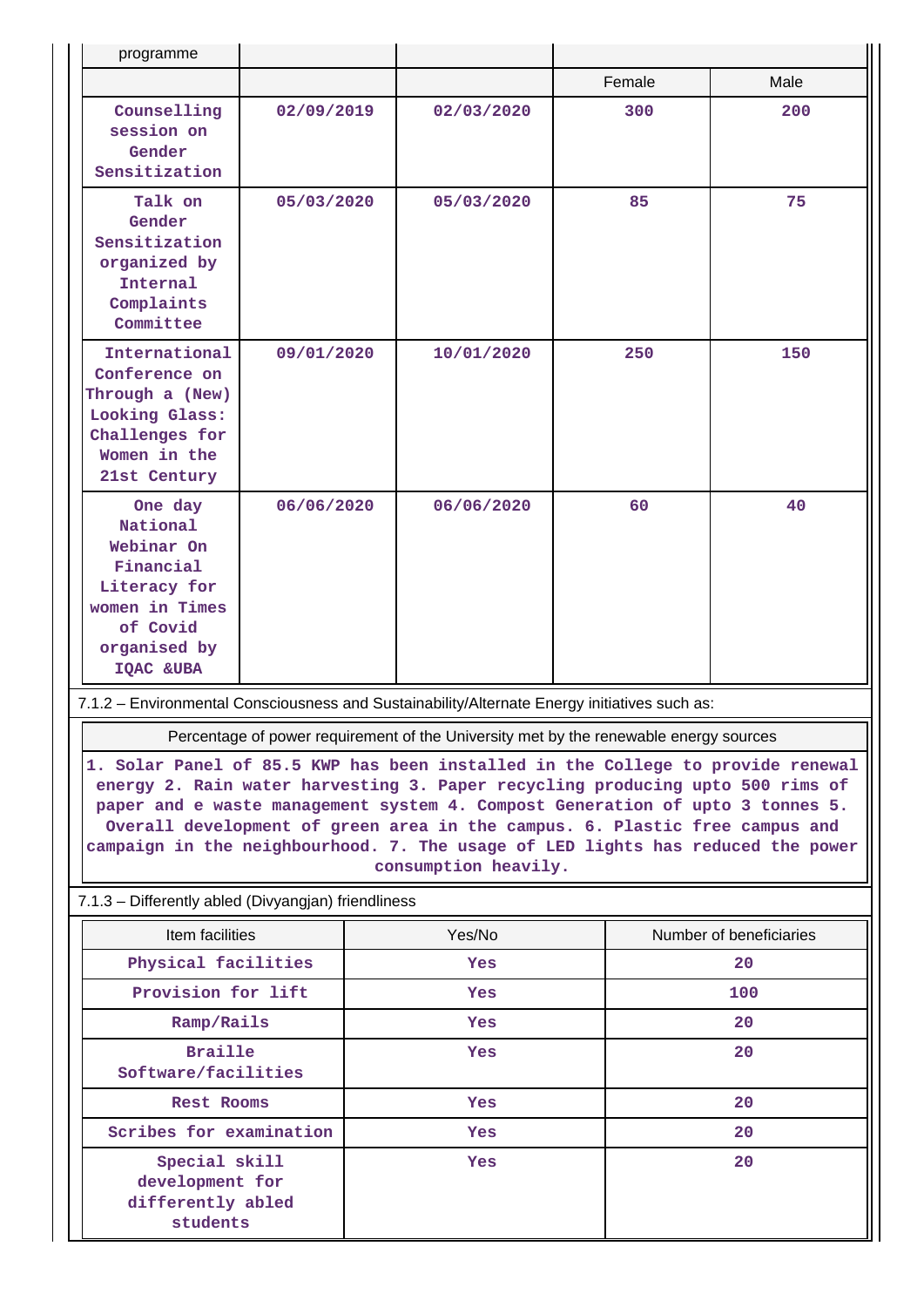| 7.1.4 - Inclusion and Situatedness |                                                                                             |                                                                                                   |                                                                                                   |                |                                                                                                                                                                                                                      |                                                                                                                                                                            |                                                     |
|------------------------------------|---------------------------------------------------------------------------------------------|---------------------------------------------------------------------------------------------------|---------------------------------------------------------------------------------------------------|----------------|----------------------------------------------------------------------------------------------------------------------------------------------------------------------------------------------------------------------|----------------------------------------------------------------------------------------------------------------------------------------------------------------------------|-----------------------------------------------------|
| Year                               | Number of<br>initiatives to<br>address<br>locational<br>advantages<br>and disadva<br>ntages | Number of<br>initiatives<br>taken to<br>engage with<br>and<br>contribute to<br>local<br>community | Date                                                                                              | Duration       | Name of<br>initiative                                                                                                                                                                                                | <b>Issues</b><br>addressed                                                                                                                                                 | Number of<br>participating<br>students<br>and staff |
| 2019                               | $\mathbf{1}$                                                                                | Nill                                                                                              | 01/10/2<br>019                                                                                    | $\overline{2}$ | National<br>conferenc<br>e by<br>Dept. of<br>Political<br>science<br>in associ<br>ation<br>with the<br>Gandhi<br>Study<br>Circle<br>"Gandhi<br>and Envir<br>onment: V<br>isualizin<br>g a Susta<br>inable<br>Future" | Environ<br>ment Cons<br>ciousness                                                                                                                                          | 200                                                 |
| 2020                               | <b>Nill</b>                                                                                 | $\mathbf{1}$                                                                                      | 21/06/2<br>020                                                                                    | $\mathbf{1}$   | One day<br>national<br>webinar<br>on Yoga:<br>Α<br>Holistic<br>Approach<br>to Life                                                                                                                                   | Public<br>Health                                                                                                                                                           | 250                                                 |
| 2019                               | $\mathbf{1}$                                                                                | <b>Nill</b>                                                                                       | 13/08/2<br>019                                                                                    | $\mathbf{1}$   | Rally<br>on water<br>conservat<br>ion and c<br>leanlines<br>s was<br>organized                                                                                                                                       | Public<br>Health                                                                                                                                                           | 100                                                 |
|                                    |                                                                                             |                                                                                                   |                                                                                                   | View File      |                                                                                                                                                                                                                      |                                                                                                                                                                            |                                                     |
|                                    |                                                                                             |                                                                                                   | 7.1.5 - Human Values and Professional Ethics Code of conduct (handbooks) for various stakeholders |                |                                                                                                                                                                                                                      |                                                                                                                                                                            |                                                     |
|                                    | <b>Title</b>                                                                                |                                                                                                   | Date of publication                                                                               |                |                                                                                                                                                                                                                      | Follow up(max 100 words)                                                                                                                                                   |                                                     |
| Submission of property<br>return   |                                                                                             |                                                                                                   |                                                                                                   | 31/01/2020     |                                                                                                                                                                                                                      | SLC follows strict<br>property and ethical<br>norms and accordingly as<br>per GOI notification<br>every year the staff have<br>to fill the annual<br>property return. This |                                                     |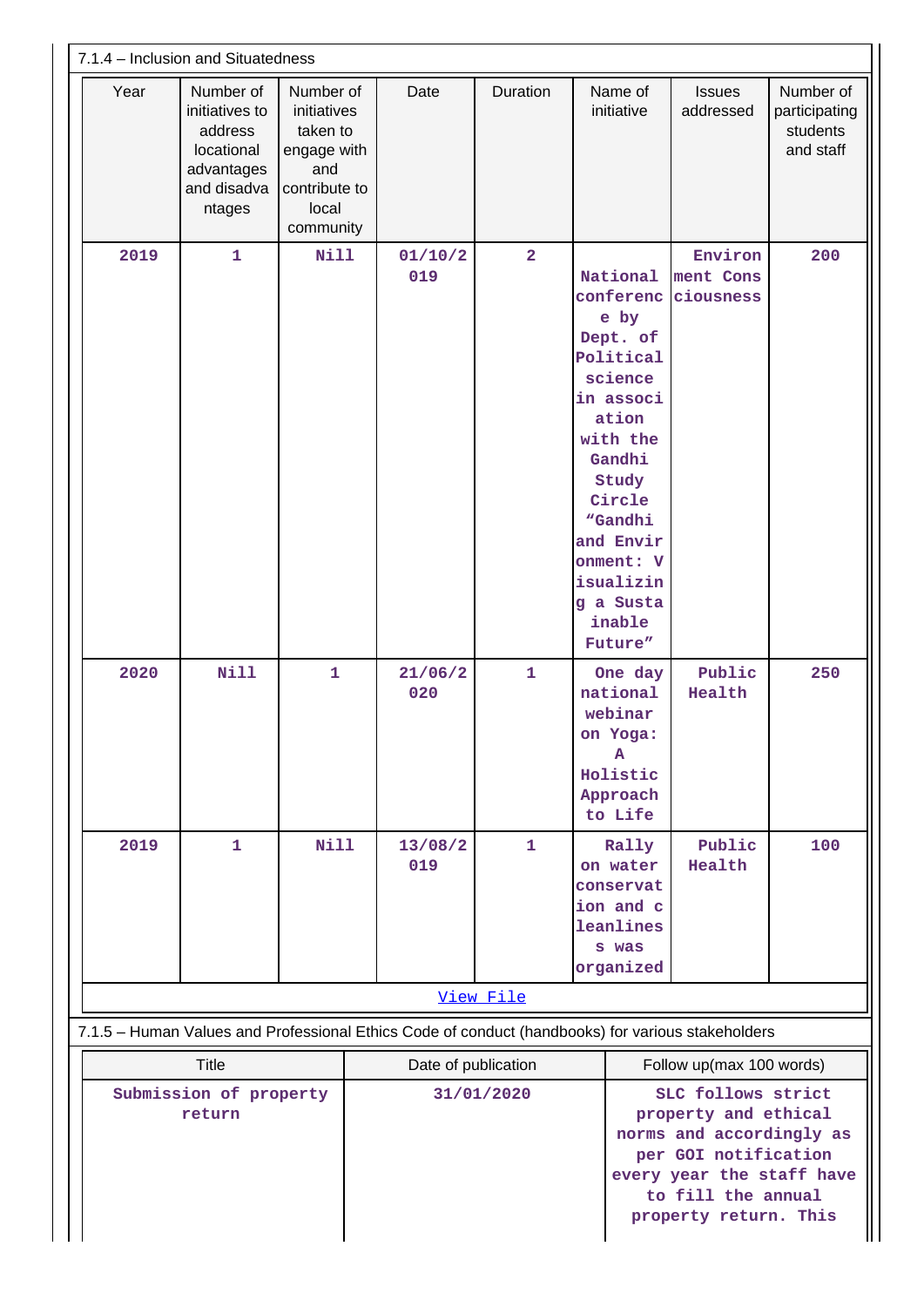|                                                                           |            | form goes into the<br>personal file of the<br>concerned employees.                                                                                                                                                                                                          |
|---------------------------------------------------------------------------|------------|-----------------------------------------------------------------------------------------------------------------------------------------------------------------------------------------------------------------------------------------------------------------------------|
| Integrity Pledge (CVC)                                                    | 15/11/2019 | SLC's policy is<br>completely transparency<br>in its dealings and<br>accordingly every year,<br>employees take integrity<br>pledge as part of<br>vigilance awareness week.<br>Further, without<br>vigilance clearance, no<br>NOC is issued to anyone.                       |
| Code of Professional<br>Ethics                                            | 03/10/2019 | SLC is a constituent<br>college of University of<br>Delhi and is being<br>governed by ordinance XI(<br>CODE of Professional<br>ethics) where the role<br>and conduct of all<br>stakeholder are defined<br>and binding. It is every<br>year reinforced with the<br>employee. |
| 7.1.6 – Activities conducted for promotion of universal Values and Ethics |            |                                                                                                                                                                                                                                                                             |

| Activity                                                                                                                                                                        | <b>Duration From</b> | <b>Duration To</b> | Number of participants |
|---------------------------------------------------------------------------------------------------------------------------------------------------------------------------------|----------------------|--------------------|------------------------|
| National Youth<br>Festival Sanskar-<br>Sanskriti-<br>Samriddhi                                                                                                                  | 13/01/2020           | 14/01/2020         | 500                    |
| National Webinar<br>on Financial<br>Literacy for Women<br>in Times of<br>Covid-19 to<br>celebrate<br>International Yoga<br>Day.                                                 | 21/01/2020           | 21/01/2020         | 250                    |
| One day seminar<br>on the topic<br>"Concept of<br>Justice: Ambedkar<br>and Rawls                                                                                                | 11/11/2019           | 11/11/2019         | 100                    |
| Inter college<br>Essay Writing<br>Competition on<br>Relevance of Dr.<br><b>B.R.Ambedkar's</b><br>Experience of<br>social<br>Discrimination and<br>Injustices in the<br>present. | 31/10/2019           | 31/10/2019         | 60                     |
| A talk on the                                                                                                                                                                   | 14/11/2019           | 14/11/2020         | 100                    |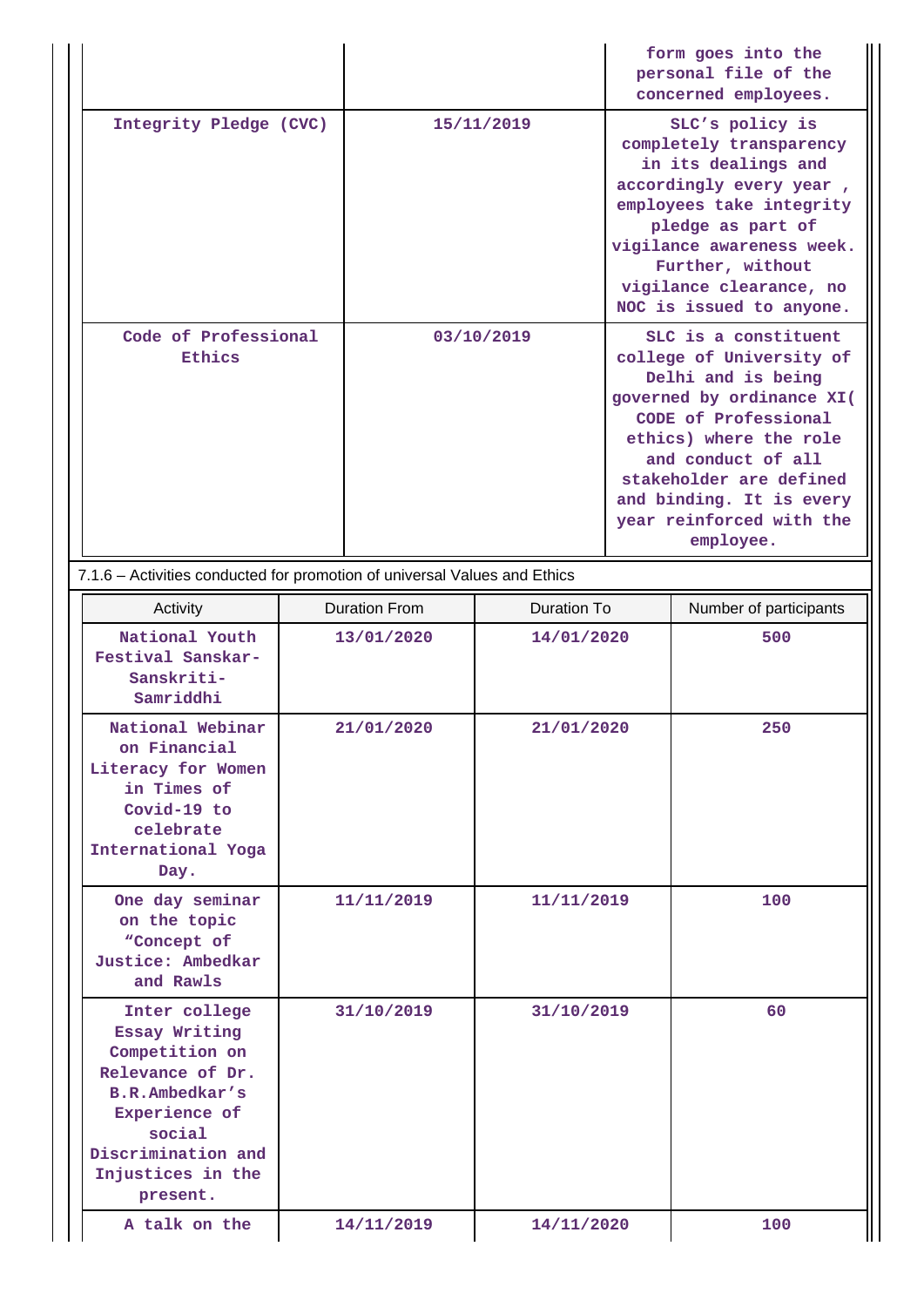| topic Relevance of<br>constitution in<br>contemporary India.                                 |            |                                                                                                                                                                                                                                                                                                                                                                                                                                                                                                                                                                                                                                                                                                                                                                                                                                                                                                                                                                                                                                                                                                                                                                                                                                                                                                                                                                                                                                                                                                                                                                                                                                                                                                                                                                                                                                                                                                                                                                                                                                                                                                                                                                                                                                                                                                                                                                                                                                                                                                                                                                                                                                                                                                                                                                                                                                                                                                                                                                           |     |
|----------------------------------------------------------------------------------------------|------------|---------------------------------------------------------------------------------------------------------------------------------------------------------------------------------------------------------------------------------------------------------------------------------------------------------------------------------------------------------------------------------------------------------------------------------------------------------------------------------------------------------------------------------------------------------------------------------------------------------------------------------------------------------------------------------------------------------------------------------------------------------------------------------------------------------------------------------------------------------------------------------------------------------------------------------------------------------------------------------------------------------------------------------------------------------------------------------------------------------------------------------------------------------------------------------------------------------------------------------------------------------------------------------------------------------------------------------------------------------------------------------------------------------------------------------------------------------------------------------------------------------------------------------------------------------------------------------------------------------------------------------------------------------------------------------------------------------------------------------------------------------------------------------------------------------------------------------------------------------------------------------------------------------------------------------------------------------------------------------------------------------------------------------------------------------------------------------------------------------------------------------------------------------------------------------------------------------------------------------------------------------------------------------------------------------------------------------------------------------------------------------------------------------------------------------------------------------------------------------------------------------------------------------------------------------------------------------------------------------------------------------------------------------------------------------------------------------------------------------------------------------------------------------------------------------------------------------------------------------------------------------------------------------------------------------------------------------------------------|-----|
| NSS, SLC<br>celebrates World<br>Day of Social<br>Justice                                     | 20/02/2020 | 20/02/2020                                                                                                                                                                                                                                                                                                                                                                                                                                                                                                                                                                                                                                                                                                                                                                                                                                                                                                                                                                                                                                                                                                                                                                                                                                                                                                                                                                                                                                                                                                                                                                                                                                                                                                                                                                                                                                                                                                                                                                                                                                                                                                                                                                                                                                                                                                                                                                                                                                                                                                                                                                                                                                                                                                                                                                                                                                                                                                                                                                | 100 |
|                                                                                              |            | No file uploaded.                                                                                                                                                                                                                                                                                                                                                                                                                                                                                                                                                                                                                                                                                                                                                                                                                                                                                                                                                                                                                                                                                                                                                                                                                                                                                                                                                                                                                                                                                                                                                                                                                                                                                                                                                                                                                                                                                                                                                                                                                                                                                                                                                                                                                                                                                                                                                                                                                                                                                                                                                                                                                                                                                                                                                                                                                                                                                                                                                         |     |
| 7.1.7 – Initiatives taken by the institution to make the campus eco-friendly (at least five) |            |                                                                                                                                                                                                                                                                                                                                                                                                                                                                                                                                                                                                                                                                                                                                                                                                                                                                                                                                                                                                                                                                                                                                                                                                                                                                                                                                                                                                                                                                                                                                                                                                                                                                                                                                                                                                                                                                                                                                                                                                                                                                                                                                                                                                                                                                                                                                                                                                                                                                                                                                                                                                                                                                                                                                                                                                                                                                                                                                                                           |     |
|                                                                                              |            | 1. Solar Panel of 85.5 KWP has been installed in the College to provide renewal<br>energy 2. Rain water harvesting 3. Paper recycling and e waste management<br>system 4. Compost Generation 5. NSS unit undertook a Cleanliness and Plantation<br>drive on Independence Day in accordance to the nationwide Swachh Bharat Abhiyan<br>6. Cleanliness drive by Eco club and NSS in college as well as nearby areas on<br>20th October 2018. The students actively participated in the Drive and cleaned<br>the campus as well as nearby areas. 7. Plastic Free Campus                                                                                                                                                                                                                                                                                                                                                                                                                                                                                                                                                                                                                                                                                                                                                                                                                                                                                                                                                                                                                                                                                                                                                                                                                                                                                                                                                                                                                                                                                                                                                                                                                                                                                                                                                                                                                                                                                                                                                                                                                                                                                                                                                                                                                                                                                                                                                                                                      |     |
| 7.2 - Best Practices                                                                         |            |                                                                                                                                                                                                                                                                                                                                                                                                                                                                                                                                                                                                                                                                                                                                                                                                                                                                                                                                                                                                                                                                                                                                                                                                                                                                                                                                                                                                                                                                                                                                                                                                                                                                                                                                                                                                                                                                                                                                                                                                                                                                                                                                                                                                                                                                                                                                                                                                                                                                                                                                                                                                                                                                                                                                                                                                                                                                                                                                                                           |     |
| 7.2.1 – Describe at least two institutional best practices                                   |            |                                                                                                                                                                                                                                                                                                                                                                                                                                                                                                                                                                                                                                                                                                                                                                                                                                                                                                                                                                                                                                                                                                                                                                                                                                                                                                                                                                                                                                                                                                                                                                                                                                                                                                                                                                                                                                                                                                                                                                                                                                                                                                                                                                                                                                                                                                                                                                                                                                                                                                                                                                                                                                                                                                                                                                                                                                                                                                                                                                           |     |
|                                                                                              |            | 1 Adopting Villages: SLC is a participating institute in the Unnat Bharat<br>Abhiyan and has adopted 5 villages in Uttar Pradesh: Dhitora (Baghpat), Nithora<br>(Ghaziabad), Chirodi (Ghaziabad), Jawli (Ghaziabad), Kotwalpur (Ghaziabad).<br>Under this initiative, the UBA team has conducted extensive surveys of the said<br>villages and interacted with villagers and other stakeholders of the villages<br>such as village Pradhans and village panchayat samities and other stakeholders.<br>The visits and fieldwork happened between August and November, 2019. The<br>surveys conducted and the interactions revealed the following: 1. Issues with<br>water logging during rainy season due to absence of proper waste water disposal<br>system. The open drainage system of the village leads to breeding of mosquitos<br>creating health issues for the villagers 2. As these villages do not have<br>public water supply system, they use private submersible pumps at their<br>households to make up for their water needs. This has led to a lot of water<br>wastage. This affects the ground water table level adversely. 3. These villages<br>also suffer from acute issues with garbage disposal in the absence of proper<br>waste disposal system. 4. The severe water logging situation in the villages.<br>5. No Senior Secondary School and hospital in the village. Villagers want a<br>skill development training centre so as to make youngsters of the village<br>employable. The village visits, surveys conducted, data collected and<br>interactions with villagers and concerned stakeholders of the villages have<br>helped the team to shortlist problem areas for further assistance. The SLC team<br>planned and executed the following initiatives: . Awareness campaigns for<br>financial literacy including availing government financial incentives and<br>schemes, insurance plans and health insurance. • Workshops for awareness around<br>sanitation issues in the villages. . The team has conducted campaigns about<br>conservation of water and waste management. . The team has extensively carried<br>out campaign for non-use of polythene and distributed cloth bags. The team is<br>in the process of formulating frameworks to deal with the problem of stray<br>cattle in the villages for which there are efforts to contact different<br>agencies to work out a solution. . The team is also exploring to provide a<br>practical solution for proper waste management. The college has also taken up<br>the task of helping the ones in distress and to reach out to the villages<br>during Covid - 19 pandemic. As part of our social responsibility as an academic<br>institution and on humanitarian grounds too, the College emerged as a<br>flagbearer in spreading awareness about the probable reasons for the spread of<br>Covid19, its likely implications and what measures to be undertaken to reduce |     |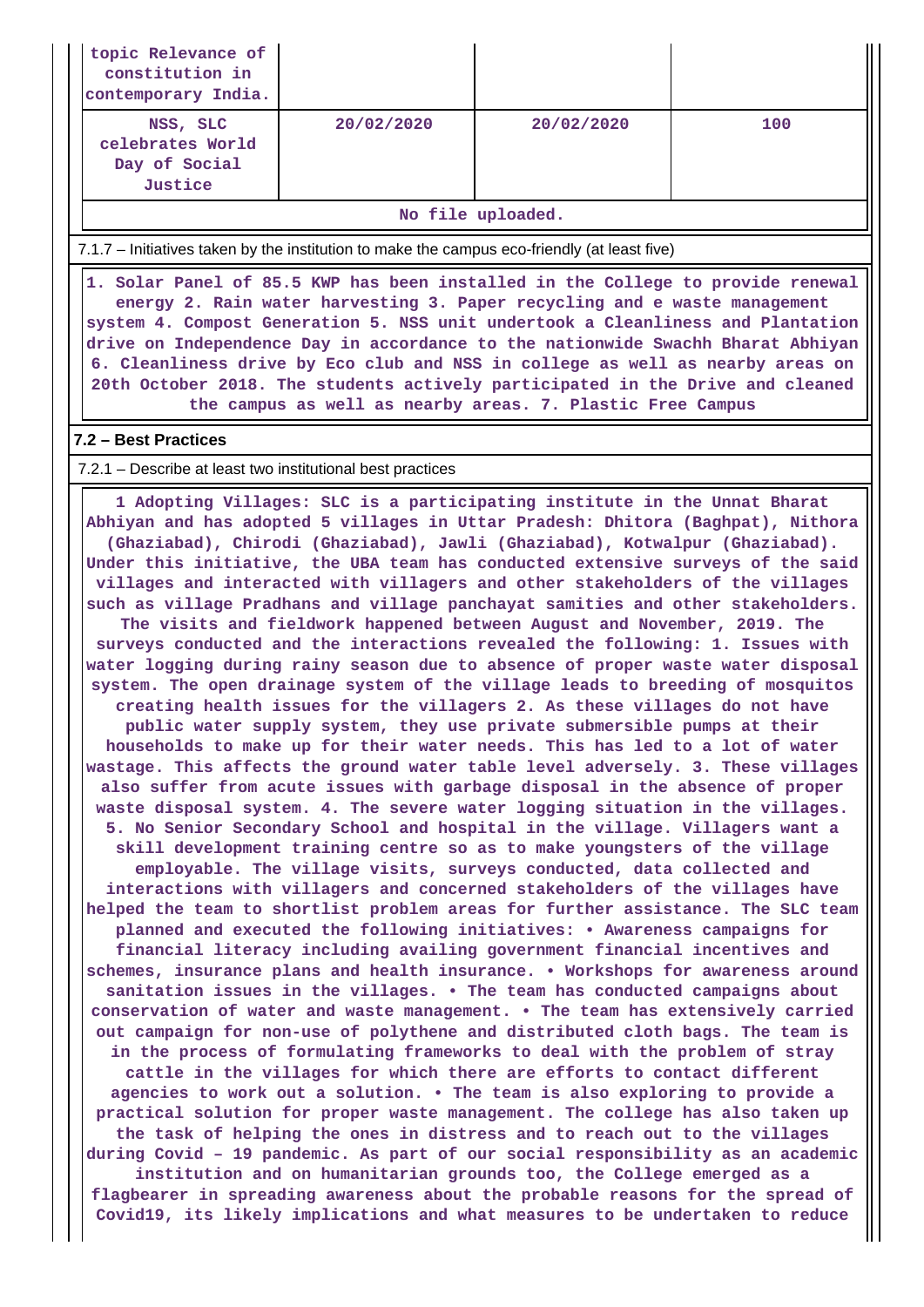**its consequences. A WhatsApp group with members from the villages like the Pradhans, village elders and officials has been formed to spread awareness about the do's and don't during this pandemic and the national lockdown. The student members made handmade soap and distributed them in their neighbourshood so as to help people maintain good hygiene and fight this chronic disease. The College is actively involved in food distribution among the poor and the homeless. The college volunteers also distributed masks in the villages and the adjoining areas of college. Hundreds of masks were not only distributed free of cost but even the villagers were apprised of the ways to use and dispose off the same. 2 Innovation Council: SLC established Innovation Council (IC) under MHRDs Innovation Cell, an initiative launched in November of 2018. The primary mandate of Innovation Cell, MHRD is to encourage, inspire and nurture young students by supporting them to work with new ideas. The Information and communication technology has become one of the economic development pillars to gain national competitive advantage. Industries across all the sectors have been leveraging technology to maximize their efficiency. The Innovation Council at SLC aims to imbibe students with such knowledge to make them job oriented and help them build on their career. SLCs Innovation Council works towards inculcating the spirit of innovation among students, and develop a start-up ecosystem. In IC, SLC students participate in mentoring sessions, workshops and innovative idea competitions. Since its inception, the IC, SLC has produced and developed very promising startup ideas such as Sajagta, Steam Power generator, Infollege, and Abhikalpana etc. Four faculty members of IC, SLC team have successfully completed the Ambassador training programme organized by Innovation Cell, MHRD. The Council has received 2 stars since its establishment. MHRD IC organized a POCs Participation and Regional Mentoring Session in a total of 12 cities of India, with the U.P. Uttarakhand and Delhi regions one being organized by the Netaji Subhash University is Technology (NSUT), Dwarka, New Delhi. 6 students of Shyam Lal College with their 4 of the most promising startup ideas, namely Sajagta, Steam Power generator, Infollege, and Abhikalpana, attended the session under the supervision of teacher mentors. SLC Innovation Council organizes various brainstorming session, workshops and discussions around innovation-based aspirations and efforts. The student members are encouraged to explore the leaps that have been taken by the Techindustry in the recent past that are changing the realms of the society.**

 Upload details of two best practices successfully implemented by the institution as per NAAC format in your institution website, provide the link

[http://slc.du.ac.in/pdf/IQAC/Best\\_Practices2019-20.pdf](http://slc.du.ac.in/pdf/IQAC/Best_Practices2019-20.pdf)

#### **7.3 – Institutional Distinctiveness**

 7.3.1 – Provide the details of the performance of the institution in one area distinctive to its vision, priority and thrust in not more than 500 words

 **In order to assess the distinctiveness of SLC in terms of priority and thrust area, we need to take both vision and mission of the College into consideration. Vision SLC strives for meaningful transformation of learners to responsible citizens by providing them with an all-inclusive and value based education. Mission SLC provides a constantly caring, supportive and secure teaching and learning environment for engagement with the students and other stakeholders to achieve excellence in academics, sports, extra-curricular activities and develop analytical temper with a focus on instilling strong values to prepare them as leaders. SLC adopts environment friendly practices and formulates strategies for strengthening research and innovation in the college that expand the realm of knowledge. The College, as put in the Vision, continuously works towards creating forums, opportunities and platforms for students to become not only achievers in academics but also learn and imbibe values of becoming a responsible citizens. When they take admission in college,**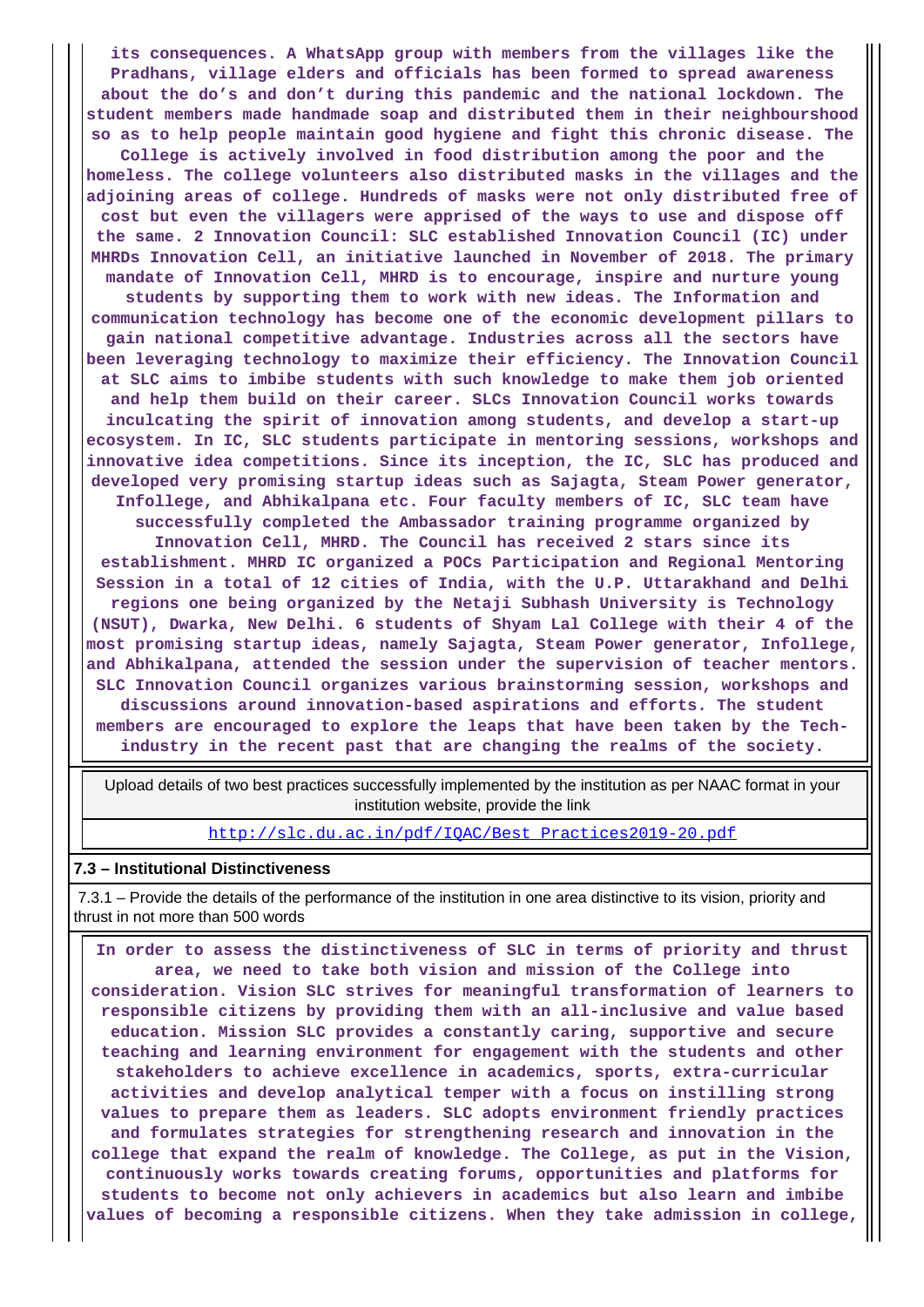**they are school passed out kids and the three years that they spend with us gives them immense exposure to opportunities of learning, experiencing, experimenting and honing their skills in different areas of engagement. The vision of the college prioritises the value based education which we provide them by combining course learning practices with co-curricular activities that the students themselves manage under the guidance and mentorship of teachers. Centres like Centre for Holistic Development, Centre for Industry Interaction and Development, E-Cell and Skill Development Cell give student volunteers and members opportunity to explore possibilities in entrepreneurship, skill enhancement, moral value interactions, industry interactions etc. Centre for Holistic Development continually organizes lectures, symposiums on importance of moral education in the educational institutions. Women Development Centre has taken up cross-cutting issues related to professional challenges and social anomalies faced by women etc. In this context, the Centre regularly organizes workshops, sensitization programmes, counselling sessions and lectures for the students around gender related issues. The Ambedkar Study Circle and the Gandhi Study Circle organize student meetings, lectures, workshops to emphasize the significance of Ambedkar's teachings and Gandhian philosophy as well as to instil a better understanding of the nation and the Constitution. Women Development Cell organises sensitization programmes/ counselling sessions on gender education on regular intervals. The outreach programmes by the NSS unit of the college is very dynamic and has been playing a major role towards the welfare of society by involving the youth in various social causes. For the Academic year 2018-19, Cleanliness and Women empowerment were selected as the focus areas by the NSS Centre of Delhi University. In line with these focus areas, various events and programs were organized to sensitize students and staff about these issues in the college premises during the session. To further achieve the impacts of its Vision and Mission, the college has SC/ST/OBC/Pwd/women/Kashmiri migrants/north east/minority Nodal Officers. These Nodal Officers have regular meetings with the students and counsel them in times of need.**

Provide the weblink of the institution

<http://slc.du.ac.in/vision-mission.php>

### **8.Future Plans of Actions for Next Academic Year**

 **SLC pursues the following path to achieve academic excellence. In this context, we have a road map of extensive future plans of action for the next academic year. Academics: • Progression of the Institution amongst the top 10 Colleges of India. • Introduction of new courses in both undergraduate and Post-Graduate level. More focus in adding value enhancing job-orientated add-on courses. • Continuously Innovating in teaching and learning • More traction in organizing online teaching and learning • More emphasis on mentoring towards holistic • Promoting multi-disciplinary research and academic innovation • Clinching further academic collaborations for student/faculty exchange programme with agencies of repute in India and abroad. • Starting of an industry and incubation Innovation centre in collaboration with Government Industry and imparting more skill training. • Collaboration with National and International Institutions of repute for synergies. • Grooming of students as Future Leaders. • Complete Digitisation of Library. Infrastructure: • Most of the plans have been achieved which includes Powered by Nonconventional Energy, Making the College a Green and Eco-Friendly Campus, • Addition of additional floor and complete revamping of the campus outlook. • Building an Auditorium and separate Library complex /Lab Complex and Hostel Complex to fulfil the natural aspirations of growing Institution. • Construction of a bigger open Auditorium for college events. • Construction of STP plant Administration: • Permanent appointment of faculty. • Permanent recruitment of administrative staff. • Workshops and Training programmes for building efficiency and productivity. • Complete digitization and ERP solution**